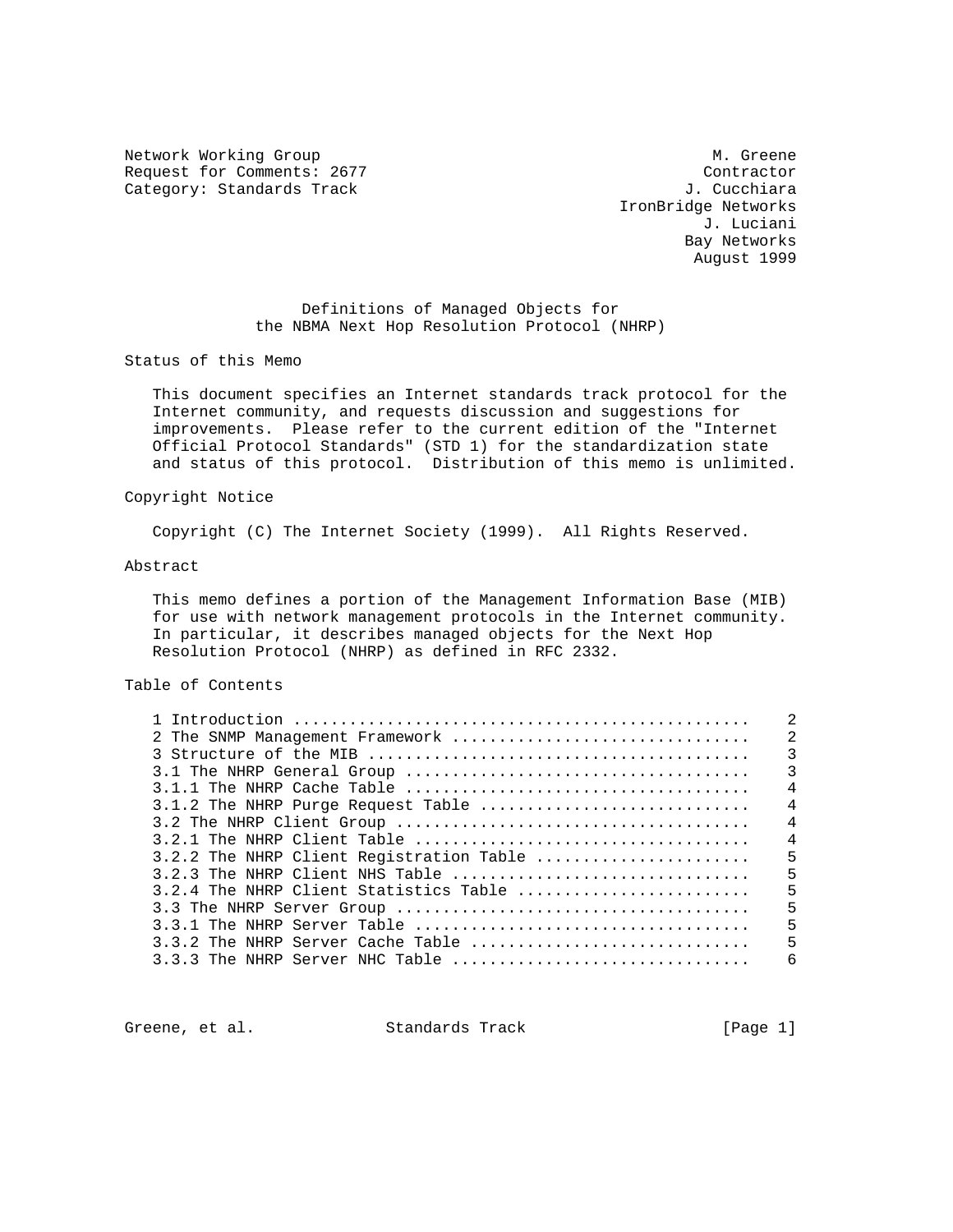| 4 NBMA Next Hop Resolution Protocol MIB Definitions  6 |  |
|--------------------------------------------------------|--|
|                                                        |  |
|                                                        |  |
|                                                        |  |
|                                                        |  |
|                                                        |  |
|                                                        |  |
|                                                        |  |

1. Introduction

 This memo defines a portion of the Management Information Base (MIB) for use with network management protocols in the Internet community. In particular, it describes managed objects for the Next Hop Resolution Protocol (NHRP) as defined in RFC 2332 [17].

 The key words "MUST", "MUST NOT", "REQUIRED", "SHALL", "SHALL NOT", "SHOULD", "SHOULD NOT", "RECOMMENDED", "MAY", and "OPTIONAL" in this document are to be interpreted as described in RFC 2119 [21].

2. The SNMP Management Framework

 The SNMP Management Framework presently consists of five major components:

- o An overall architecture, described in RFC 2571 [1].
- o Mechanisms for describing and naming objects and events for the purpose of management. The first version of this Structure of Management Information (SMI) is called SMIv1 and described in STD 16, RFC 1155 [2], STD 16, RFC 1212 [3] and RFC 1215 [4]. The second version, called SMIv2, is described in STD 58, RFC 2578 [5], STD 58, RFC 2579 [6] and STD 58, RFC 2580 [7].
- o Message protocols for transferring management information. The first version of the SNMP message protocol is called SNMPv1 and described in STD 15, RFC 1157 [8]. A second version of the SNMP message protocol, which is not an Internet standards track protocol, is called SNMPv2c and described in RFC 1901 [9] and RFC 1906 [10]. The third version of the message protocol is called SNMPv3 and described in RFC 1906 [10], RFC 2572 [11] and RFC 2574 [12].

Greene, et al. Standards Track (Page 2)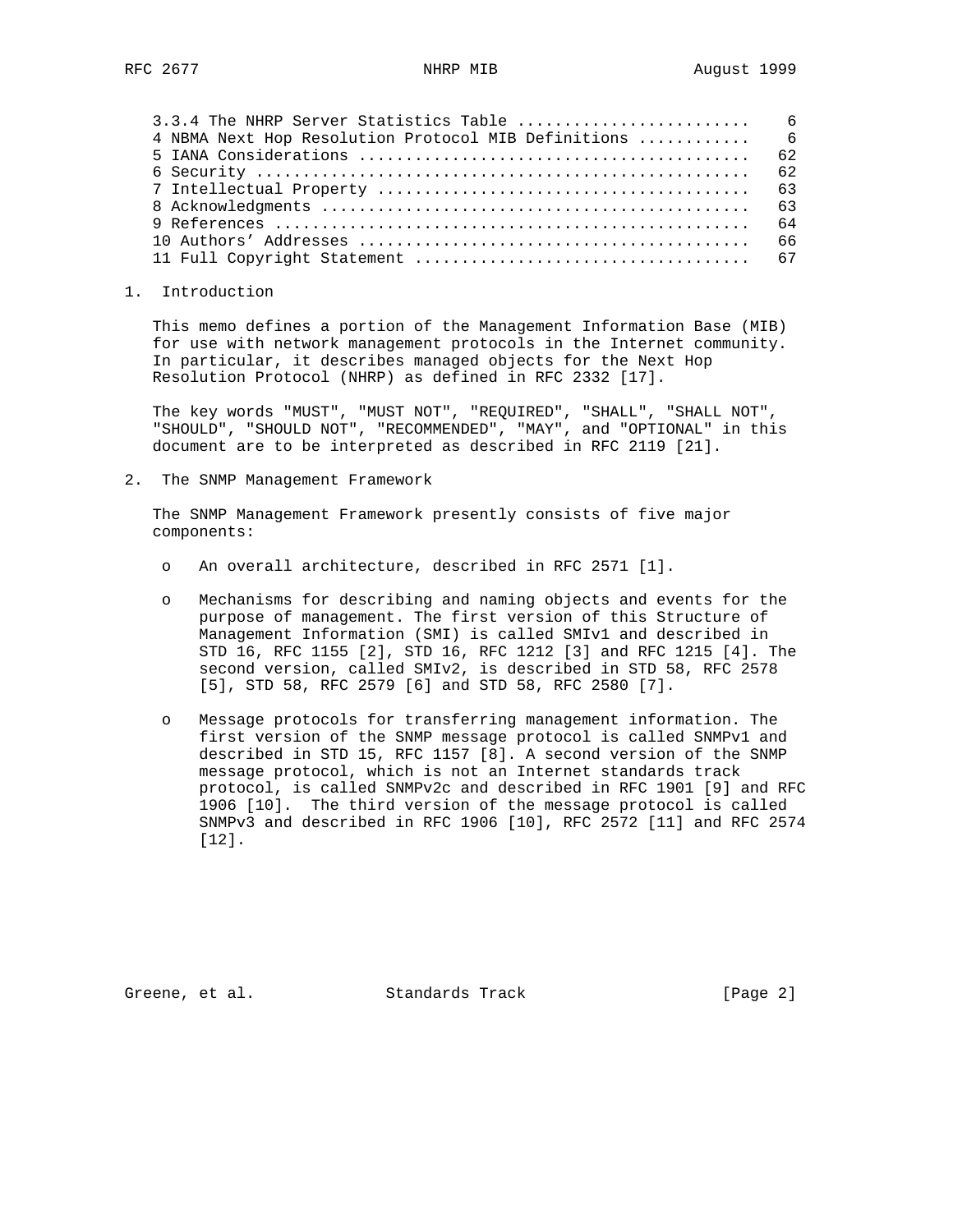- o Protocol operations for accessing management information. The first set of protocol operations and associated PDU formats is described in STD 15, RFC 1157 [8]. A second set of protocol operations and associated PDU formats is described in RFC 1905 [13].
- o A set of fundamental applications described in RFC 2573 [14] and the view-based access control mechanism described in RFC 2575 [15].

 A more detailed introduction to the current SNMP Management Framework can be found in RFC 2570 [16].

 Managed objects are accessed via a virtual information store, termed the Management Information Base or MIB. Objects in the MIB are defined using the mechanisms defined in the SMI.

 This memo specifies a MIB module that is compliant to the SMIv2. A MIB conforming to the SMIv1 can be produced through the appropriate translations. The resulting translated MIB must be semantically equivalent, except where objects or events are omitted because no translation is possible (use of Counter64). Some machine readable information in SMIv2 will be converted into textual descriptions in SMIv1 during the translation process. However, this loss of machine readable information is not considered to change the semantics of the MIB.

3. Structure of the MIB

 The NHRP MIB contains three groups: the General Group, the Client Group, and the Server Group.

3.1. The NHRP General Group

 The General Group contains objects that apply to both clients and servers -- in particular the nhrpNextIndex scalar object, the NHRP Cache Table and the NHRP Purge Request Table.

 The nhrpNextIndex scalar object is used to provide unique indices for the nhprClientIndex in the nhrpClientTable and the nhrpServerIndex in the nhrpServerTable. If used consistently, this object may prevent conflicts when multiple managers attempt to create rows simultaneously in the same table.

Greene, et al. Standards Track (Page 3)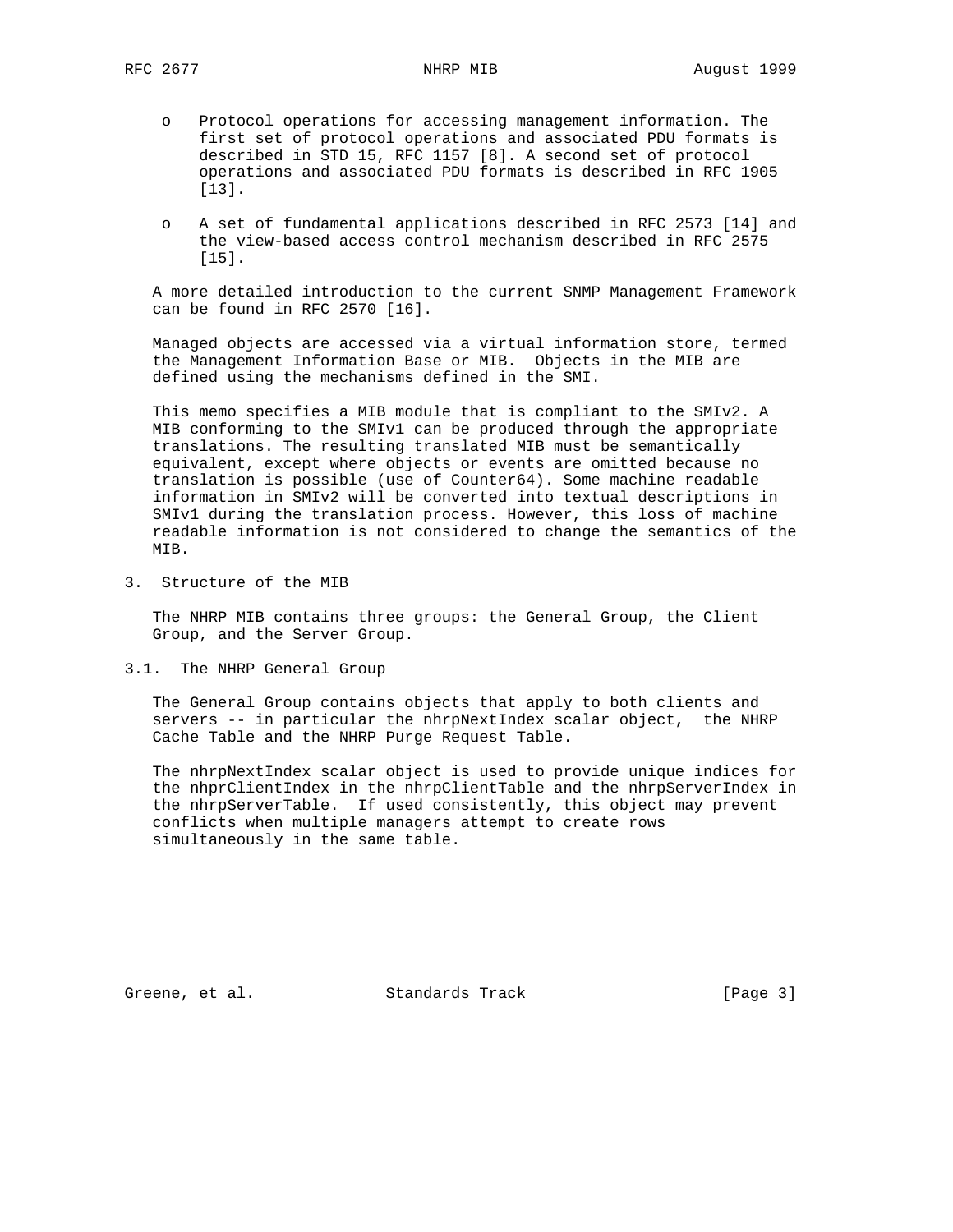# 3.1.1. The NHRP Cache Table

 The NHRP Cache Table represents the internetwork layer address to NBMA address cache that is maintained by both NHRP clients and NHRP servers.

 The NHRP Cache Table contains an ifIndex as part of the Index Clause. This ifIndex represents the use of a generic ifIndex, such that the value of this ifIndex SHOULD reflect a specific NBMA subnetwork related interface as determined by an implementation. For example, assuming that the NBMA subnetwork is ATM, then it is up to the implementors of this MIB to determine their own ATM interface layering (assuming compliance with the IF-MIB, RFC 2233 [18] and the ATM-MIB, RFC 2515 [19]). In other words, assuming that the NBMA subnetwork is ATM, the ifIndex in the NHRP Cache Table would represent the ifIndex containing or consisting of the VC (or shortcut) denoted by this Table entry.

 The indexing scheme for the NHRP Cache Table is very similar to the MPC Ingress Cache Table and the MPS Ingress Cache Table in the

 Multiprotocol Over ATM (MPOA) MIB [23]. This MIB and the MPOA MIB were designed to be complementary and non-overlapping. The MPOA MIB should also support this MIB. The MPOA MIB was designed prior to this MIB, and was designed by the LANE/MPOA Working Group in the ATM FORUM. The indexing scheme of the NHRP Cache Table (and the NHRP Server Cache Table) reflect the indexing scheme of the MPC Ingress Cache Table and the MPS Ingress Cache Table. Although, other indexing schemes could have been used for the NHRP Cache Table, a consistent indexing scheme between these tables was thought to be more advantageous from an implementation standpoint.

3.1.2. The NHRP Purge Request Table

 The NHRP Purge Request Table is a way to track Purge Request Information.

3.2. The NHRP Client Group

 The Client Group contains objects that only apply to NHRP clients (NHCs).

3.2.1. The NHRP Client Table

 The NHRP Client Table contains entries for NHRP Next Hop Clients (NHCs) associated with this agent. Each row in the table represents a single NHC. The RequestID used in Registration requests needs to be saved to non-volatile storage. Depending upon the implementation,

Greene, et al. Standards Track [Page 4]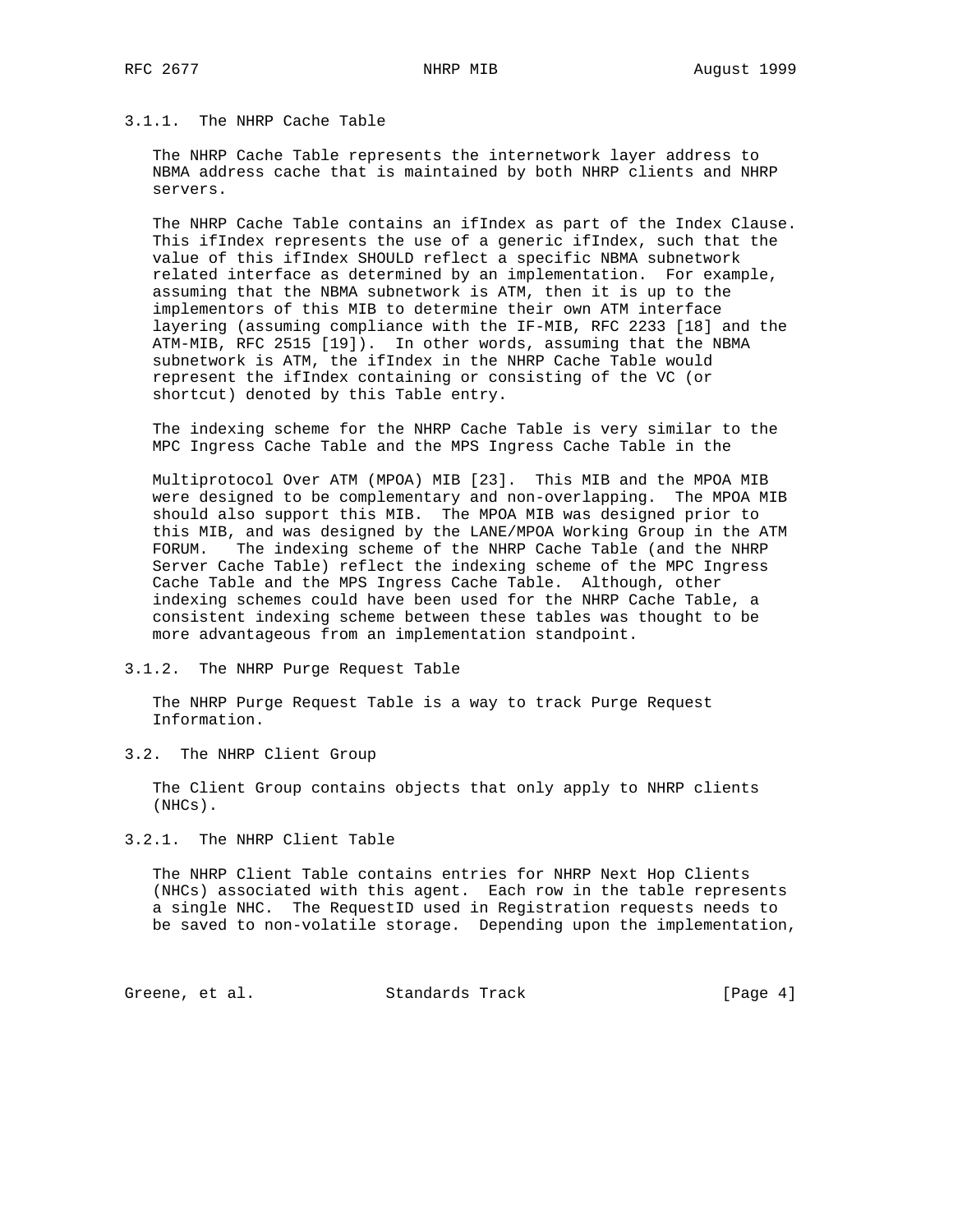this may or may not impact how the StorageType is used. For a complete description of how the Registration RequestID is used, see Section 5.2.3 of [17].

3.2.2. The NHRP Client Registration Table

 The NHRP Client Registration Table contains information on registration requests which need to be maintained by the Clients. Each entry in this table represents a single registration request. Note: since the NHRP specification does not mandate a refresh algorithm, this table omits refresh information, however, this table does contain information for all the registration requests which need to be maintained by the NHRP Clients.

3.2.3. The NHRP Client NHS Table

 The NHRP Client NHS Table contains the NBMA subnetwork addresses of servers configured for use by the client. By default, the agent will add an entry to this table which corresponds to the client's default router.

3.2.4. The NHRP Client Statistics Table

 The NHRP Client Statistics Table contains NHRP statistics maintained by a client. These statistics include counters on requests and replies, as well as counters for errors which are encountered by the Clients.

3.3. The NHRP Server Group

 The Server Group contains objects that only apply to NHRP servers (NHSes).

3.3.1. The NHRP Server Table

 The NHRP Server Table contains entries for each server associated with this agent.

3.3.2. The NHRP Server Cache Table

 The NHRP Server Cache Table contains additional objects that a server keeps for each entry in its cache. This table extends the NHRP Cache Table defined in the General Group.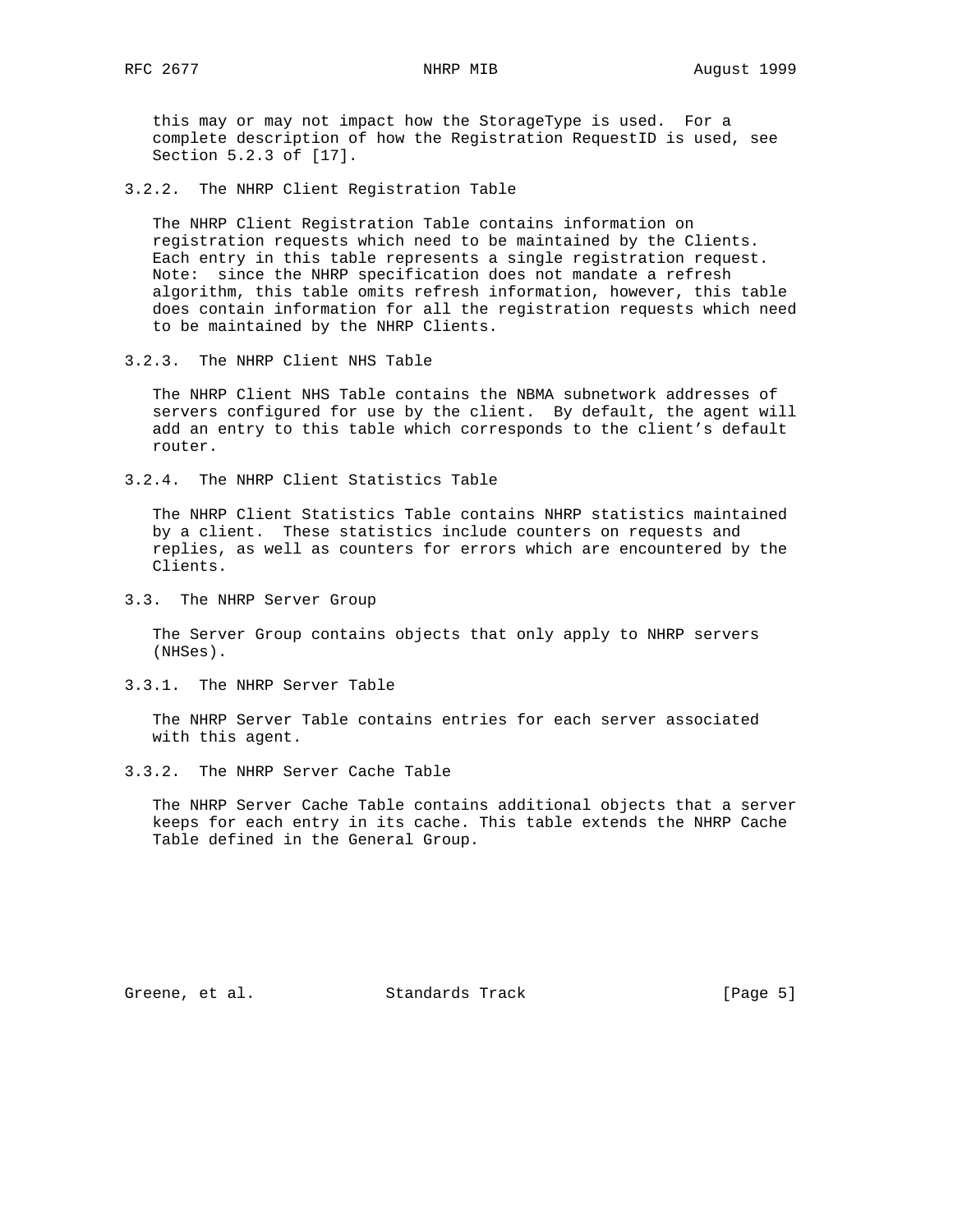3.3.3. The NHRP Server NHC Table

 This table contains information about all the Clients known to the Servers.

3.3.4. The NHRP Server Statistics Table

 The NHRP Server Statistics Table contains NHRP statistics maintained by a server. These statistics include counters on requests and replies, as well as counters for errors which are encountered by the Servers.

4. NBMA Next Hop Resolution Protocol MIB Definitions

NHRP-MIB DEFINITIONS ::= BEGIN

IMPORTS

```
 OBJECT-TYPE, MODULE-IDENTITY, mib-2, Integer32,
 Counter32, Unsigned32
    FROM SNMPv2-SMI
 MODULE-COMPLIANCE, OBJECT-GROUP
     FROM SNMPv2-CONF
 TEXTUAL-CONVENTION, TruthValue, RowStatus, StorageType,
 TimeStamp
     FROM SNMPv2-TC
 ifIndex
     FROM IF-MIB
 AddressFamilyNumbers
    FROM IANA-ADDRESS-FAMILY-NUMBERS-MIB
 ;
```

```
 nhrpMIB MODULE-IDENTITY
     LAST-UPDATED "9908260000Z" -- August 26, 1999
     ORGANIZATION "Internetworking Over NBMA (ion) Working Group"
     CONTACT-INFO
         "Maria Greene (maria@xedia.com)
          Contractor
          Joan Cucchiara (joan@ironbridgenetworks.com)
          IronBridge Networks
```
 James V. Luciani (luciani@baynetworks.com) Bay Networks"

Greene, et al. Standards Track [Page 6]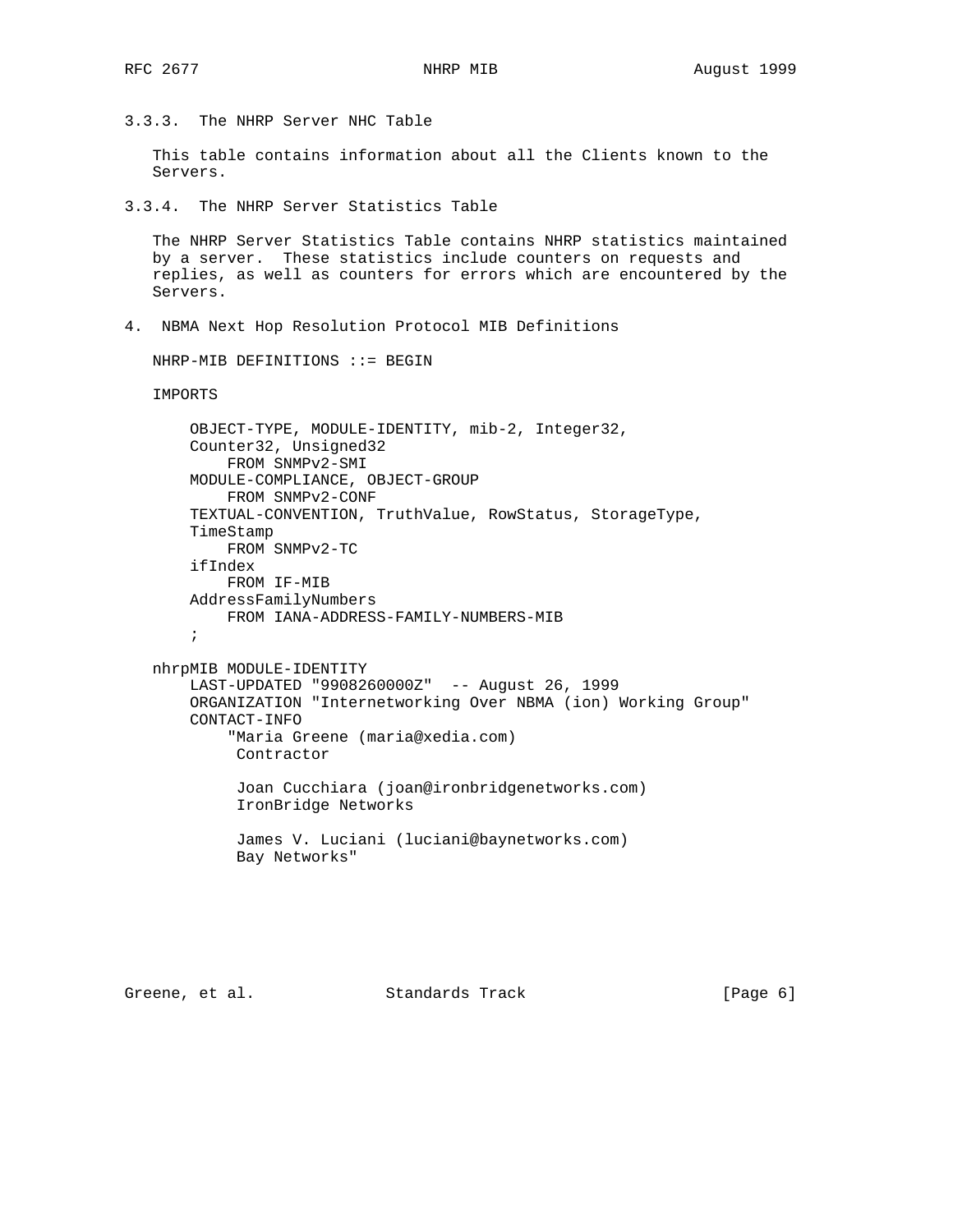DESCRIPTION "This MIB contains managed object definitions for the Next Hop Resolution Procol, NHRP, as defined in RFC 2332 [17]." -- revision history REVISION "9908260000Z" -- August 26, 1999 DESCRIPTION "Initial version, published as RFC 2677." ::= { mib-2 71 } --\*\*\*\*\*\*\*\*\*\*\*\*\*\*\*\*\*\*\*\*\*\*\*\*\*\*\*\*\*\*\*\*\*\*\*\*\*\*\*\*\*\*\*\*\*\*\*\*\*\*\*\*\*\*\*\*\*\*\*\*\*\*\*\* -- NHRP Textual Conventions --\*\*\*\*\*\*\*\*\*\*\*\*\*\*\*\*\*\*\*\*\*\*\*\*\*\*\*\*\*\*\*\*\*\*\*\*\*\*\*\*\*\*\*\*\*\*\*\*\*\*\*\*\*\*\*\*\*\*\*\*\*\*\*\* NhrpGenAddr ::= TEXTUAL-CONVENTION STATUS current DESCRIPTION "The value of an internetwork layer or NBMA address." SYNTAX OCTET STRING (SIZE  $(0..64)$ ) nhrpObjects OBJECT IDENTIFIER ::= { nhrpMIB 1 } --\*\*\*\*\*\*\*\*\*\*\*\*\*\*\*\*\*\*\*\*\*\*\*\*\*\*\*\*\*\*\*\*\*\*\*\*\*\*\*\*\*\*\*\*\*\*\*\*\*\*\*\*\*\*\*\*\*\*\*\*\*\*\*\* -- NHRP General (Client and Server) Objects --\*\*\*\*\*\*\*\*\*\*\*\*\*\*\*\*\*\*\*\*\*\*\*\*\*\*\*\*\*\*\*\*\*\*\*\*\*\*\*\*\*\*\*\*\*\*\*\*\*\*\*\*\*\*\*\*\*\*\*\*\*\*\*\* nhrpGeneralObjects OBJECT IDENTIFIER ::= { nhrpObjects 1 }  $- -$  -- The following scalar is to be used to -- provided indices for the -- nhrpClientTable, and/or the nhrpServerTable. - nhrpNextIndex OBJECT-TYPE SYNTAX Unsigned32 MAX-ACCESS read-only STATUS current DESCRIPTION "This scalar is used for creating rows in the nhrpClientTable and the nhrpServerTable. The value of this variable is a currently unused value for nhrpClientIndex and nhrpServerIndex.

Greene, et al. Standards Track (Page 7)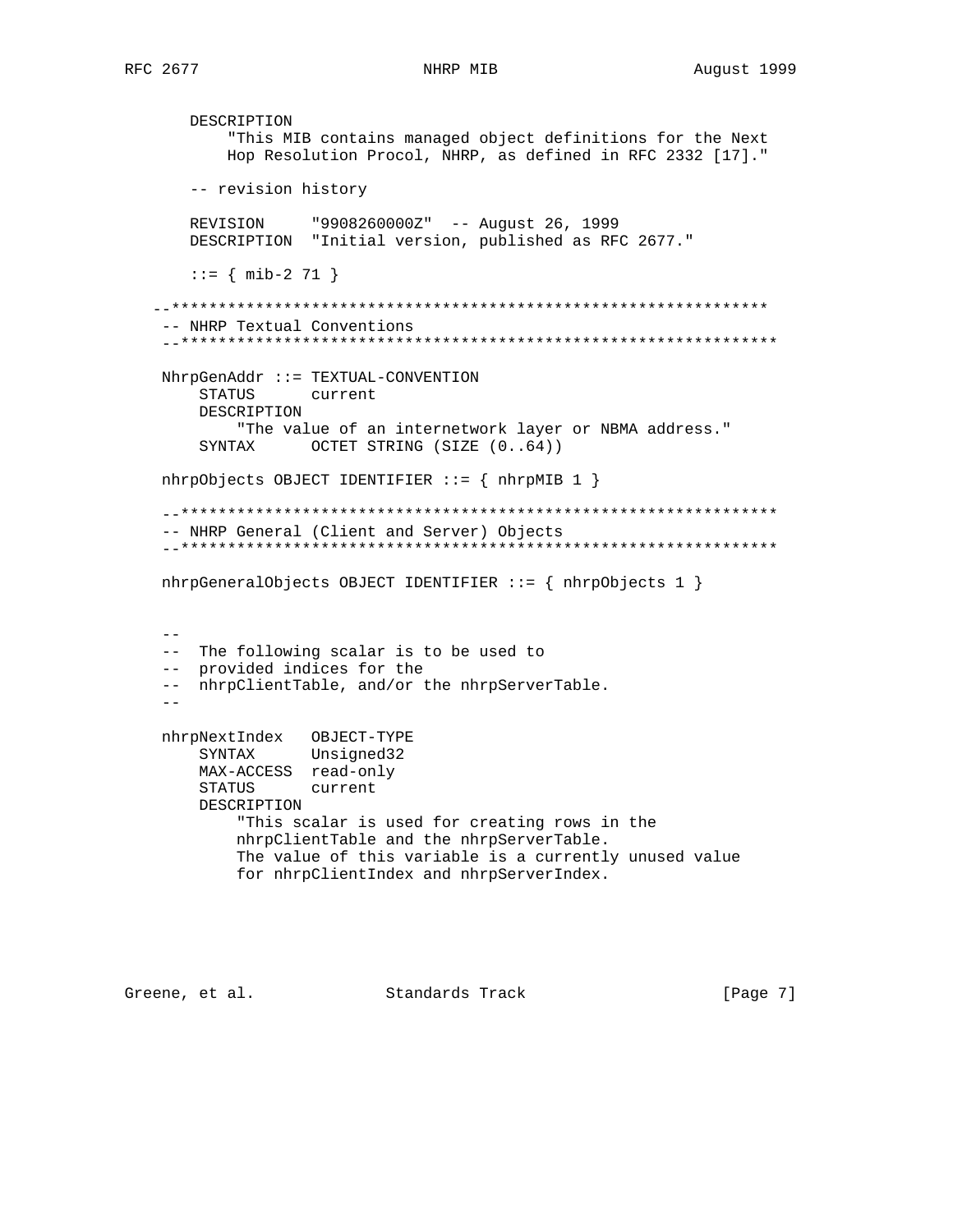The value returned when reading this variable must be unique for the NHC's and NHS's indices associated with this row. Subsequent attempts to read this variable must return different values.

 NOTE: this object exists in the General Group because it is to be used in establishing rows in the nhrpClientTable and the nhrpServerTable. In other words, the value retrieved from this object could become the value of nhrpClientIndex and nhprServerIndex.

 In the situation of an agent re-initialization the value of this object must be saved in non-volatile storage.

```
 This variable will return the special value 0 if no new
    rows can be created."
 ::= { nhrpGeneralObjects 1 }
```
 -- -- The NHRP Cache Table --

> nhrpCacheTable OBJECT-TYPE SYNTAX SEQUENCE OF NhrpCacheEntry MAX-ACCESS not-accessible STATUS current

DESCRIPTION

 "This table contains mappings between internetwork layer addresses and NBMA subnetwork layer addresses." ::= { nhrpGeneralObjects 2 }

```
 nhrpCacheEntry OBJECT-TYPE
```
 SYNTAX NhrpCacheEntry MAX-ACCESS not-accessible STATUS current

DESCRIPTION

 "A cached mapping between an internetwork layer address and an NBMA address. Entries can be created by the network administrator using the nhrpCacheRowStatus column, or they may be added dynamically based on protocol operation (including NHRP, SCSP, and others, such as ATMARP).

 When created based by NHRP protocol operations this entry is largely based on contents contained in the Client Information Entry (CIE).

Greene, et al. Standards Track (Page 8)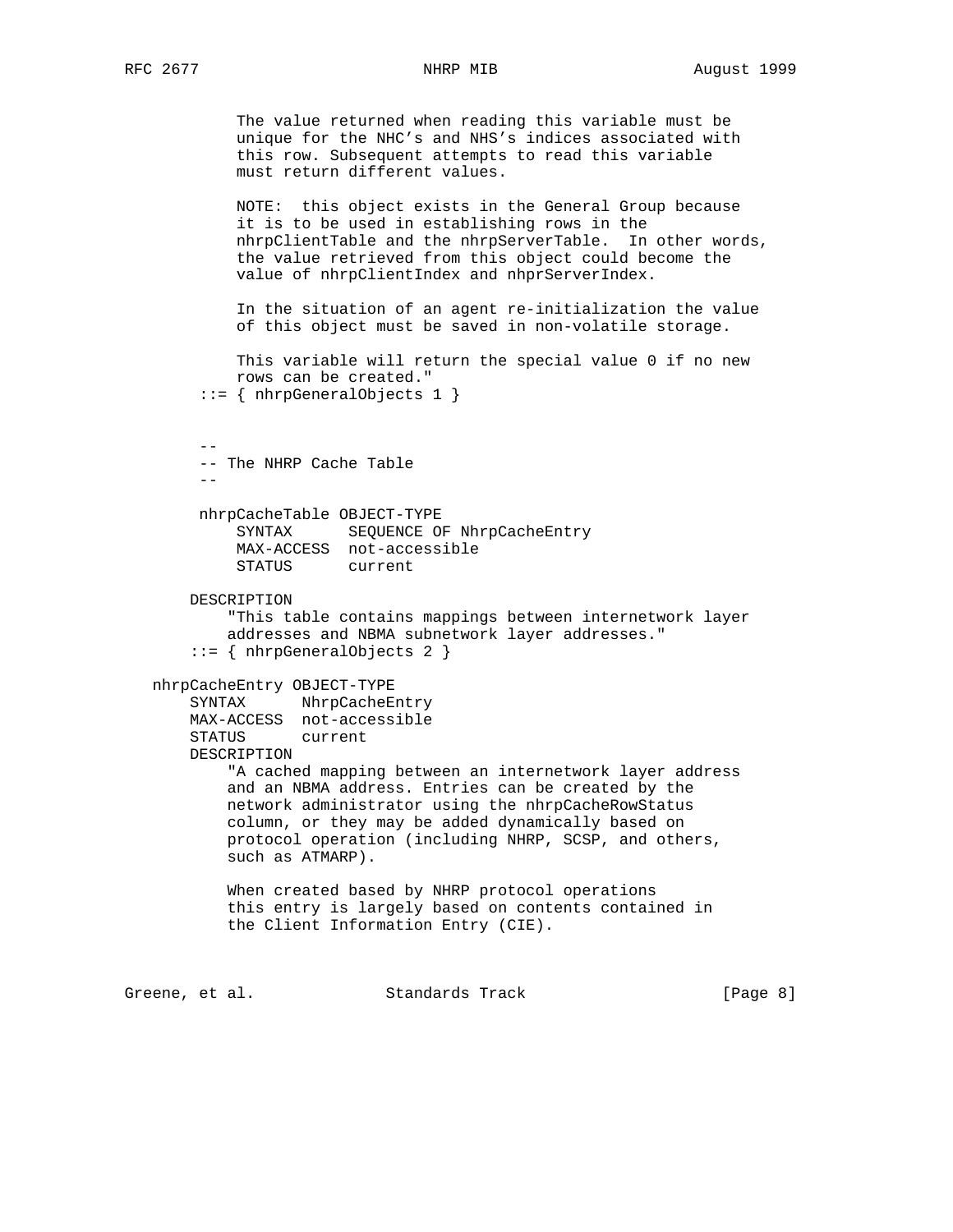```
 Zero or more Client Information Entries (CIEs) may be
          included in the NHRP Packet. For a complete description
         of the CIE, refer to Section 5.2.0.1 of
         RFC 2332 [17]."
      INDEX {
                   nhrpCacheInternetworkAddrType,
                   nhrpCacheInternetworkAddr,
                   ifIndex,
                   nhrpCacheIndex
 }
     ::= \{ nhrpCacheTable 1 \} NhrpCacheEntry ::= SEQUENCE {
 nhrpCacheInternetworkAddrType AddressFamilyNumbers,
nhrpCacheInternetworkAddr NhrpGenAddr,
nhrpCacheIndex Unsigned32,
 nhrpCachePrefixLength Integer32,
      nhrpCacheNextHopInternetworkAddr NhrpGenAddr,
 nhrpCacheNbmaAddrType AddressFamilyNumbers,
nhrpCacheNbmaAddr NhrpGenAddr,
nhrpCacheNbmaSubaddr NhrpGenAddr,
nhrpCacheType INTEGER,
nhrpCacheState INTEGER,
nhrpCacheHoldingTimeValid TruthValue,
nhrpCacheHoldingTime Unsigned32,
 nhrpCacheNegotiatedMtu Integer32,
nhrpCachePreference 1nteger32,
nhrpCacheStorageType StorageType,
nhrpCacheRowStatus RowStatus
   }
   nhrpCacheInternetworkAddrType OBJECT-TYPE
      SYNTAX AddressFamilyNumbers
      MAX-ACCESS not-accessible
      STATUS current
      DESCRIPTION
          "The internetwork layer address type of this Next Hop
         Resolution Cache entry. The value of this object indicates
         how to interpret the values of nhrpCacheInternetworkAddr
         and nhrpCacheNextHopInternetworkAddr."
     ::= { nhrpCacheEntry 1 }
   nhrpCacheInternetworkAddr OBJECT-TYPE
      SYNTAX NhrpGenAddr
      MAX-ACCESS not-accessible
      STATUS current
Greene, et al. Standards Track [Page 9]
```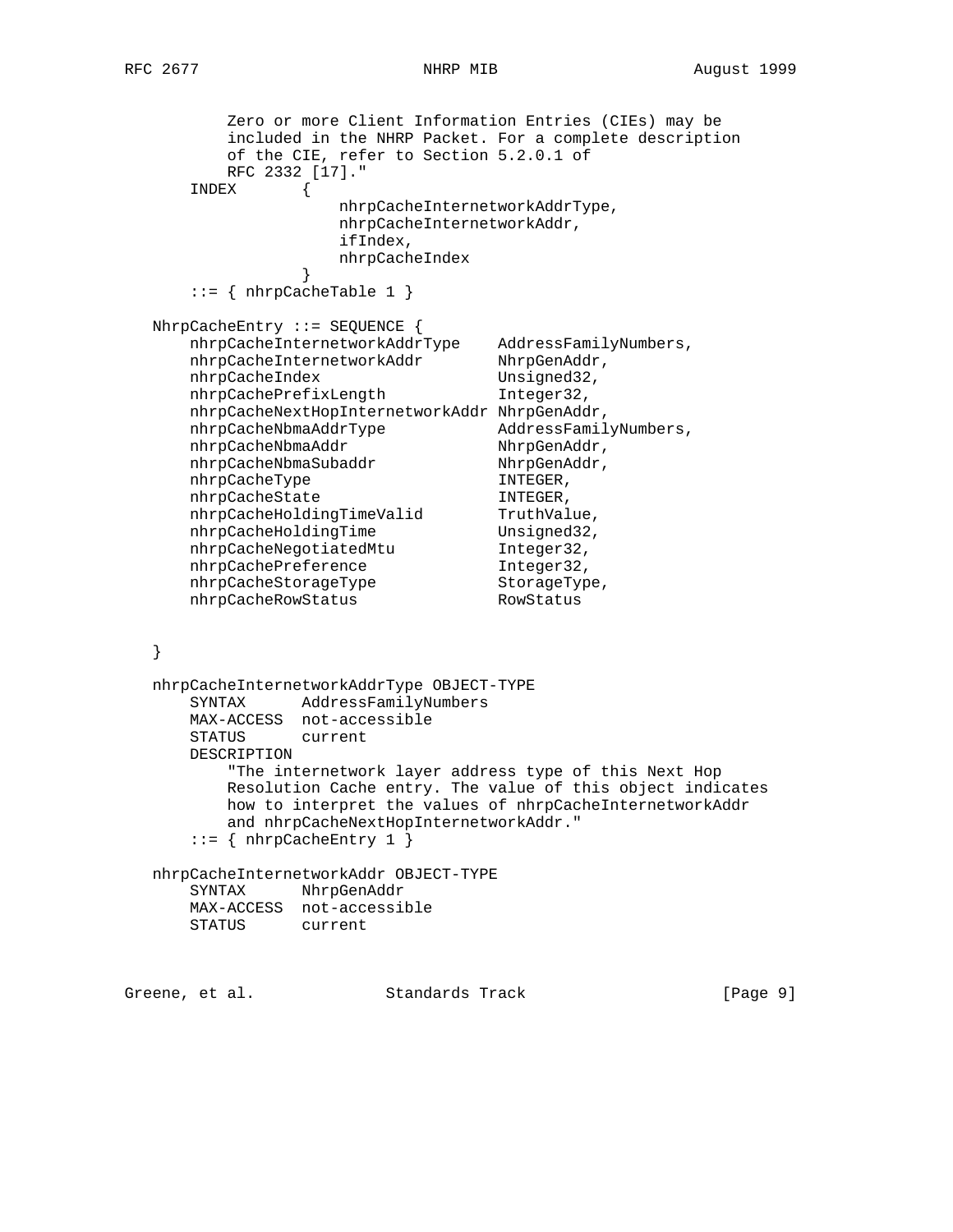DESCRIPTION "The value of the internetwork address of the destination." ::= { nhrpCacheEntry 2 } nhrpCacheIndex OBJECT-TYPE SYNTAX Unsigned32 (1..4294967295) MAX-ACCESS not-accessible STATUS current DESCRIPTION "An identifier for this entry that has local significance within the scope of the General Group. This identifier is used here to uniquely identify this row, and also used in the 'nhrpPurgeTable' for the value of the 'nhrpPurgeCacheIdentifier'."  $::=$  { nhrpCacheEntry 3 } nhrpCachePrefixLength OBJECT-TYPE SYNTAX Integer32 (0..255) MAX-ACCESS read-only STATUS current DESCRIPTION "The number of bits that define the internetwork layer prefix associated with the nhrpCacheInternetworkAddr."  $::=$  { nhrpCacheEntry 4 } nhrpCacheNextHopInternetworkAddr OBJECT-TYPE SYNTAX NhrpGenAddr MAX-ACCESS read-create STATUS current DESCRIPTION "The value of the internetwork address of the next hop." ::= { nhrpCacheEntry 5 } nhrpCacheNbmaAddrType OBJECT-TYPE SYNTAX AddressFamilyNumbers MAX-ACCESS read-create STATUS current DESCRIPTION "The NBMA address type. The value of this object indicates how to interpret the values of nhrpCacheNbmaAddr and nhrpCacheNbmaSubaddr."  $::=$  { nhrpCacheEntry 6 }

Greene, et al. Standards Track [Page 10]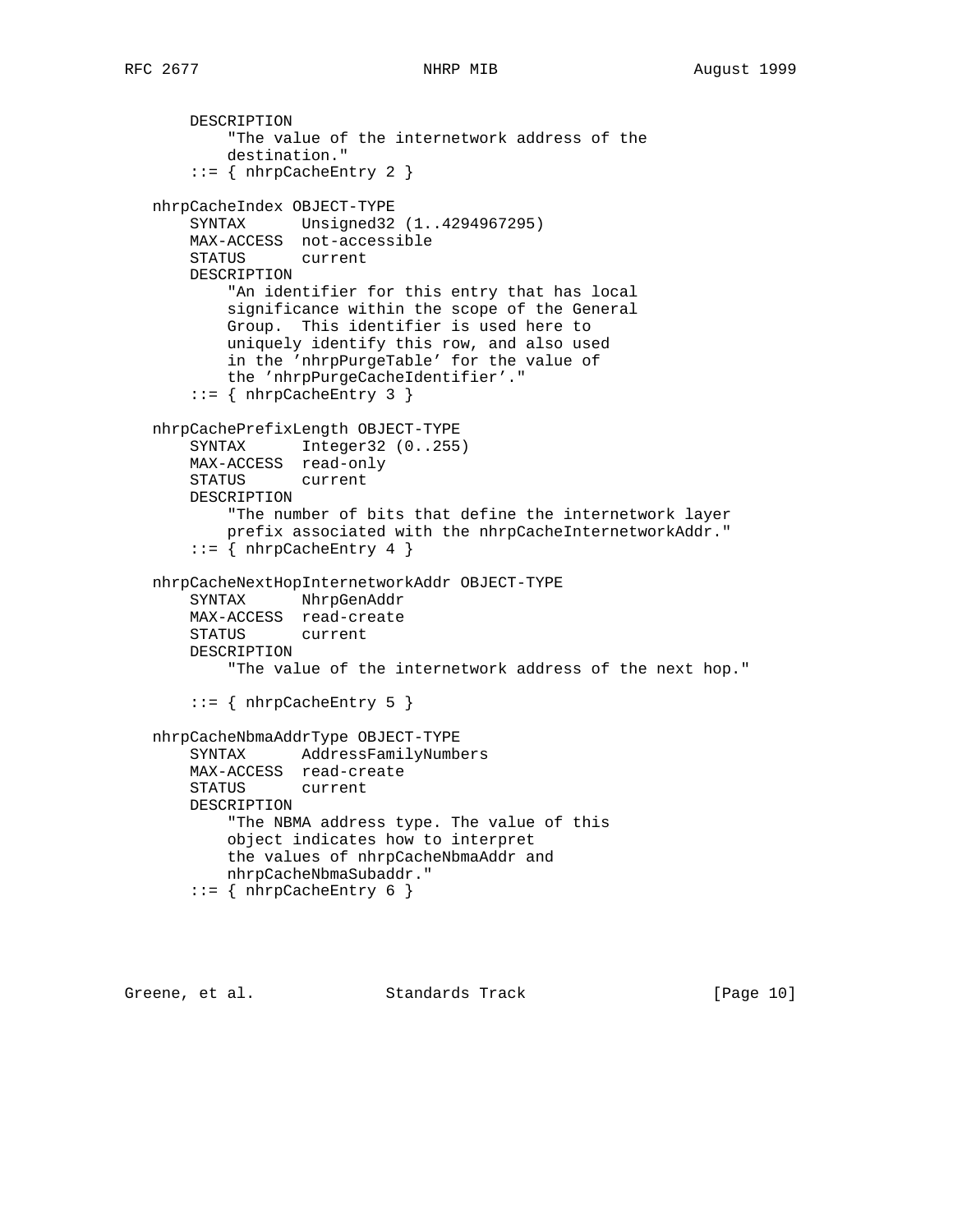```
 nhrpCacheNbmaAddr OBJECT-TYPE
 SYNTAX NhrpGenAddr
 MAX-ACCESS read-create
       STATUS current
       DESCRIPTION
           "The value of the NBMA subnetwork address of the next
           hop."
      ::= { nhrpCacheEntry 7 }
   nhrpCacheNbmaSubaddr OBJECT-TYPE
       SYNTAX NhrpGenAddr
       MAX-ACCESS read-create
       STATUS current
       DESCRIPTION
           "The value of the NBMA subaddress of the next hop. If
           there is no subaddress concept for the NBMA address
           family, this value will be a zero-length OCTET STRING."
       ::= { nhrpCacheEntry 8 }
   nhrpCacheType OBJECT-TYPE
       SYNTAX INTEGER {
                      other(1),
                      register(2),
                      resolveAuthoritative(3),
                      resoveNonauthoritative(4),
                      transit(5),
                      administrativelyAdded(6),
                      atmarp(7),
                      scsp(8)
 }
       MAX-ACCESS read-create
       STATUS current
       DESCRIPTION
           "An indication of how this cache entry
           was created. The values are:
           'other(1)' The entry was added by some
                                      other means.
           'register(2)' In a server, added based on a
                                      client registration.
           'resolveAuthoritative(3)' In a client, added based on
                                      receiving an Authoritative
                                      NHRP Resolution Reply.
```
Greene, et al. Standards Track [Page 11]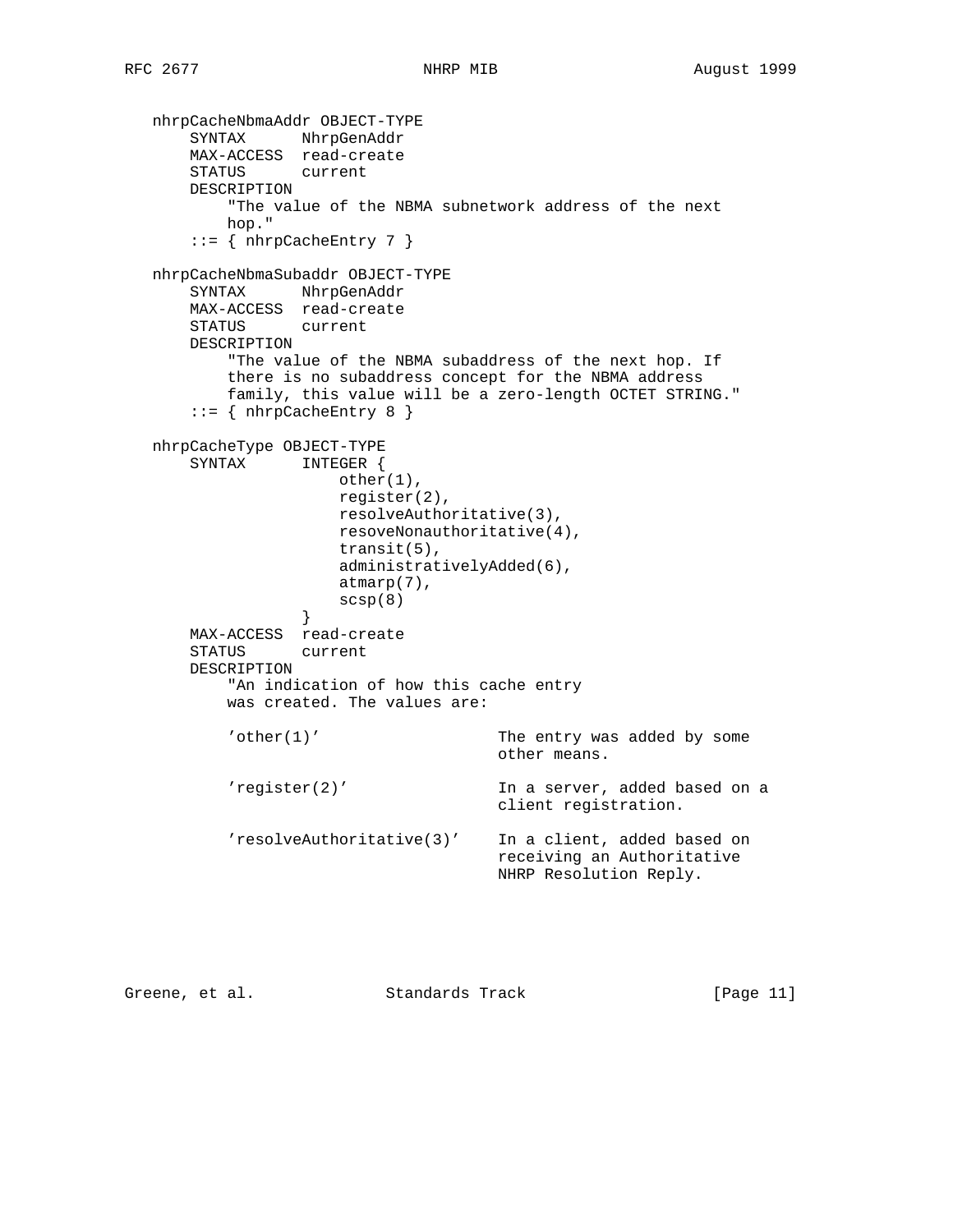'resolveNonauthoritative(4)' In a client, added based on receiving a Nonauthoritative NHRP Resolution Reply. 'transit(5)' In a transit server, added by examining a forwarded NHRP packet. 'administrativelyAdded(6)' In a client or server, manually added by the administrator. The StorageType of this entry is reflected in 'nhrpCacheStorageType'. 'atmarp(7)' The entry was added due to an ATMARP. 'scsp(8)' The entry was added due to SCSP. When the entry is under creation using the nhrpCacheRowStatus column, the only value that can be specified by the administrator is 'administrativelyAdded'. Attempting to set any other value will cause an 'inconsistentValue' error. The value cannot be modified once the entry is active."  $::=$  { nhrpCacheEntry 9 } nhrpCacheState OBJECT-TYPE SYNTAX INTEGER { incomplete(1), ackReply(2), nakReply(3)<br>} } MAX-ACCESS read-only STATUS current DESCRIPTION "An indication of the state of this entry. The values are: 'incomplete(1)' The client has sent a NHRP Resolution Request but has not yet received the NHRP Resolution Reply.

Greene, et al. Standards Track [Page 12]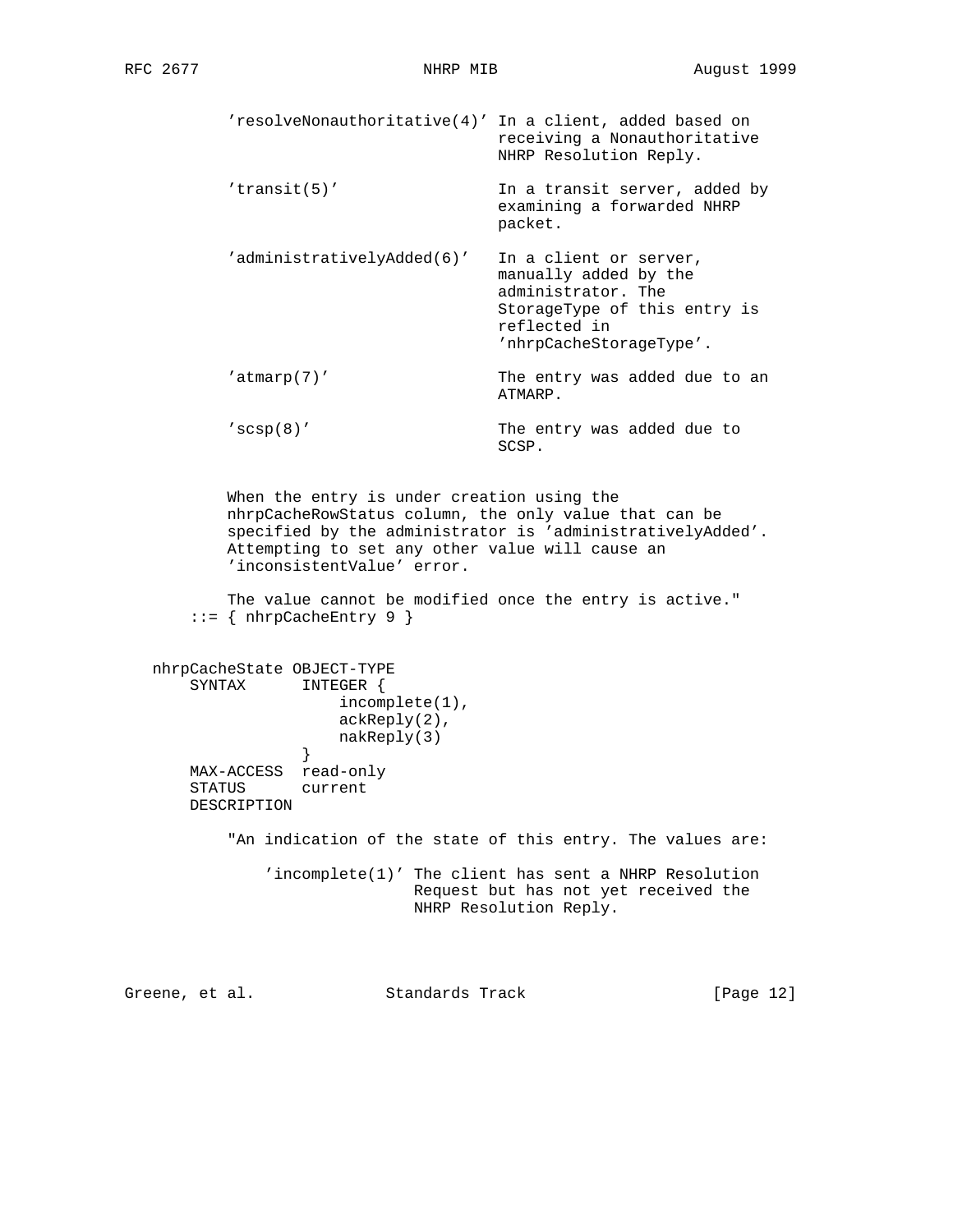'ackReply(2)' For a client or server, this is a cached valid mapping. 'nakReply(3)' For a client or server, this is a cached NAK mapping."  $::=$  { nhrpCacheEntry 10 } nhrpCacheHoldingTimeValid OBJECT-TYPE SYNTAX TruthValue MAX-ACCESS read-only STATUS current DESCRIPTION "True(1) is returned if the value of 'nhrpCacheType' is not 'administrativelyAdded'. Since the value of 'nhrpCacheType' was not configured by a user, the value of 'nhrpCacheHoldingTime' is considered valid. In other words, the value of 'nhrpCacheHoldingTime' represents the Holding Time for the cache Entry. If 'nhrpCacheType has been configured by a user, (i.e. the value of 'nhrpCacheType' is 'administrativelyAdded') then false(2) will be returned. This indicates that the value of 'nhrpCacheHoldingTime' is undefined because this row could possibly be backed up in nonvolatile storage."  $::=$  { nhrpCacheEntry 11 } nhrpCacheHoldingTime OBJECT-TYPE SYNTAX Unsigned32(0..65535) UNITS "seconds" MAX-ACCESS read-only STATUS current DESCRIPTION "If the value of 'nhrpCacheHoldingTimeValid is true(1) then this object represents the number of seconds that the cache entry will remain in this table. When this value reaches 0 (zero) the row should be deleted. If the value of 'nhrpCacheHoldingTimeValid is false(2) then this object is undefined."  $::=$  { nhrpCacheEntry 12 }

Greene, et al. Standards Track [Page 13]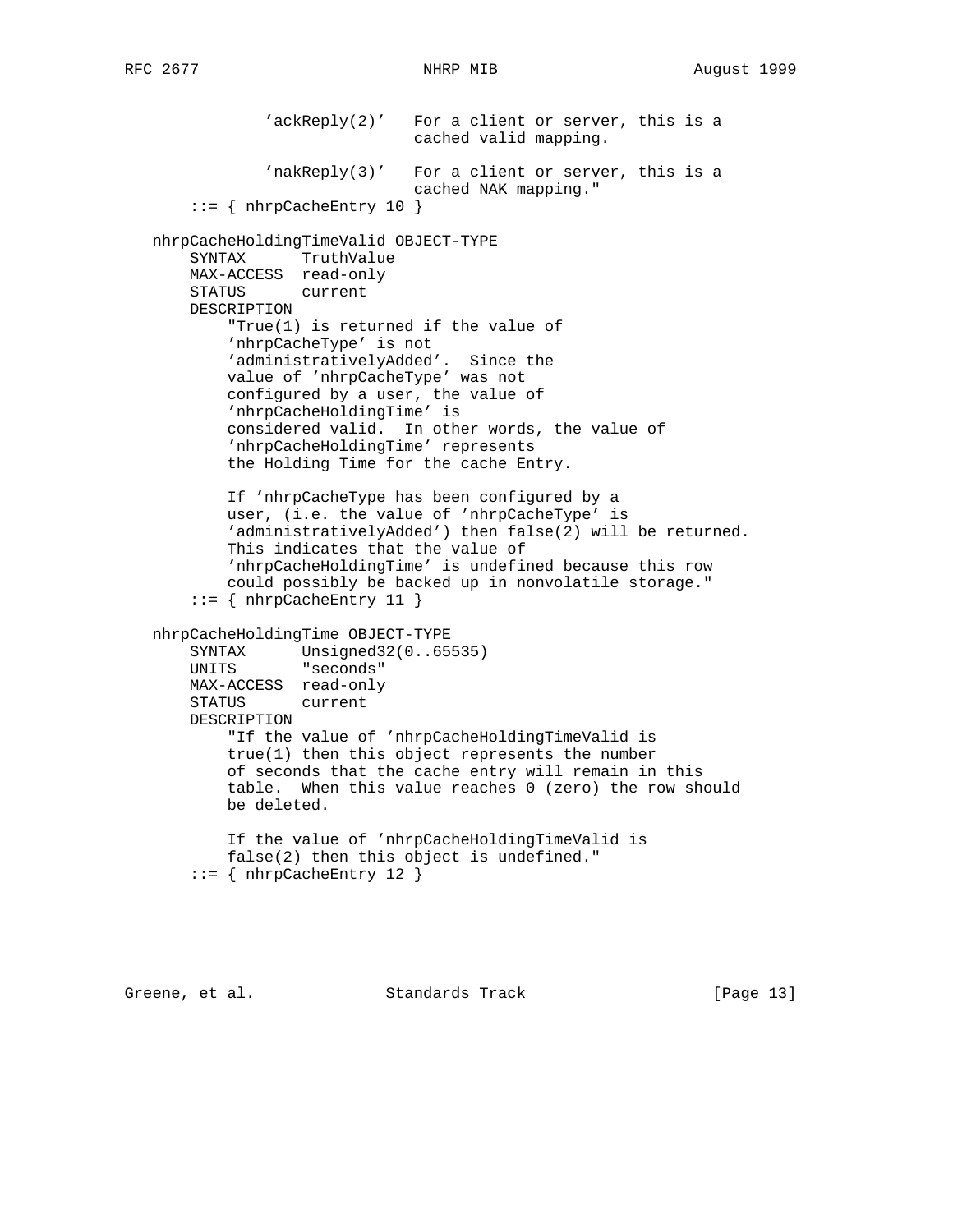nhrpCacheNegotiatedMtu OBJECT-TYPE SYNTAX Integer32 (0..65535) MAX-ACCESS read-only STATUS current DESCRIPTION "The maximum transmission unit (MTU) that was negotiated or registered for this entity. In other words, this is the actual MTU being used."  $::=$  { nhrpCacheEntry 13 } nhrpCachePreference OBJECT-TYPE SYNTAX Integer32 (0..255) MAX-ACCESS read-create STATUS current DESCRIPTION "An object which reflects the Preference value of the Client Information Entry (CIE). Zero or more Client Information Entries (CIEs) may be included in the NHRP Packet. One of the fields in the CIE is the Preference. For a complete description of the CIE, refer to Section 5.2.0.1 of RFC 2332 [17]." REFERENCE "Section 5.2.0.1 Mandatory Part Format, RFC 2332 [17]." ::= { nhrpCacheEntry 14 } nhrpCacheStorageType OBJECT-TYPE SYNTAX StorageType MAX-ACCESS read-create STATUS current DESCRIPTION "This value only has meaning when the 'nhrpCacheType' has the value of 'administrativelyAdded'. When the row is created due to being 'administrativelyAdded', this object reflects whether this row is kept in volatile storage and lost upon reboot or if this row is backed up by non-volatile or permanent storage. If the value of 'nhrpCacheType' has a value which is not 'administrativelyAdded, then the value of this object is 'other(1)'." DEFVAL { nonVolatile }  $::=$  { nhrpCacheEntry 15 }

Greene, et al. Standards Track [Page 14]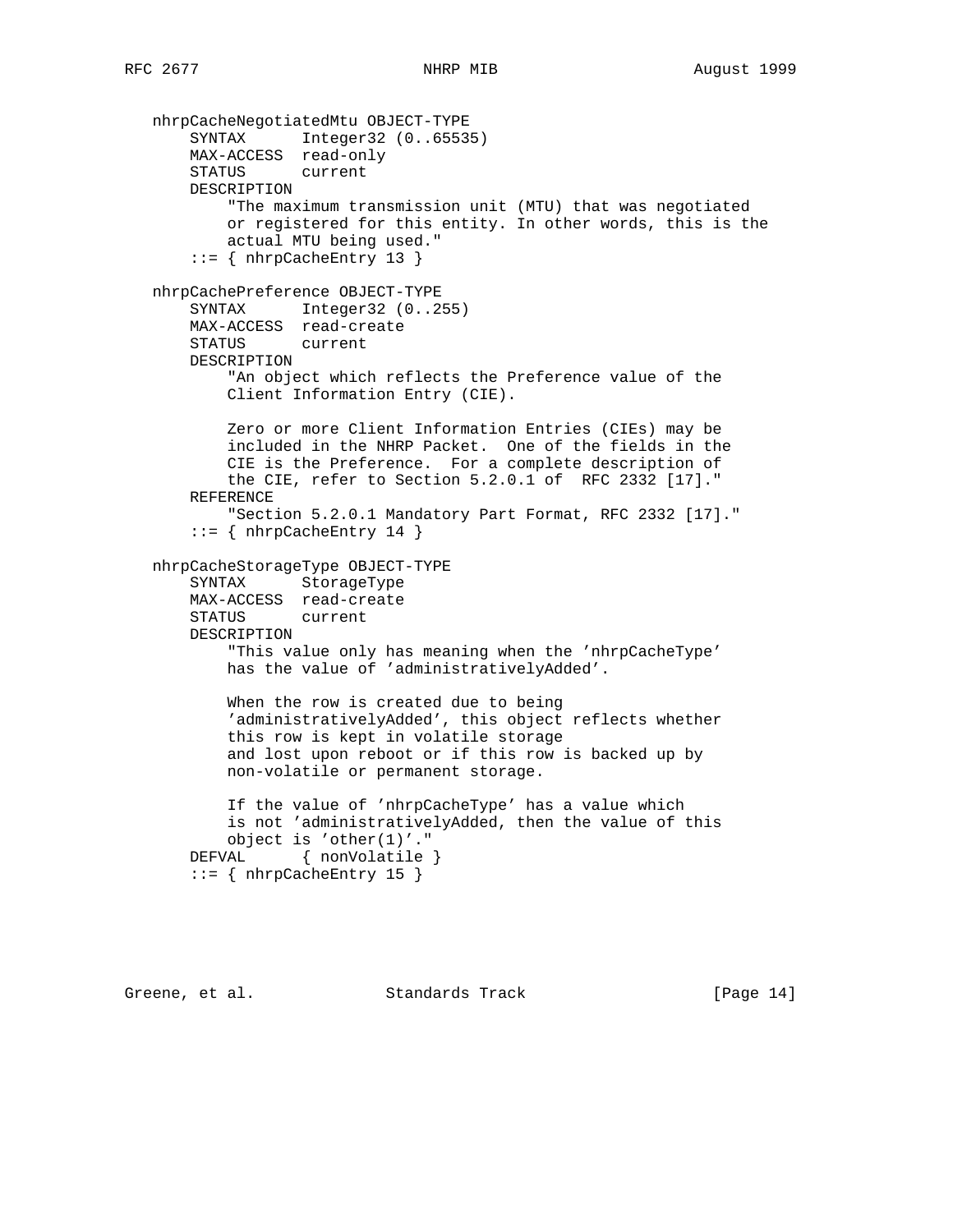```
 nhrpCacheRowStatus OBJECT-TYPE
 SYNTAX RowStatus
 MAX-ACCESS read-create
      STATUS current
      DESCRIPTION
          "An object that allows entries in this table to be
          created and deleted using the RowStatus convention."
     ::= { nhrpCacheEntry 16 }
 --
   -- The NHRP Purge Request Table
- nhrpPurgeReqTable OBJECT-TYPE
     SYNTAX SEQUENCE OF NhrpPurgeReqEntry
      MAX-ACCESS not-accessible
      STATUS current
      DESCRIPTION
         "This table will track Purge Request Information."
      ::= { nhrpGeneralObjects 3 }
   nhrpPurgeReqEntry OBJECT-TYPE
      SYNTAX NhrpPurgeReqEntry
      MAX-ACCESS not-accessible
      STATUS current
      DESCRIPTION
          "Information regarding a Purge Request."
      INDEX { nhrpPurgeIndex }
       ::= { nhrpPurgeReqTable 1 }
   NhrpPurgeReqEntry ::= SEQUENCE {
nhrpPurgeIndex Unsigned32,
nhrpPurgeCacheIdentifier Unsigned32,
nhrpPurgePrefixLength 1nteger32,
nhrpPurgeRequestID Unsigned32,
nhrpPurgeReplyExpected TruthValue,
nhrpPurgeRowStatus RowStatus
   }
   nhrpPurgeIndex OBJECT-TYPE
      SYNTAX Unsigned32 (1..4294967295)
      MAX-ACCESS not-accessible
      STATUS current
      DESCRIPTION
          "An index for this entry that has local significance
          within the scope of this table."
       ::= { nhrpPurgeReqEntry 1 }
```
Greene, et al. Standards Track [Page 15]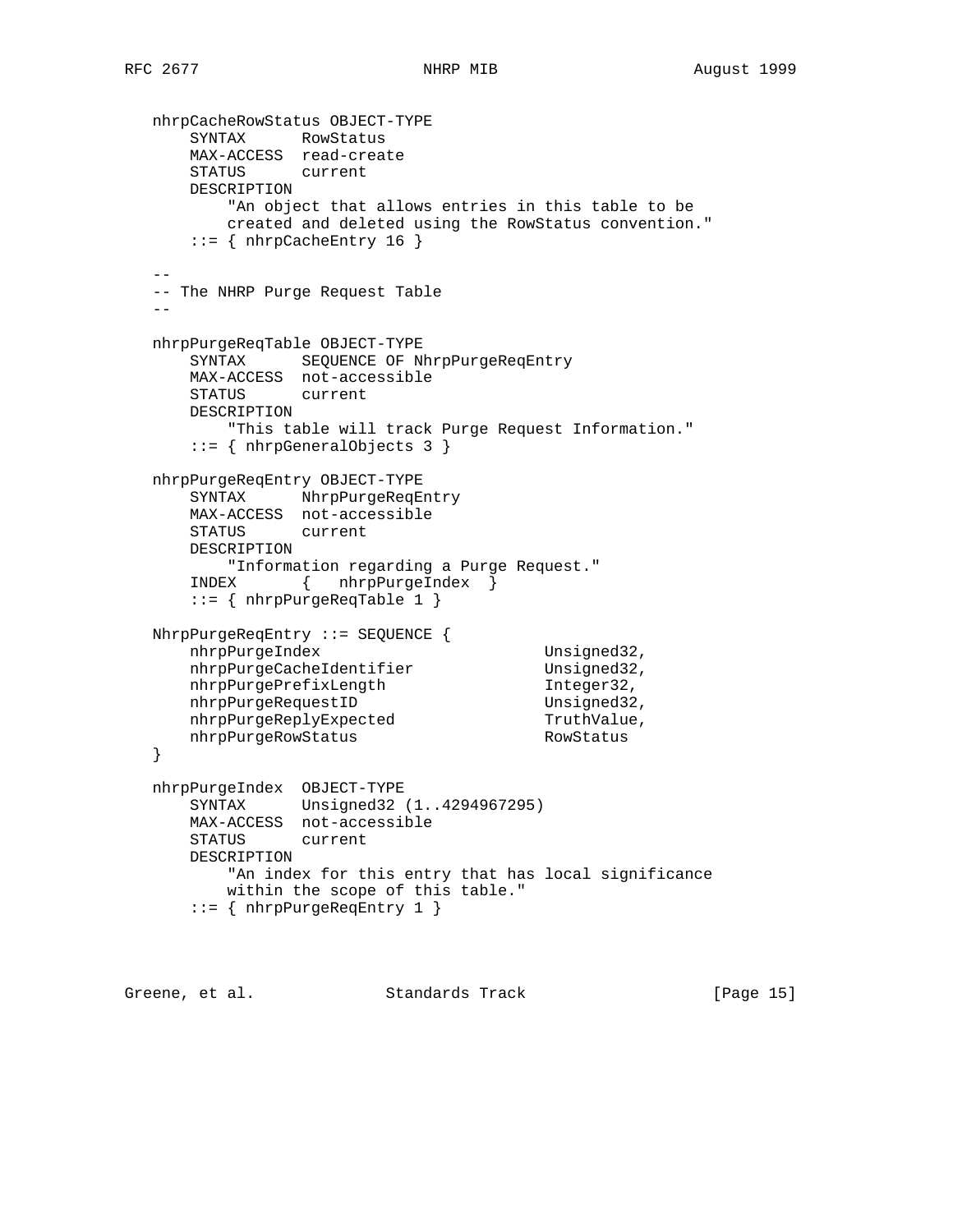```
 nhrpPurgeCacheIdentifier OBJECT-TYPE
     SYNTAX Unsigned32 (1..4294967295)
     MAX-ACCESS read-create
     STATUS current
    DESCRIPTION
         "This object identifies which row in
         'nhrpCacheTable' is being purged. This object
         should have the same value as the 'nhrpCacheIndex'
         in the 'nhrpCacheTable'."
     ::= { nhrpPurgeReqEntry 2 }
 nhrpPurgePrefixLength OBJECT-TYPE
     SYNTAX Integer32 (0..255)
     MAX-ACCESS read-only
     STATUS current
     DESCRIPTION
         "In the case of NHRP Purge Requests, this specifies the
         equivalence class of addresses which match the first
         'Prefix Length' bit positions of the Client Protocol
         Address specified in the Client Information Entry (CIE)."
     ::= { nhrpPurgeReqEntry 3 }
 nhrpPurgeRequestID OBJECT-TYPE
     SYNTAX Unsigned32
    MAX-ACCESS read-create
    STATUS current
    DESCRIPTION
         "The Request ID used in the purge request."
     ::= { nhrpPurgeReqEntry 4 }
 nhrpPurgeReplyExpected OBJECT-TYPE
     SYNTAX TruthValue
    MAX-ACCESS read-create
    STATUS current
    DESCRIPTION
         "An indication of whether this Purge Request has the
         'N' Bit cleared (off)."
     ::= { nhrpPurgeReqEntry 5 }
 nhrpPurgeRowStatus OBJECT-TYPE
    SYNTAX RowStatus
    MAX-ACCESS read-create
    STATUS current
    DESCRIPTION
         "An object that allows entries in this table to be
        created and deleted using the RowStatus convention."
     ::= { nhrpPurgeReqEntry 6 }
```
Greene, et al. Standards Track [Page 16]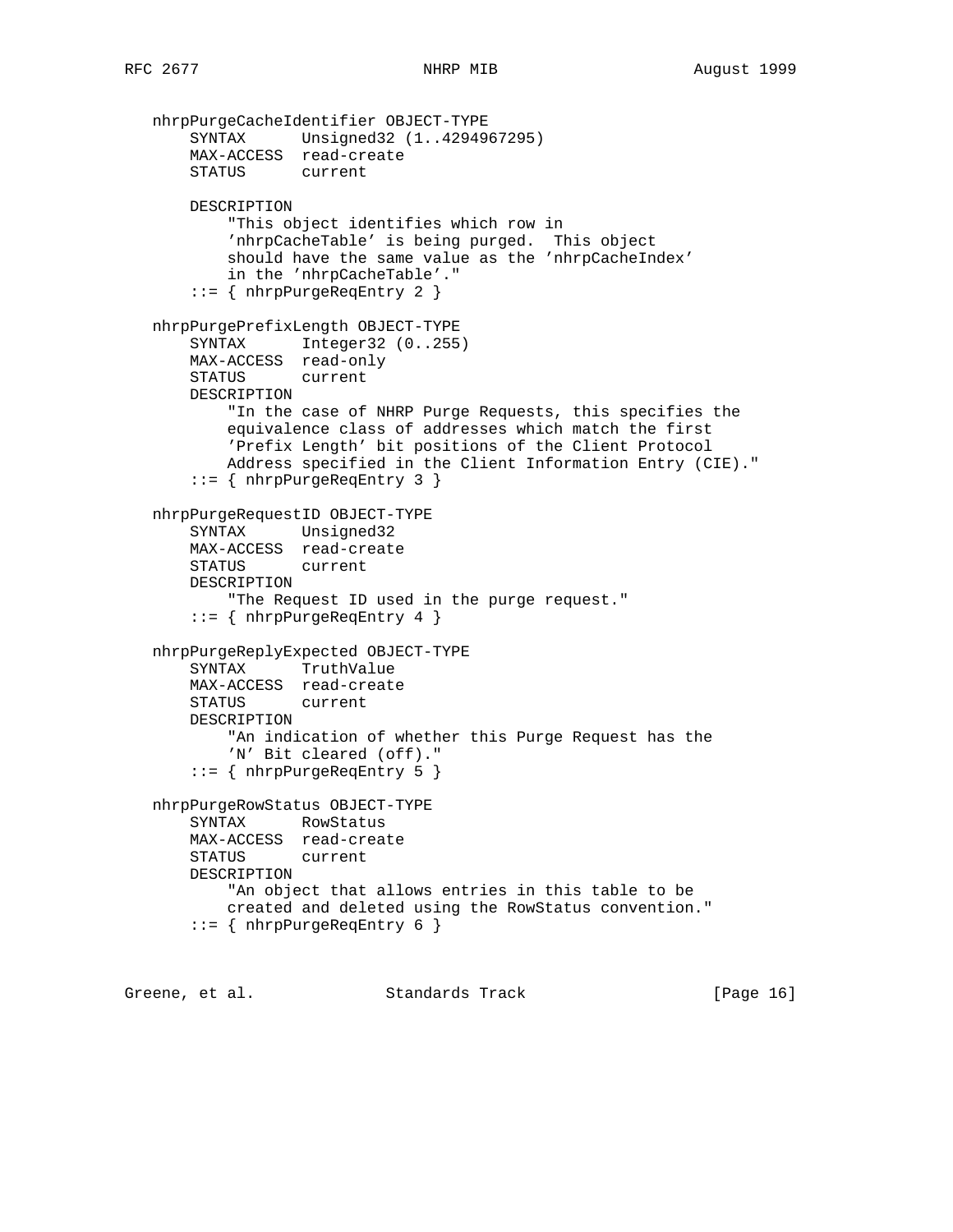```
 --****************************************************************
   -- NHRP Client Objects
   --****************************************************************
   nhrpClientObjects OBJECT IDENTIFIER ::= { nhrpObjects 2 }
 --
   -- The NHRP Client Table
- nhrpClientTable OBJECT-TYPE
       SYNTAX SEQUENCE OF NhrpClientEntry
       MAX-ACCESS not-accessible
       STATUS current
       DESCRIPTION
          "Information about NHRP clients (NHCs) managed by this
          agent."
       ::= { nhrpClientObjects 1 }
   nhrpClientEntry OBJECT-TYPE
       SYNTAX NhrpClientEntry
       MAX-ACCESS not-accessible
       STATUS current
       DESCRIPTION
          "Information about a single NHC."
       INDEX { nhrpClientIndex }
       ::= { nhrpClientTable 1 }
   NhrpClientEntry ::= SEQUENCE {
      nhrpClientIndex Unsigned32,
       nhrpClientInternetworkAddrType AddressFamilyNumbers,
      nhrpClientInternetworkAddr NhrpGenAddr,
       nhrpClientNbmaAddrType AddressFamilyNumbers,
      nhrpClientNbmaAddr NhrpGenAddr,
nhrpClientNbmaSubaddr NhrpGenAddr,
 nhrpClientInitialRequestTimeout Integer32,
       nhrpClientRegistrationRequestRetries Integer32,
       nhrpClientResolutionRequestRetries Integer32,
      nhrpClientPurgeRequestRetries Integer32,
      nhrpClientDefaultMtu Unsigned32,
      nhrpClientHoldTime Unsigned32,
     nhrpClientRequestID Unsigned32,<br>hhrpClientRequestID Unsigned32,
     nhrpClientStorageType StorageType,<br>nhrpClientPowStatus PowStatus
      nhrpClientRowStatus RowStatus
   }
```
Greene, et al. Standards Track [Page 17]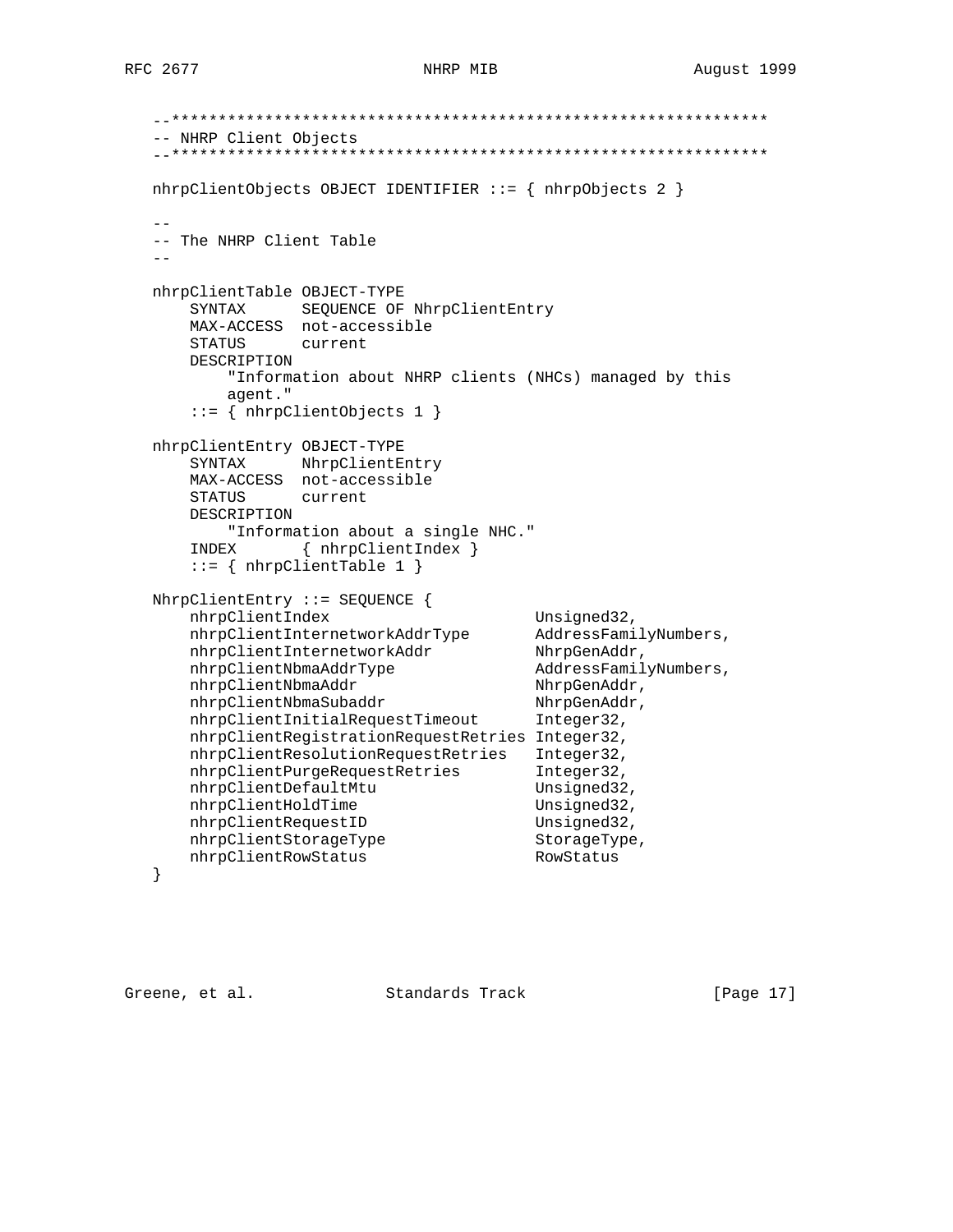```
 nhrpClientIndex OBJECT-TYPE
     SYNTAX Unsigned32 (1..4294967295)
    MAX-ACCESS not-accessible
    STATUS current
    DESCRIPTION
         "An identifier for the NHRP client that is unique within
         the scope of this agent. The 'nhrpNextIndex' value
         should be consulted (read), prior to creating a row in
         this table, and the value returned from reading
         'nhrpNextIndex' should be used as this object's value."
    ::= { nhrpClientEntry 1 }
 nhrpClientInternetworkAddrType OBJECT-TYPE
     SYNTAX AddressFamilyNumbers
    MAX-ACCESS read-create
    STATUS current
    DESCRIPTION
         "The type of the internetwork layer address of this
        client. This object indicates how the value of
        nhrpClientInternetworkAddr is to be interpreted."
     ::= { nhrpClientEntry 2 }
 nhrpClientInternetworkAddr OBJECT-TYPE
    SYNTAX NhrpGenAddr
    MAX-ACCESS read-create
    STATUS current
    DESCRIPTION
         "The value of the internetwork layer address of this
        client."
     ::= { nhrpClientEntry 3 }
 nhrpClientNbmaAddrType OBJECT-TYPE
    SYNTAX AddressFamilyNumbers
    MAX-ACCESS read-create
    STATUS current
    DESCRIPTION
         "The type of the NBMA subnetwork address of this client.
         This object indicates how the values of
        nhrpClientNbmaAddr and nhrpClientNbmaSubaddr are to be
        interpreted."
    ::= { nhrpClientEntry 4 }
 nhrpClientNbmaAddr OBJECT-TYPE
    SYNTAX NhrpGenAddr
    MAX-ACCESS read-create
    STATUS current
```
Greene, et al. Standards Track [Page 18]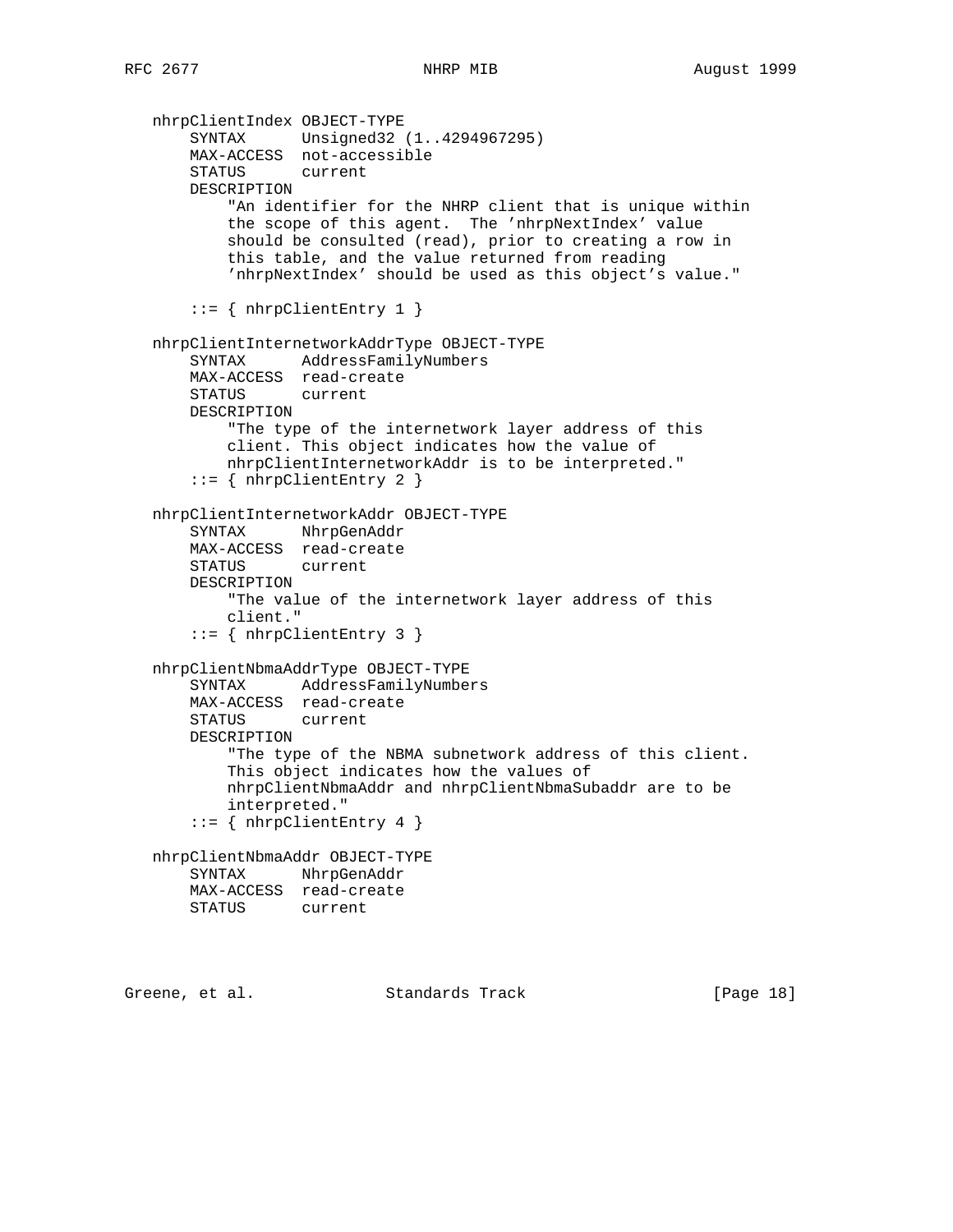```
 DESCRIPTION
         "The NBMA subnetwork address of this client."
    ::= { nhrpClientEntry 5 }
 nhrpClientNbmaSubaddr OBJECT-TYPE
    SYNTAX NhrpGenAddr
    MAX-ACCESS read-create
    STATUS current
    DESCRIPTION
         "The NBMA subaddress of this client. For NBMA address
        families without a subaddress concept, this will be a
        zero-length OCTET STRING."
     ::= { nhrpClientEntry 6 }
 nhrpClientInitialRequestTimeout OBJECT-TYPE
   SYNTAX Integer32 (1..900)
    UNITS "seconds"
    MAX-ACCESS read-create
    STATUS current
    DESCRIPTION
         "The number of seconds that the client will wait before
        timing out an NHRP initial request. This object only has
        meaning for the initial timeout period."
    DEFVAL { 10 }
     ::= { nhrpClientEntry 7 }
 nhrpClientRegistrationRequestRetries OBJECT-TYPE
     SYNTAX Integer32 (0..65535)
    MAX-ACCESS read-create
    STATUS current
    DESCRIPTION
         "The number of times the client will retry the
        registration request before failure. A value of
        0 means don't retry. A value of 65535 means
        retry forever."
    DEFVAL { 3 }
     ::= { nhrpClientEntry 8 }
 nhrpClientResolutionRequestRetries OBJECT-TYPE
    SYNTAX Integer32 (0..65535)
    MAX-ACCESS read-create
    STATUS current
    DESCRIPTION
         "The number of times the client will retry the resolution
        request before failure. A value of 0 means don't retry.
        A value of 65535 means retry forever."
    DEFVAL { 3 }
     ::= { nhrpClientEntry 9 }
```
Greene, et al. Standards Track [Page 19]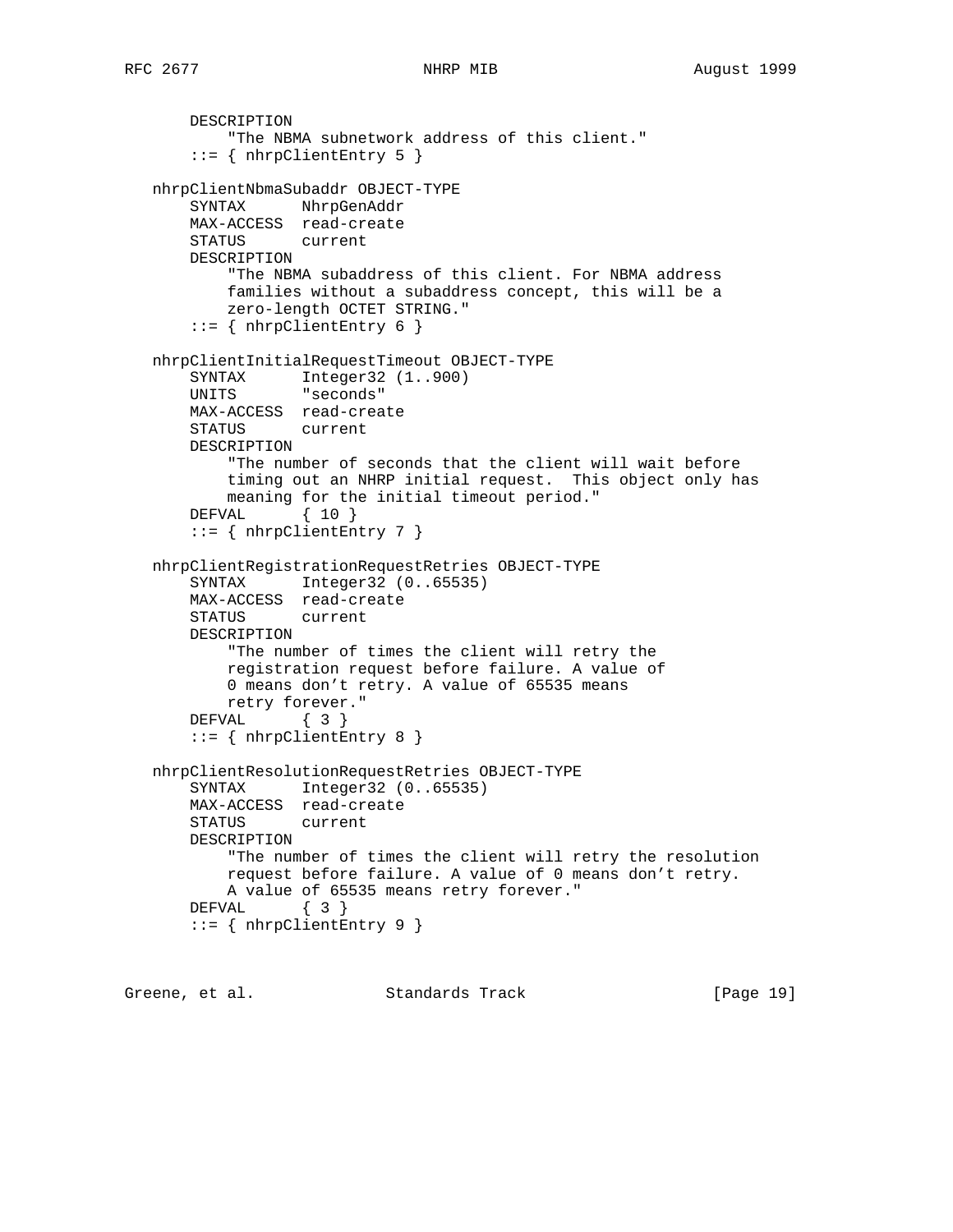```
 nhrpClientPurgeRequestRetries OBJECT-TYPE
       SYNTAX Integer32 (0..65535)
       MAX-ACCESS read-create
       STATUS current
       DESCRIPTION
           "The number of times the client will retry a purge request
           before failure. A value of 0 means don't retry. A value of
           65535 means retry forever."
       DEFVAL { 3 }
       ::= { nhrpClientEntry 10 }
   nhrpClientDefaultMtu OBJECT-TYPE
       SYNTAX Unsigned32 (0..65535)
       MAX-ACCESS read-create
       STATUS current
       DESCRIPTION
           "The default maximum transmission unit (MTU) of the
           LIS/LAG which this client should use. This object
           will be initialized by the agent to the default MTU
           of the LIS/LAG (which is 9180) unless a different MTU
           value is specified during creation of this Client."
       REFERENCE
           "RFC 2225 [25], Classical IP and ARP over ATM, Section 7,
           DEFAULT VALUE FOR IP MTU OVER ATM AAL5."
       DEFVAL { 9180 }
       ::= { nhrpClientEntry 11 }
   nhrpClientHoldTime OBJECT-TYPE
      SYNTAX Unsigned32(0..65535)
       UNITS "seconds"
       MAX-ACCESS read-create
       STATUS current
       DESCRIPTION
           "The hold time the client will register."
       DEFVAL { 900 }
       ::= { nhrpClientEntry 12 }
   nhrpClientRequestID OBJECT-TYPE
       SYNTAX Unsigned32
       MAX-ACCESS read-create
       STATUS current
       DESCRIPTION
           "The Request ID used to register this client with its
           server. According to Section 5.2.3 of the NHRP
           Specification, RFC 2332 [17], the Request ID must
           be kept in non-volatile storage, so that if an NHC
           crashes and re-initializes, it will use a different
Greene, et al. Standards Track [Page 20]
```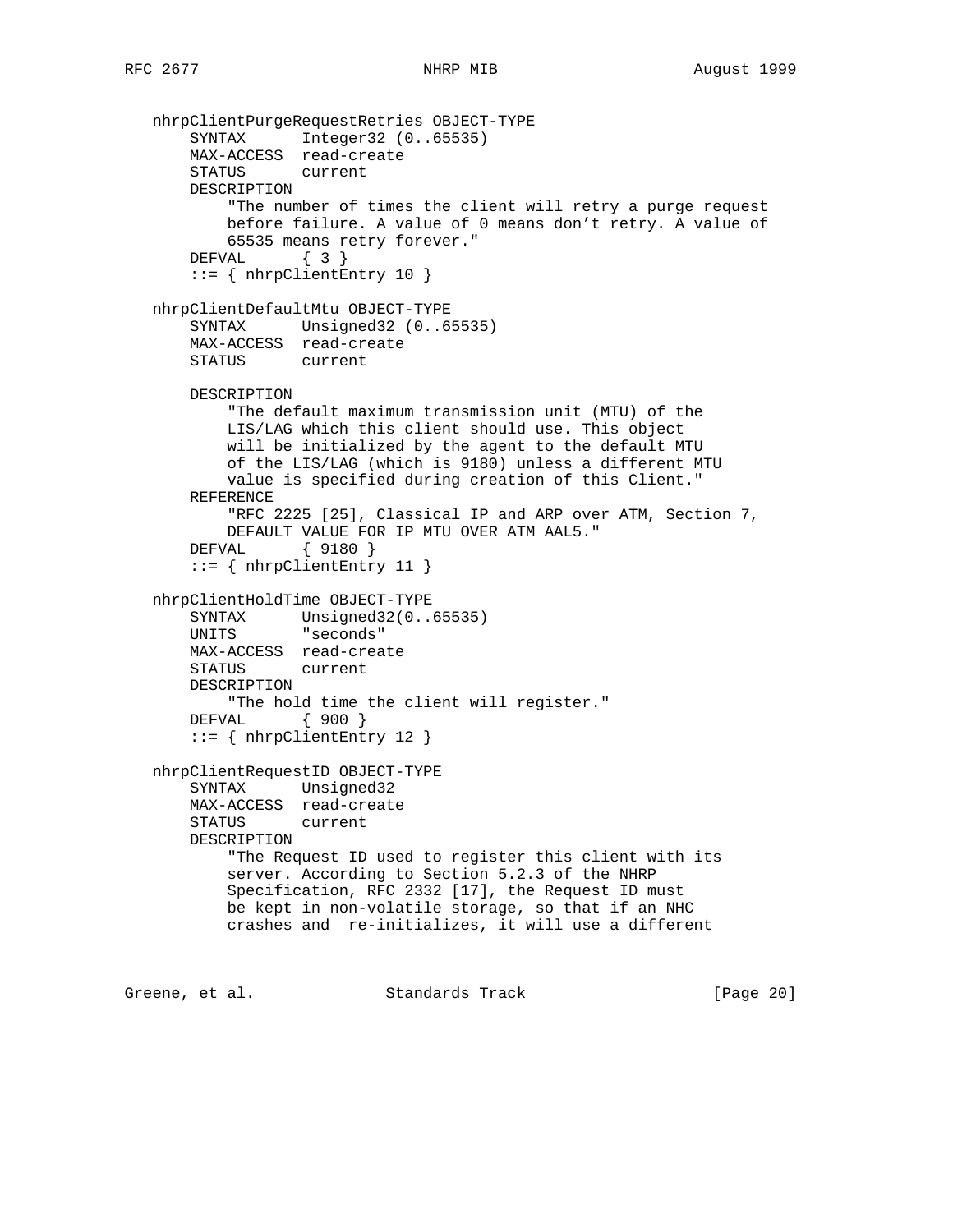```
 Request ID during the registration process
           when reregistering with the same NHS."
       REFERENCE
           "Section 5.2.3 NHRP Registration Request, RFC 2332 [17]."
       ::= { nhrpClientEntry 13 }
   nhrpClientStorageType OBJECT-TYPE
       SYNTAX StorageType
       MAX-ACCESS read-create
       STATUS current
       DESCRIPTION
           "This object defines whether this row is kept in
           volatile storage and lost upon a Client crash or
           reboot situation, or if this row is backed up by
           nonvolatile or permanent storage."
      DEFVAL { nonVolatile }
       ::= { nhrpClientEntry 14 }
   nhrpClientRowStatus OBJECT-TYPE
       SYNTAX RowStatus
       MAX-ACCESS read-create
       STATUS current
       DESCRIPTION
           "An object that allows entries in this table to be
           created and deleted using the RowStatus convention."
      ::= { nhrpClientEntry 15 }
 --
   -- The NHRP Client Registration Table
  - - nhrpClientRegistrationTable OBJECT-TYPE
       SYNTAX SEQUENCE OF NhrpClientRegistrationEntry
       MAX-ACCESS not-accessible
       STATUS current
       DESCRIPTION
           "A table of Registration Request Information that
           needs to be maintained by the NHCs (clients)."
       REFERENCE
           "Section 5.2.3 NHRP Registration Request, RFC 2332 [17]."
       ::= { nhrpClientObjects 2 }
   nhrpClientRegistrationEntry OBJECT-TYPE
       SYNTAX NhrpClientRegistrationEntry
       MAX-ACCESS not-accessible
       STATUS current
```
Greene, et al. Standards Track [Page 21]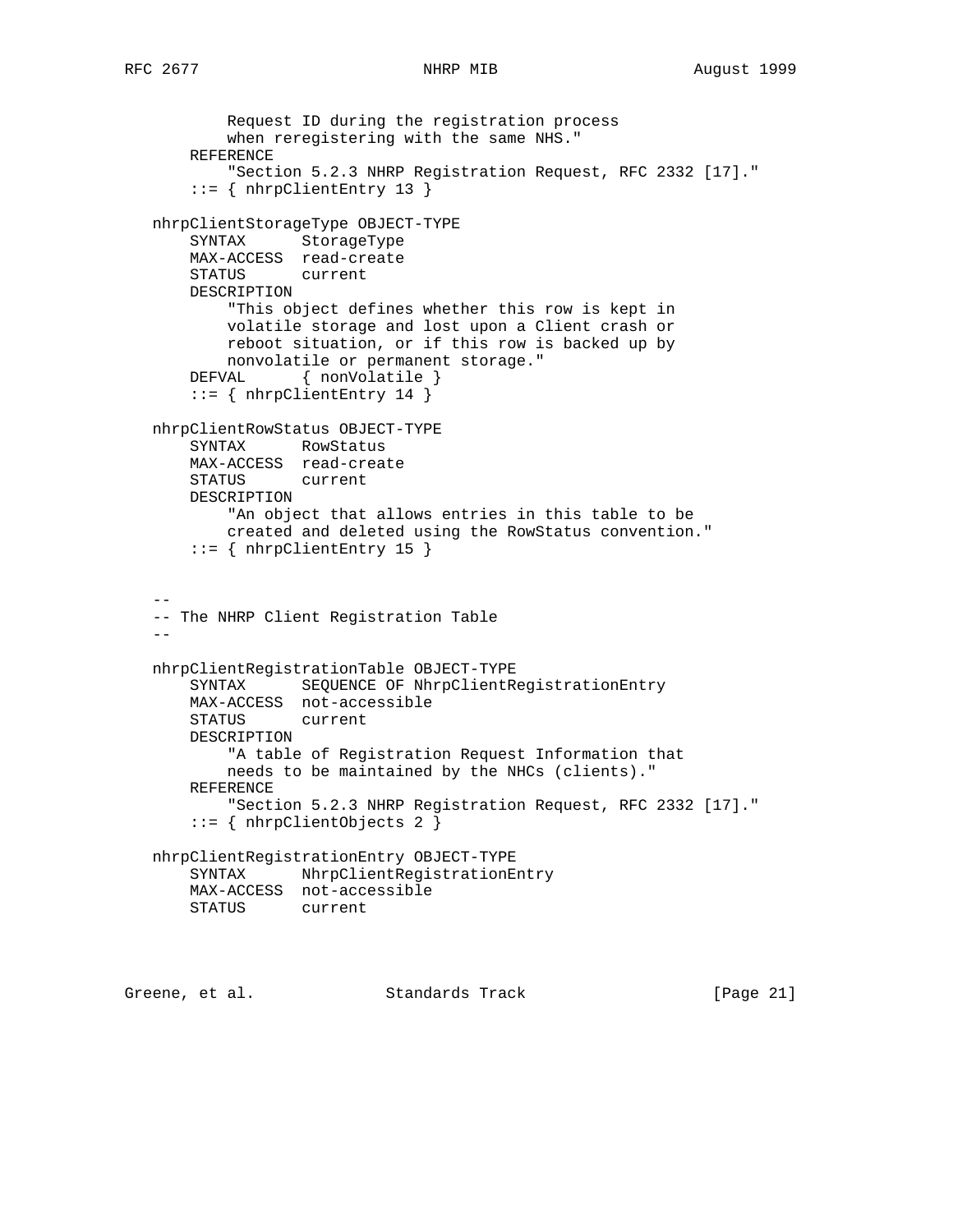```
 DESCRIPTION
           "An NHC needs to maintain registration request information
           between the NHC and the NHS. An entry in this table
           represents information for a single registration request."
       INDEX { nhrpClientIndex,
                    nhrpClientRegIndex
 }
       ::= { nhrpClientRegistrationTable 1 }
   NhrpClientRegistrationEntry ::= SEQUENCE {
nhrpClientRegIndex Unsigned32,
 nhrpClientRegUniqueness INTEGER,
 nhrpClientRegState INTEGER,
 nhrpClientRegRowStatus RowStatus
   }
   nhrpClientRegIndex OBJECT-TYPE
       SYNTAX Unsigned32 (1..4294967295)
       MAX-ACCESS not-accessible
       STATUS current
       DESCRIPTION
           "An identifier for this entry such that it
           identifies a specific Registration Request from
           the NHC represented by the nhrpClientIndex."
       ::= { nhrpClientRegistrationEntry 1 }
   nhrpClientRegUniqueness OBJECT-TYPE
       SYNTAX INTEGER {
                    requestUnique(1),
                      requestNotUnique(2)
 }
       MAX-ACCESS read-create
       STATUS current
       DESCRIPTION
           "The Uniqueness indicator for this Registration Request.
           If this object has the value of requestUnique(1), then
           the Uniqueness bit is set in the the NHRP Registration
           Request represented by this row. The value cannot
           be changed once the row is created."
       ::= { nhrpClientRegistrationEntry 2 }
   nhrpClientRegState OBJECT-TYPE
       SYNTAX INTEGER {
                      other(1),
                      registering(2),
                      ackRegisterReply(3),
                      nakRegisterReply(4)
Greene, et al. Standards Track [Page 22]
```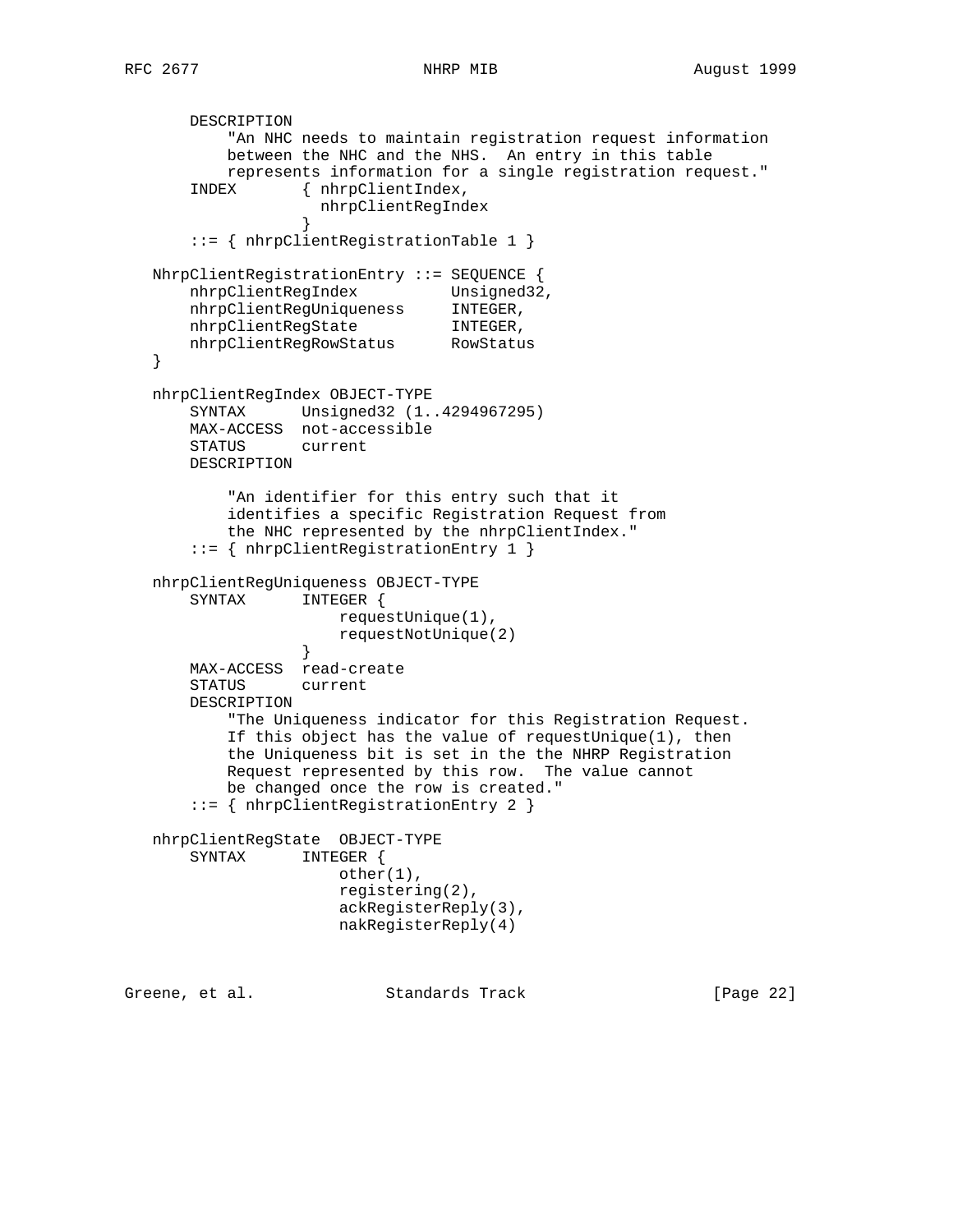```
 }
       MAX-ACCESS read-only
       STATUS current
       DESCRIPTION
           "The registration state of this client. The values are:
               'other(1)' The state of the registration
                                     request is not one of
                                     'registering',
                                      'ackRegisterReply' or
                                      'nakRegisterReply'.
               'registering(2)' A registration request has
                                      been issued and a registration
                                      reply is expected.
               'ackRegisterReply(3)' A positive registration reply
                                      has been received.
               'nakRegisterReply(4)' The client has received a
                                      negative registration
                                      reply (NAK)."
       ::= { nhrpClientRegistrationEntry 3 }
   nhrpClientRegRowStatus OBJECT-TYPE
       SYNTAX RowStatus
       MAX-ACCESS read-create
       STATUS current
       DESCRIPTION
           "An object that allows entries in this table to be
           created and deleted using the RowStatus convention."
       ::= { nhrpClientRegistrationEntry 4 }
 --
   -- The NHRP Client->Server Table
- nhrpClientNhsTable OBJECT-TYPE
      SYNTAX SEQUENCE OF NhrpClientNhsEntry
       MAX-ACCESS not-accessible
       STATUS current
       DESCRIPTION
           "A table of NHSes that are available for use by this NHC
           (client). By default, the agent will add an entry to this
           table that corresponds to the client's default router."
       ::= { nhrpClientObjects 3 }
```
Greene, et al. Standards Track [Page 23]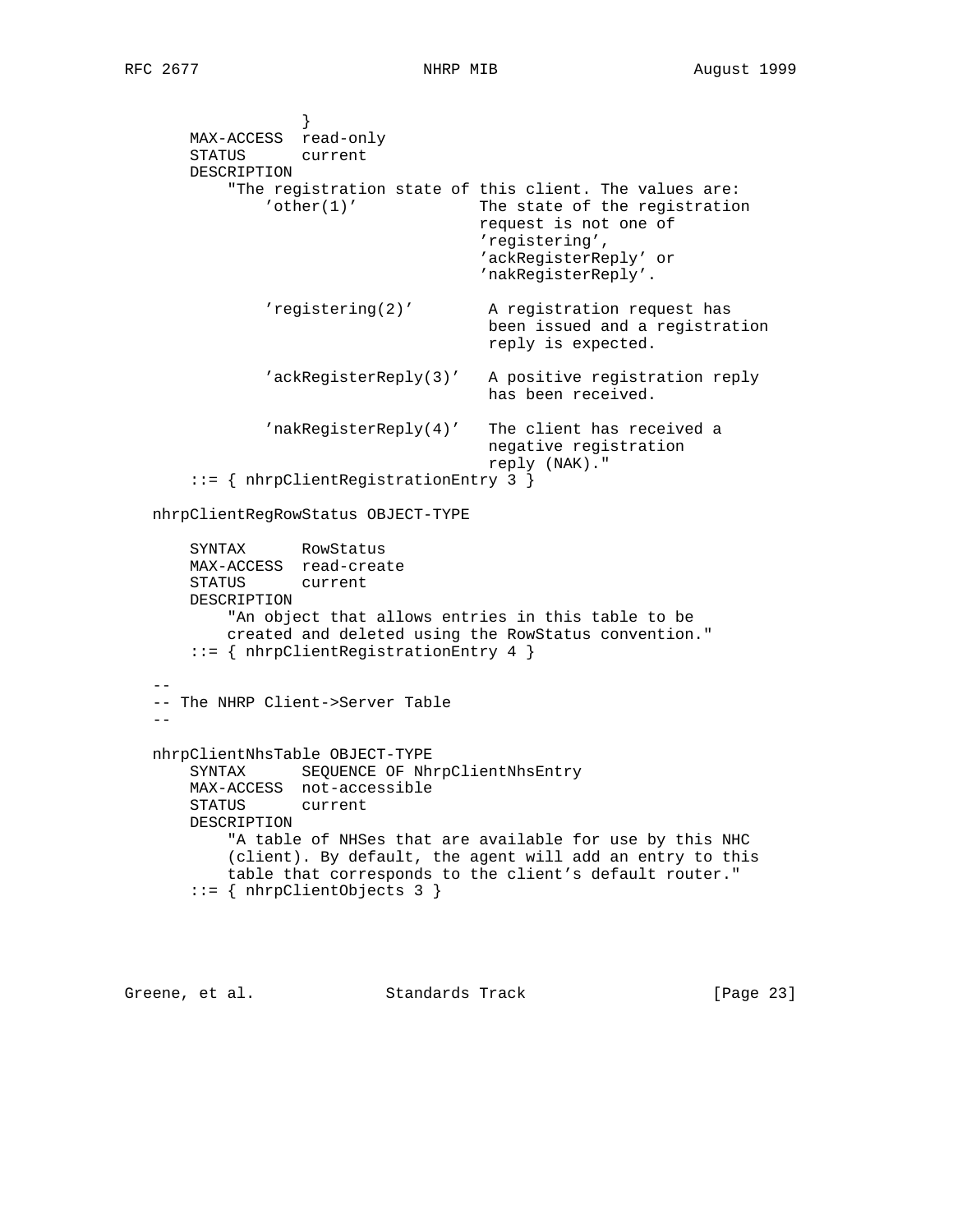```
 nhrpClientNhsEntry OBJECT-TYPE
 SYNTAX NhrpClientNhsEntry
 MAX-ACCESS not-accessible
       STATUS current
      DESCRIPTION
         "An NHS that may be used by an NHC."
       INDEX { nhrpClientIndex, nhrpClientNhsIndex }
       ::= { nhrpClientNhsTable 1 }
   NhrpClientNhsEntry ::= SEQUENCE {
     nhrpClientNhsIndex Unsigned32,
      nhrpClientNhsInternetworkAddrType AddressFamilyNumbers,
nhrpClientNhsInternetworkAddr NhrpGenAddr,
 nhrpClientNhsNbmaAddrType AddressFamilyNumbers,
nhrpClientNhsNbmaAddr NhrpGenAddr,
nhrpClientNhsNbmaSubaddr NhrpGenAddr,
nhrpClientNhsInUse TruthValue,
nhrpClientNhsRowStatus RowStatus
   }
   nhrpClientNhsIndex OBJECT-TYPE
       SYNTAX Unsigned32 (1..4294967295)
      MAX-ACCESS not-accessible
      STATUS current
      DESCRIPTION
         "An identifier for an NHS available to an NHC."
       ::= { nhrpClientNhsEntry 1 }
   nhrpClientNhsInternetworkAddrType OBJECT-TYPE
       SYNTAX AddressFamilyNumbers
      MAX-ACCESS read-create
      STATUS current
      DESCRIPTION
          "The type of the internetwork layer address of the
          NHRP server represented in this entry. This object
          indicates how the value of
          nhrpClientNhsInternetworkAddr is to be interpreted."
       ::= { nhrpClientNhsEntry 2 }
   nhrpClientNhsInternetworkAddr OBJECT-TYPE
       SYNTAX NhrpGenAddr
       MAX-ACCESS read-create
       STATUS current
       DESCRIPTION
          "The value of the destination internetwork layer
          address of the NHRP server represented by this
```
Greene, et al. Standards Track [Page 24]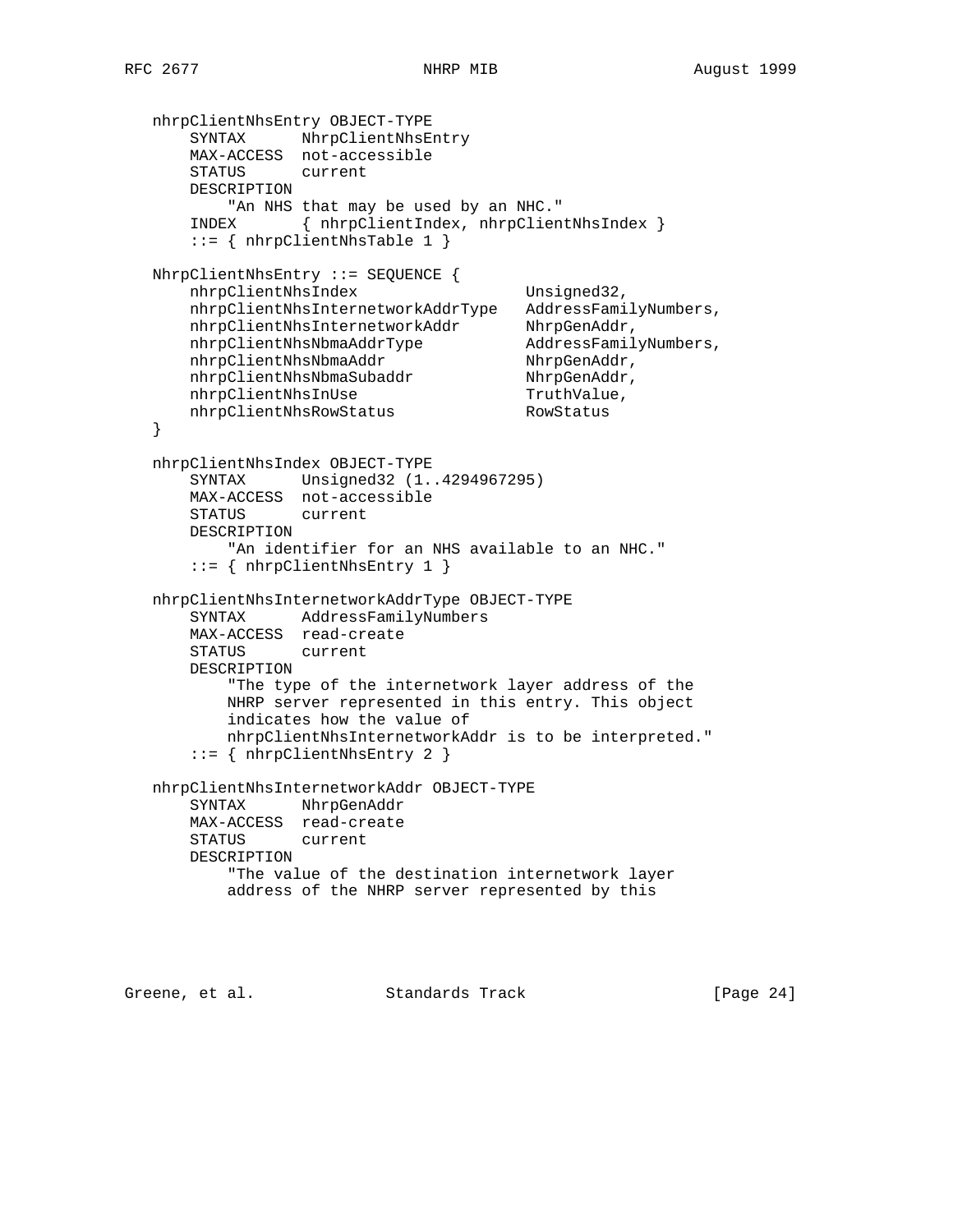```
 entry. If this value is not known, this will be
         a zero-length OCTET STRING."
     ::= { nhrpClientNhsEntry 3 }
 nhrpClientNhsNbmaAddrType OBJECT-TYPE
     SYNTAX AddressFamilyNumbers
    MAX-ACCESS read-create
    STATUS current
    DESCRIPTION
         "The type of the NBMA subnetwork address of the NHRP
         Server represented by this entry. This object indicates
         how the values of nhrpClientNhsNbmaAddr and
         nhrpClientNhsNbmaSubaddr are to be interpreted."
     ::= { nhrpClientNhsEntry 4 }
 nhrpClientNhsNbmaAddr OBJECT-TYPE
     SYNTAX NhrpGenAddr
    MAX-ACCESS read-create
    STATUS current
    DESCRIPTION
         "The NBMA subnetwork address of the NHS. The type of
         the address is indicated by the corresponding value of
        nhrpClientNhsNbmaAddrType."
     ::= { nhrpClientNhsEntry 5 }
 nhrpClientNhsNbmaSubaddr OBJECT-TYPE
     SYNTAX NhrpGenAddr
    MAX-ACCESS read-create
    STATUS current
    DESCRIPTION
         "The NBMA subaddress of the NHS. For NMBA address
         families that do not have the concept of subaddress,
              this will be a zero-length OCTET STRING."
    ::= { nhrpClientNhsEntry 6 }
 nhrpClientNhsInUse OBJECT-TYPE
     SYNTAX TruthValue
     MAX-ACCESS read-only
     STATUS current
     DESCRIPTION
       "An indication of whether this NHS is in use by the NHC."
     ::= { nhrpClientNhsEntry 7 }
 nhrpClientNhsRowStatus OBJECT-TYPE
     SYNTAX RowStatus
    MAX-ACCESS read-create
    STATUS current
```
Greene, et al. Standards Track [Page 25]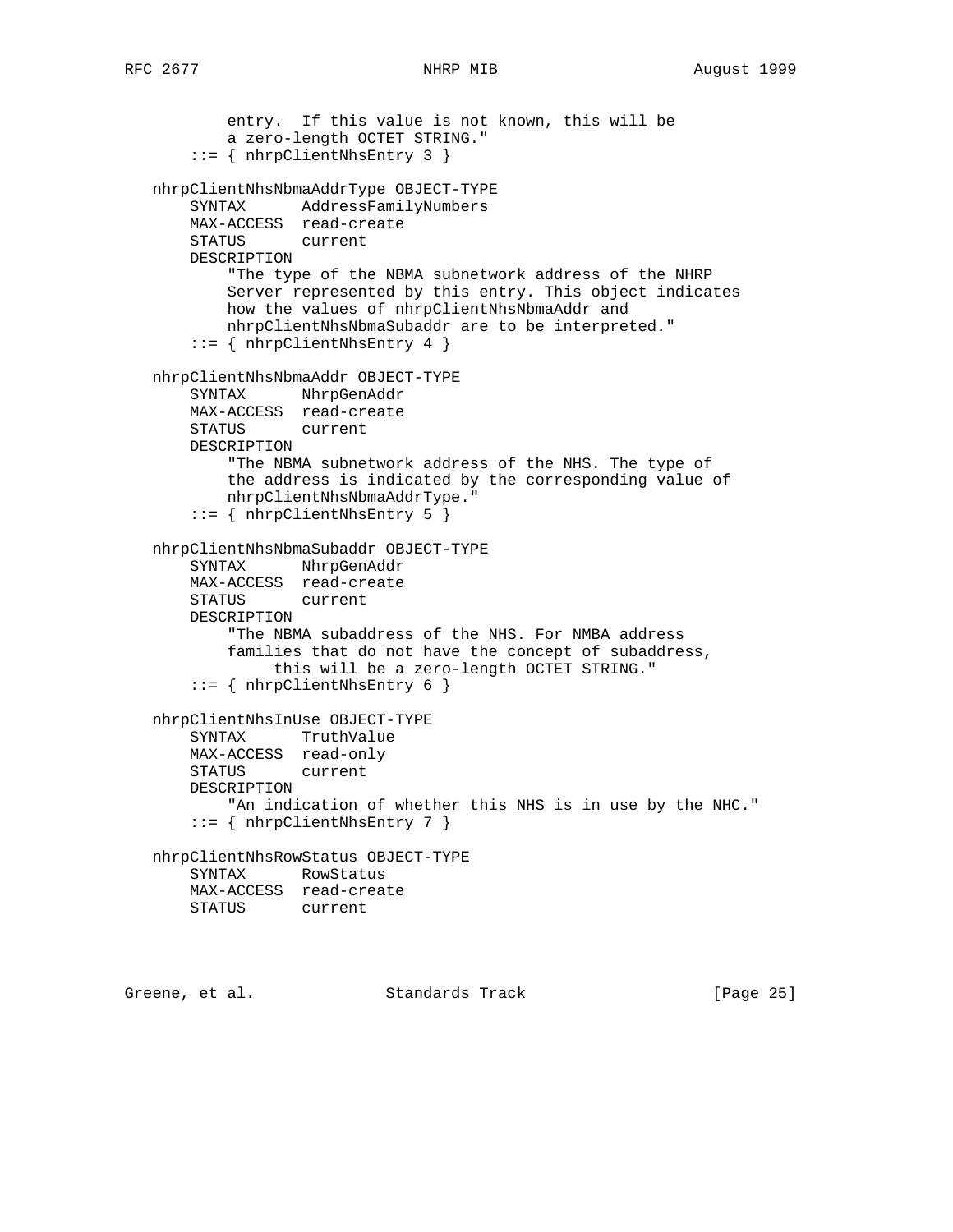```
 DESCRIPTION
          "An object that allows entries in this table to be
          created and deleted using the RowStatus convention."
      ::= { nhrpClientNhsEntry 8 }
- -- The NHRP Client StatisticsTable
 --
   nhrpClientStatTable OBJECT-TYPE
      SYNTAX SEQUENCE OF NhrpClientStatEntry
      MAX-ACCESS not-accessible
      STATUS current
      DESCRIPTION
         "This table contains statistics collected by NHRP
         clients."
      ::= { nhrpClientObjects 4 }
   nhrpClientStatEntry OBJECT-TYPE
      SYNTAX NhrpClientStatEntry
      MAX-ACCESS not-accessible
      STATUS current
      DESCRIPTION
         "Statistics collected by a NHRP client."
      INDEX { nhrpClientIndex }
      ::= { nhrpClientStatTable 1 }
   NhrpClientStatEntry ::= SEQUENCE {
     nhrpClientStatTxResolveReq counter32,
nhrpClientStatRxResolveReplyAck Counter32,
 nhrpClientStatRxResolveReplyNakProhibited Counter32,
      nhrpClientStatRxResolveReplyNakInsufResources Counter32,
 nhrpClientStatRxResolveReplyNakNoBinding Counter32,
 nhrpClientStatRxResolveReplyNakNotUnique Counter32,
nhrpClientStatTxRegisterReq counter32,
nhrpClientStatRxRegisterAck Counter32,
 nhrpClientStatRxRegisterNakProhibited Counter32,
 nhrpClientStatRxRegisterNakInsufResources Counter32,
 nhrpClientStatRxRegisterNakAlreadyReg Counter32,
     nhrpClientStatRxPurgeReq Counter32,
     nhrpClientStatTxPurgeReq Counter32,
      nhrpClientStatRxPurgeReply Counter32,
      nhrpClientStatTxPurgeReply Counter32,
nhrpClientStatTxErrorIndication Counter32,
 nhrpClientStatRxErrUnrecognizedExtension Counter32,
nhrpClientStatRxErrLoopDetected Counter32,
```
Greene, et al. Standards Track [Page 26]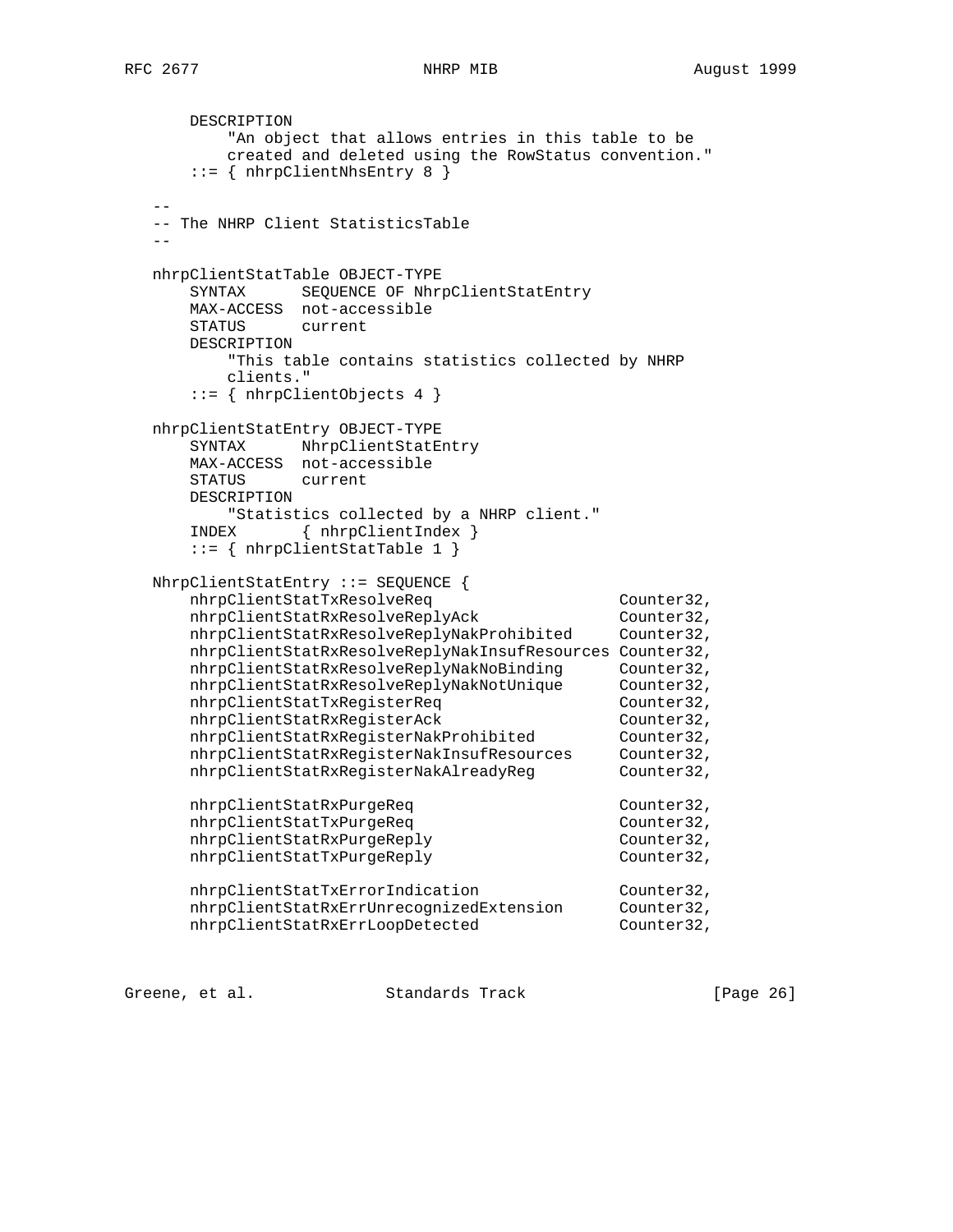```
 nhrpClientStatRxErrProtoAddrUnreachable Counter32,
nhrpClientStatRxErrProtoError Counter32,
 nhrpClientStatRxErrSduSizeExceeded Counter32,
 nhrpClientStatRxErrInvalidExtension Counter32,
 nhrpClientStatRxErrAuthenticationFailure Counter32,
 nhrpClientStatRxErrHopCountExceeded Counter32,
nhrpClientStatDiscontinuityTime TimeStamp
   }
   nhrpClientStatTxResolveReq OBJECT-TYPE
       SYNTAX Counter32
       MAX-ACCESS read-only
       STATUS current
       DESCRIPTION
           "The number of NHRP Resolution Requests transmitted
          by this client.
           Discontinuities in the value of this counter can occur
           at re-initialization of the management system, at
          NHRP Client re-initialization and at
           other times as indicated by the value of
          nhrpClientStatDiscontinuityTime."
       ::= { nhrpClientStatEntry 1 }
   nhrpClientStatRxResolveReplyAck OBJECT-TYPE
 SYNTAX Counter32
 MAX-ACCESS read-only
       STATUS current
       DESCRIPTION
           "The number of positively acknowledged NHRP Resolution
           Replies received by this client.
           Discontinuities in the value of this counter can occur
           at re-initialization of the management system, at
           NHRP Client re-initialization and at
           other times as indicated by the value of
          nhrpClientStatDiscontinuityTime."
       ::= { nhrpClientStatEntry 2 }
   nhrpClientStatRxResolveReplyNakProhibited OBJECT-TYPE
       SYNTAX Counter32
       MAX-ACCESS read-only
       STATUS current
       DESCRIPTION
           "The number of NAKed NHRP Resolution Replies received
           by this client that contained the code indicating
           'Administratively Prohibited'.
```
Greene, et al. Standards Track [Page 27]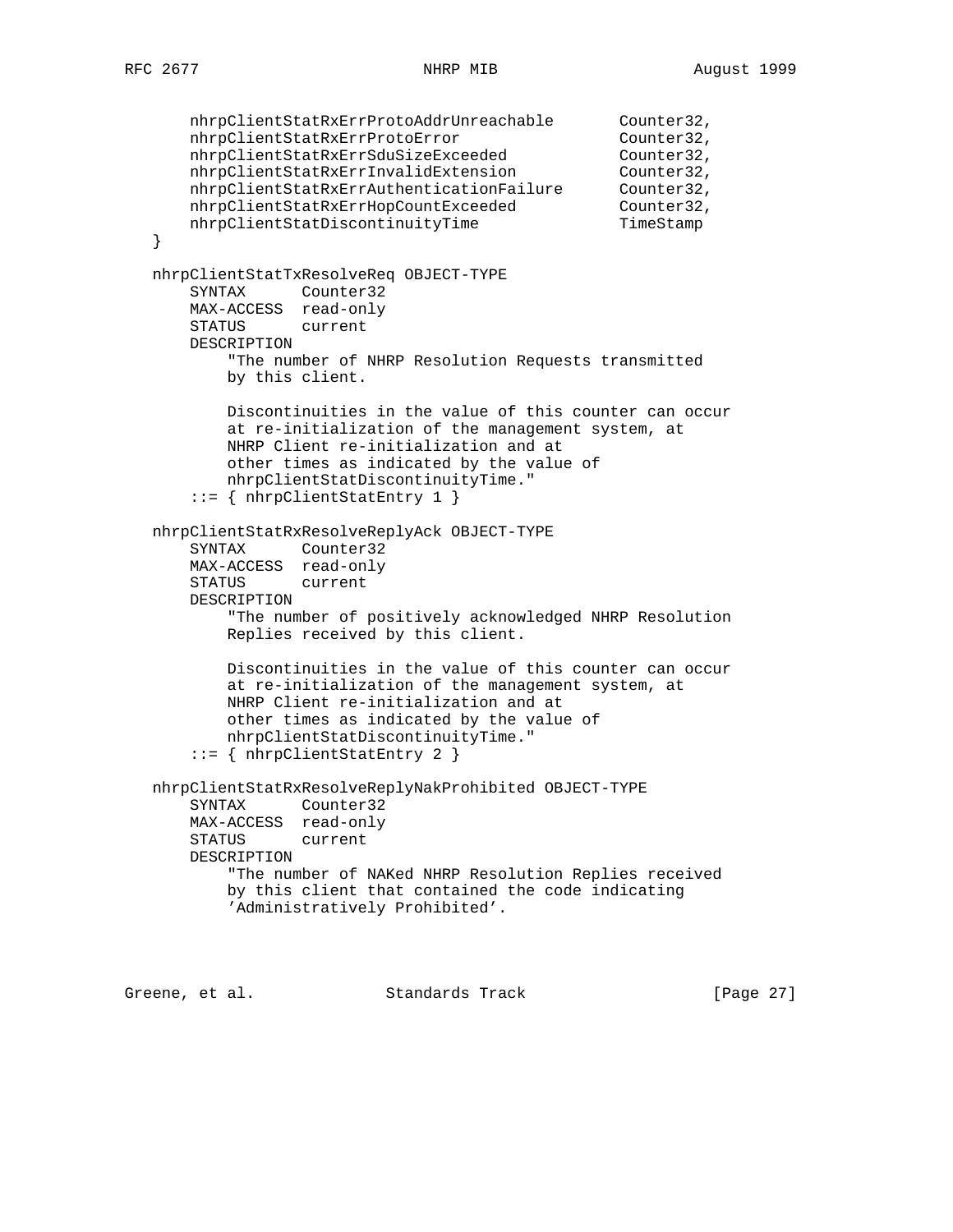```
 Discontinuities in the value of this counter can occur
         at re-initialization of the management system, at
         NHRP Client re-initialization and at
         other times as indicated by the value of
         nhrpClientStatDiscontinuityTime."
     ::= { nhrpClientStatEntry 3 }
 nhrpClientStatRxResolveReplyNakInsufResources OBJECT-TYPE
     SYNTAX Counter32
    MAX-ACCESS read-only
    STATUS current
    DESCRIPTION
         "The number of NAKed NHRP Resolution Replies received
         by this client that contained the code indicating
         'Insufficient Resources'.
         Discontinuities in the value of this counter can occur
         at re-initialization of the management system, at
         NHRP Client re-initialization and at
         other times as indicated by the value of
         nhrpClientStatDiscontinuityTime."
     ::= { nhrpClientStatEntry 4 }
 nhrpClientStatRxResolveReplyNakNoBinding OBJECT-TYPE
     SYNTAX Counter32
    MAX-ACCESS read-only
    STATUS current
     DESCRIPTION
         "The number of NAKed NHRP Resolution Replies received
         by this client that contained the code indicating
         'No Internetworking Layer Address to NBMA Address
         Binding Exists'.
         Discontinuities in the value of this counter can occur
         at re-initialization of the management system, at
         NHRP Client re-initialization and at
         other times as indicated by the value of
         nhrpClientStatDiscontinuityTime."
     ::= { nhrpClientStatEntry 5 }
 nhrpClientStatRxResolveReplyNakNotUnique OBJECT-TYPE
     SYNTAX Counter32
    MAX-ACCESS read-only
    STATUS current
```
Greene, et al. Standards Track [Page 28]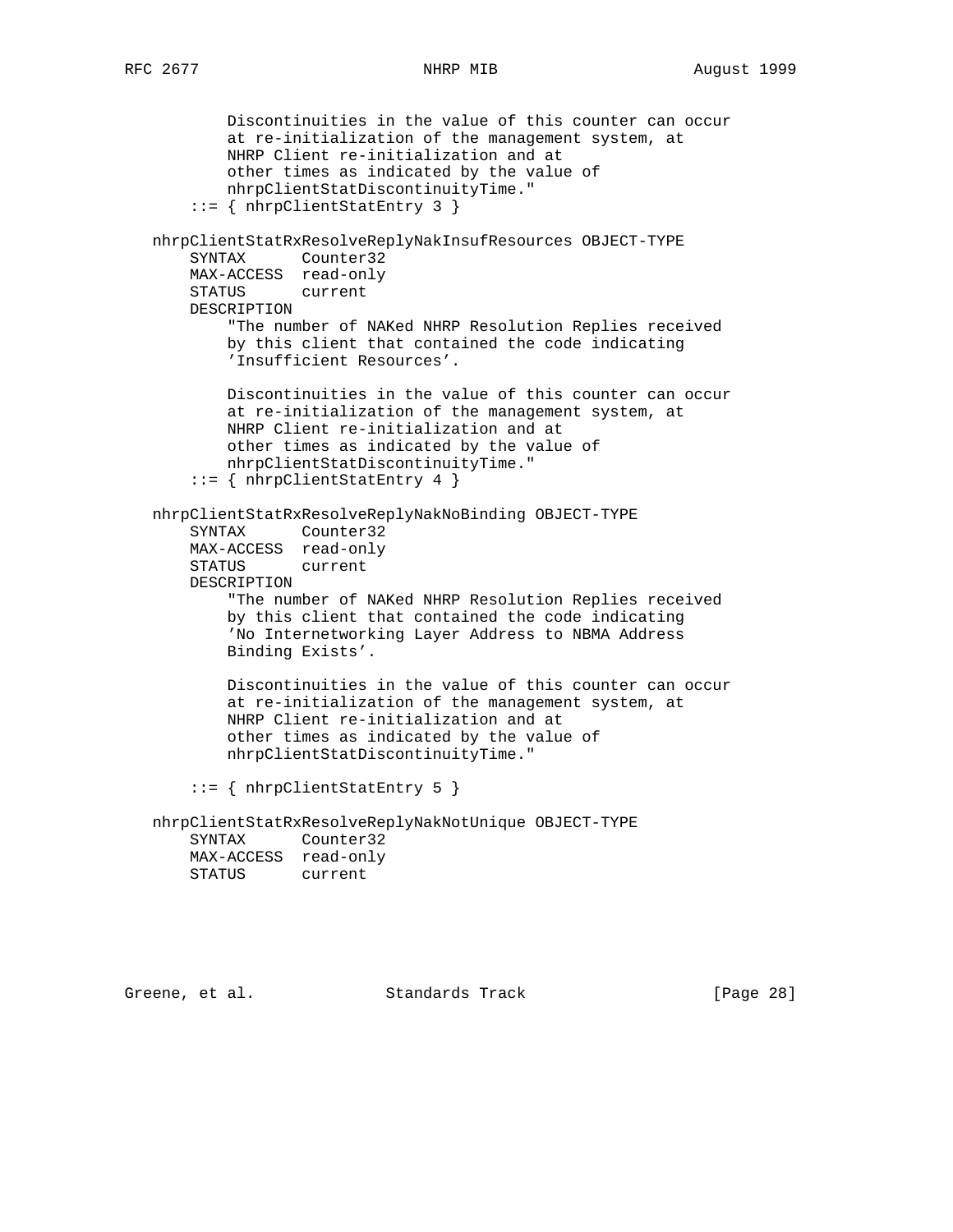```
 DESCRIPTION
           "The number of NAKed NHRP Resolution Replies received
           by this client that contained the code indicating
           'Binding Exists But Is Not Unique'.
           Discontinuities in the value of this counter can occur
           at re-initialization of the management system, at
           NHRP Client re-initialization and at
           other times as indicated by the value of
           nhrpClientStatDiscontinuityTime."
       ::= { nhrpClientStatEntry 6 }
   nhrpClientStatTxRegisterReq OBJECT-TYPE
       SYNTAX Counter32
       MAX-ACCESS read-only
       STATUS current
       DESCRIPTION
           "The number of NHRP Registration Requests transmitted
           by this client.
           Discontinuities in the value of this counter can occur
           at re-initialization of the management system, at
           NHRP Client re-initialization and at
           other times as indicated by the value of
           nhrpClientStatDiscontinuityTime."
       ::= { nhrpClientStatEntry 7 }
   nhrpClientStatRxRegisterAck OBJECT-TYPE
 SYNTAX Counter32
 MAX-ACCESS read-only
       STATUS current
       DESCRIPTION
           "The number of positively acknowledged NHRP Registration
           Replies received by this client.
           Discontinuities in the value of this counter can occur
           at re-initialization of the management system, at
           NHRP Client re-initialization and at
           other times as indicated by the value of
           nhrpClientStatDiscontinuityTime."
       ::= { nhrpClientStatEntry 8 }
   nhrpClientStatRxRegisterNakProhibited OBJECT-TYPE
       SYNTAX Counter32
       MAX-ACCESS read-only
       STATUS current
```
Greene, et al. Standards Track [Page 29]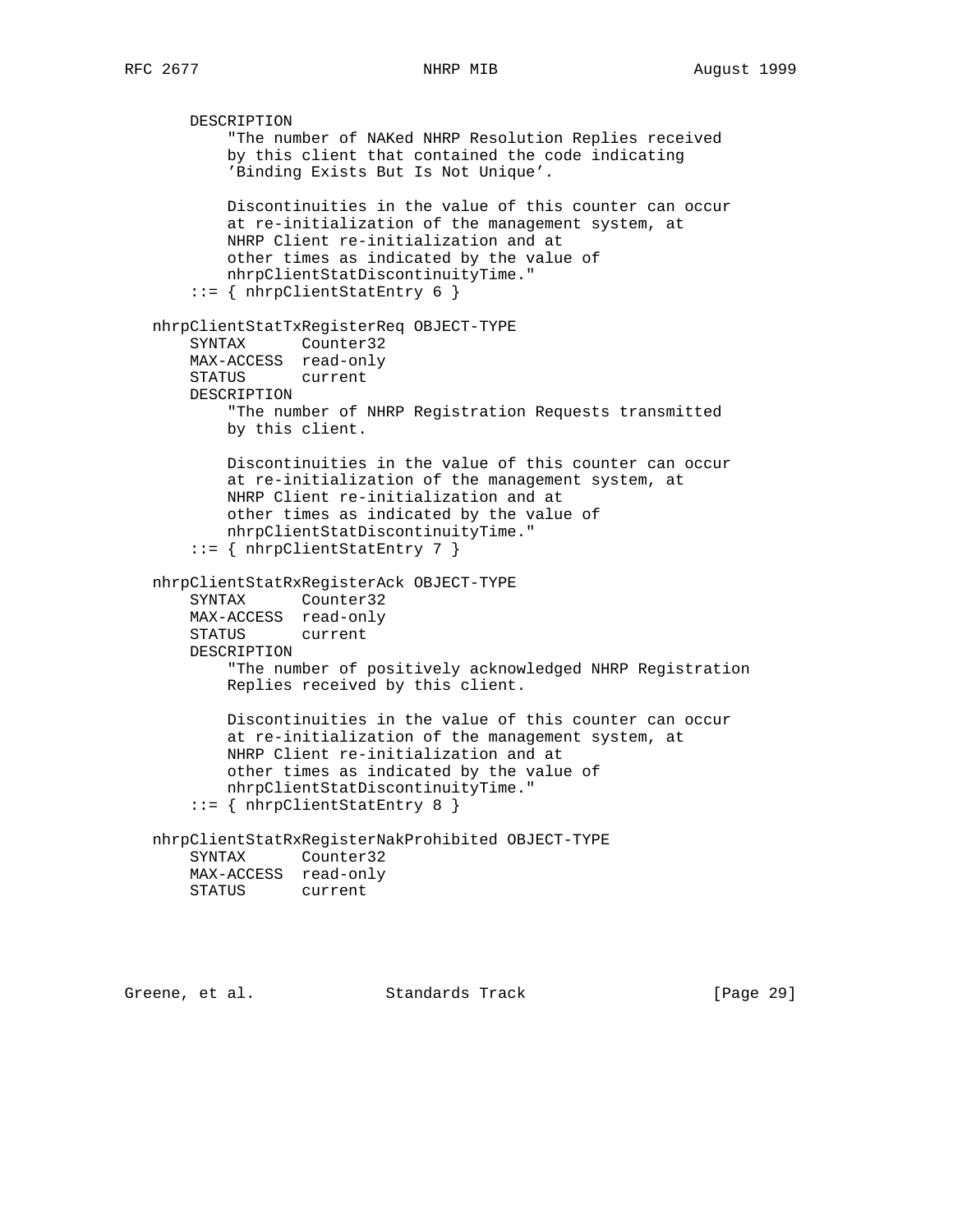DESCRIPTION "The number of NAKed NHRP Registration Replies received by this client that contained the code indicating 'Administratively Prohibited'. Discontinuities in the value of this counter can occur at re-initialization of the management system, at NHRP Client re-initialization and at other times as indicated by the value of nhrpClientStatDiscontinuityTime." ::= { nhrpClientStatEntry 9 } nhrpClientStatRxRegisterNakInsufResources OBJECT-TYPE SYNTAX Counter32 MAX-ACCESS read-only STATUS current DESCRIPTION "The number of NAKed NHRP Registration Replies received by this client that contained the code indicating 'Insufficient Resources'. Discontinuities in the value of this counter can occur at re-initialization of the management system, at NHRP Client re-initialization and at other times as indicated by the value of nhrpClientStatDiscontinuityTime." ::= { nhrpClientStatEntry 10 } nhrpClientStatRxRegisterNakAlreadyReg OBJECT-TYPE SYNTAX Counter32 MAX-ACCESS read-only STATUS current DESCRIPTION "The number of NAKed NHRP Registration Replies received by this client that contained the code indicating 'Unique Internetworking Layer Address Already Registered'. Discontinuities in the value of this counter can occur at re-initialization of the management system, at NHRP Client re-initialization and at other times as indicated by the value of nhrpClientStatDiscontinuityTime." ::= { nhrpClientStatEntry 11 } nhrpClientStatRxPurgeReq OBJECT-TYPE SYNTAX Counter32 MAX-ACCESS read-only STATUS current

Greene, et al. Standards Track [Page 30]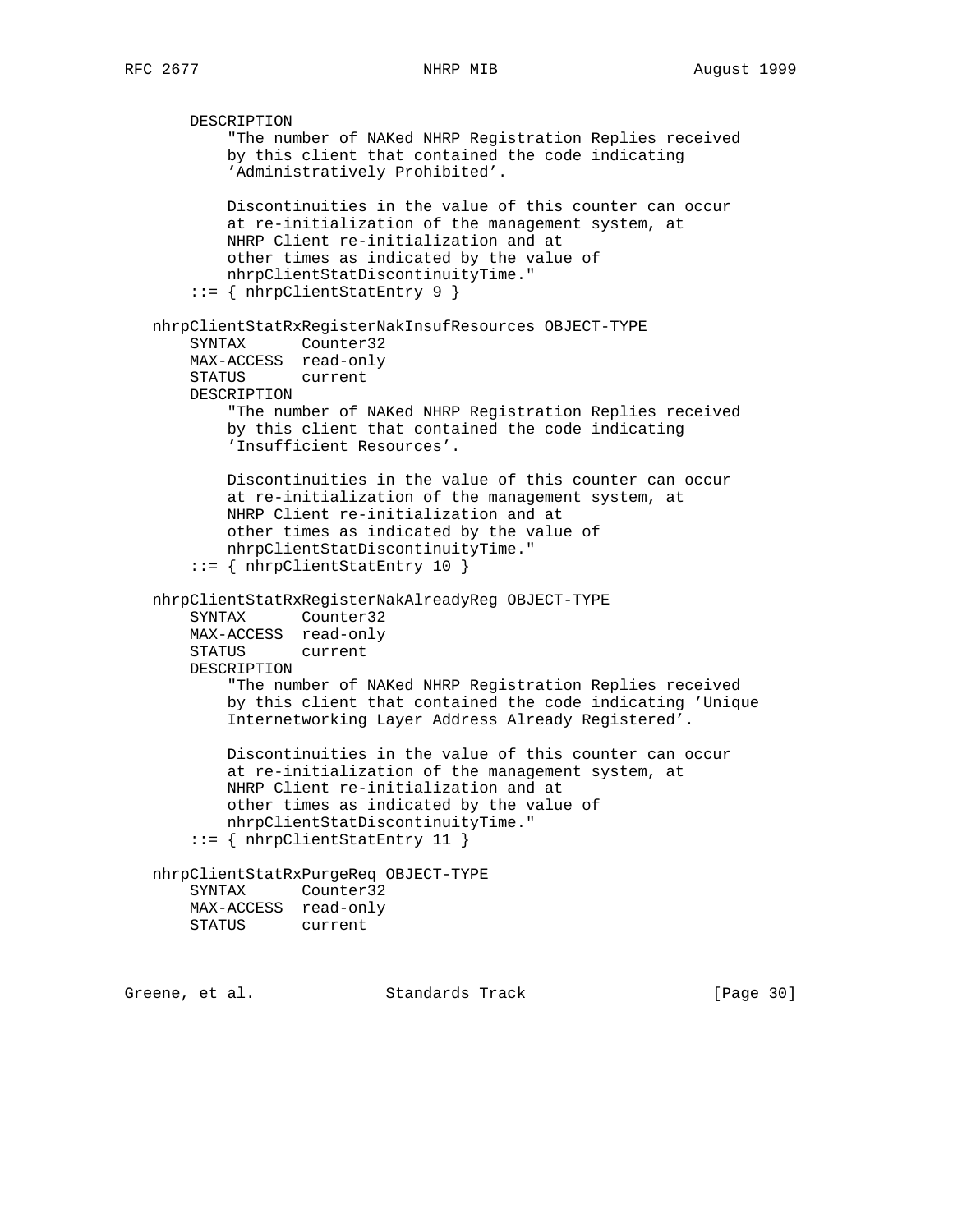DESCRIPTION "The number of NHRP Purge Requests received by this client. Discontinuities in the value of this counter can occur at re-initialization of the management system, at NHRP Client re-initialization and at other times as indicated by the value of nhrpClientStatDiscontinuityTime." ::= { nhrpClientStatEntry 12 } nhrpClientStatTxPurgeReq OBJECT-TYPE SYNTAX Counter32 MAX-ACCESS read-only STATUS current DESCRIPTION "The number of NHRP Purge Requests transmitted by this client. Discontinuities in the value of this counter can occur at re-initialization of the management system, at NHRP Client re-initialization and at other times as indicated by the value of nhrpClientStatDiscontinuityTime." ::= { nhrpClientStatEntry 13 } nhrpClientStatRxPurgeReply OBJECT-TYPE SYNTAX Counter32 MAX-ACCESS read-only STATUS current DESCRIPTION "The number of NHRP Purge Replies received by this client. Discontinuities in the value of this counter can occur at re-initialization of the management system, at NHRP Client re-initialization and at other times as indicated by the value of nhrpClientStatDiscontinuityTime." ::= { nhrpClientStatEntry 14 } nhrpClientStatTxPurgeReply OBJECT-TYPE SYNTAX Counter32 MAX-ACCESS read-only STATUS current DESCRIPTION "The number of NHRP Purge Replies transmitted by this client.

Greene, et al. Standards Track [Page 31]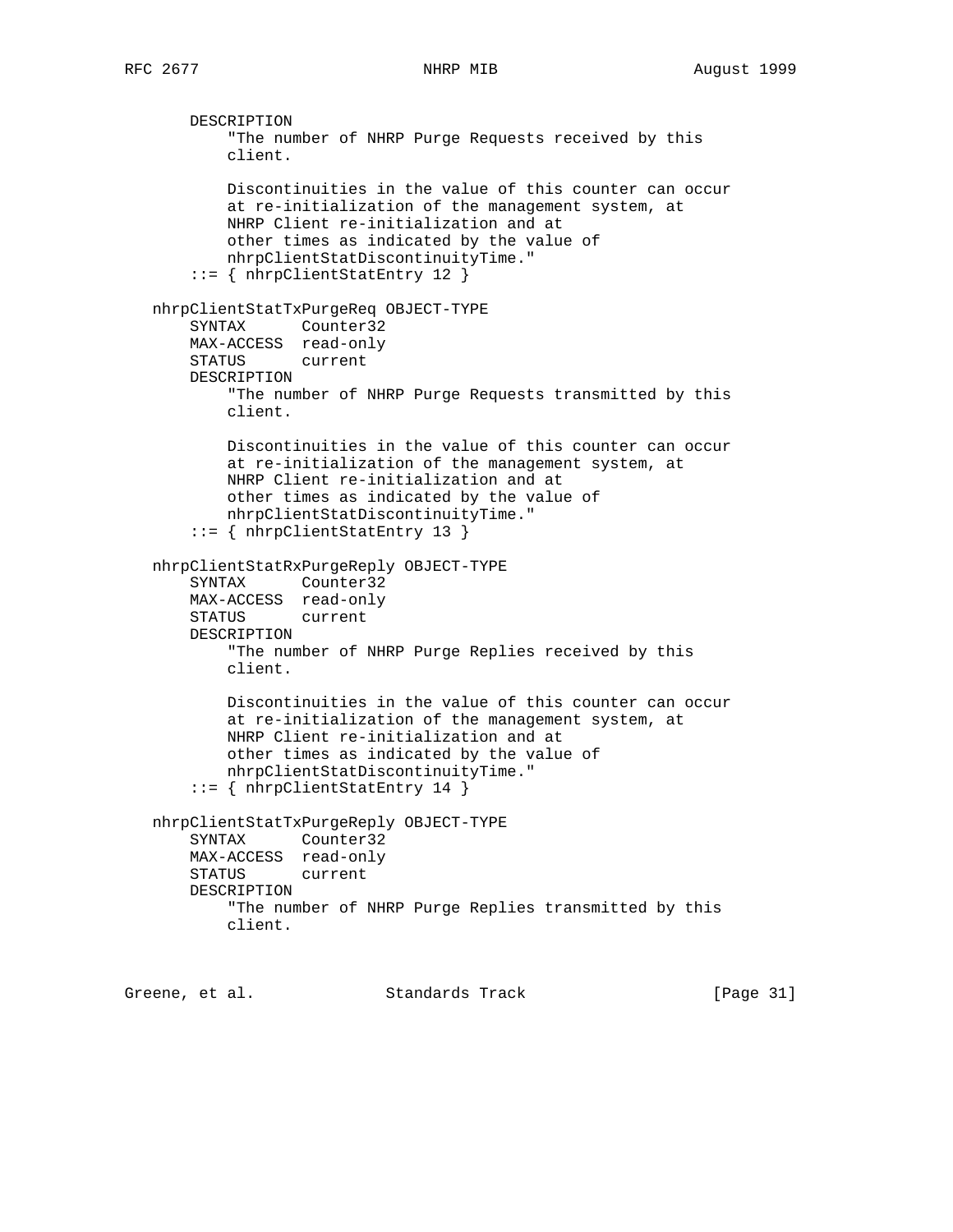```
 Discontinuities in the value of this counter can occur
           at re-initialization of the management system, at
           NHRP Client re-initialization and at
           other times as indicated by the value of
           nhrpClientStatDiscontinuityTime."
       ::= { nhrpClientStatEntry 15 }
   nhrpClientStatTxErrorIndication OBJECT-TYPE
       SYNTAX Counter32
       MAX-ACCESS read-only
       STATUS current
       DESCRIPTION
           "The number of NHRP Error Indication packets transmitted
           by this client.
           Discontinuities in the value of this counter can occur
           at re-initialization of the management system, at
           NHRP Client re-initialization and at
           other times as indicated by the value of
           nhrpClientStatDiscontinuityTime."
       REFERENCE
           "Section 5.2.7 NHRP Error Indication, RFC 2332 [17]."
       ::= { nhrpClientStatEntry 16 }
   nhrpClientStatRxErrUnrecognizedExtension OBJECT-TYPE
 SYNTAX Counter32
 MAX-ACCESS read-only
       STATUS current
       DESCRIPTION
           "The number of NHRP Error Indication packets received
           by this client with the error code
           'Unrecognized Extension'.
           Discontinuities in the value of this counter can occur
           at re-initialization of the management system, at
           NHRP Client re-initialization and at
           other times as indicated by the value of
           nhrpClientStatDiscontinuityTime."
       REFERENCE
           "Section 5.2.7 NHRP Error Indication, RFC 2332 [17]."
       ::= { nhrpClientStatEntry 17 }
   nhrpClientStatRxErrLoopDetected OBJECT-TYPE
       SYNTAX Counter32
       MAX-ACCESS read-only
       STATUS current
```
Greene, et al. Standards Track [Page 32]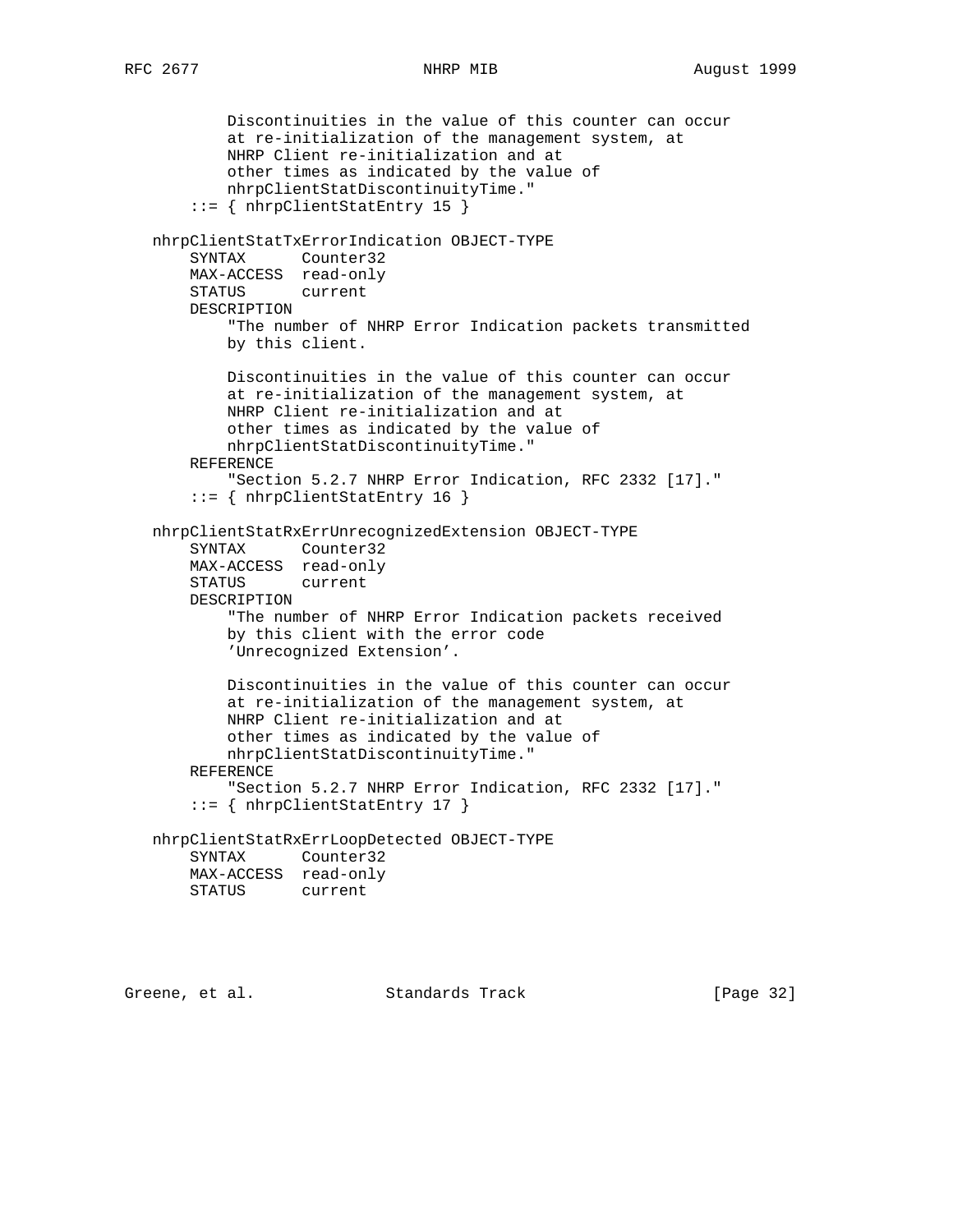DESCRIPTION "The number of NHRP Error Indication packets received by this client with the error code 'NHRP Loop Detected'. Discontinuities in the value of this counter can occur at re-initialization of the management system, at NHRP Client re-initialization and at other times as indicated by the value of nhrpClientStatDiscontinuityTime." REFERENCE "Section 5.2.7 NHRP Error Indication, RFC 2332 [17]." ::= { nhrpClientStatEntry 18 } nhrpClientStatRxErrProtoAddrUnreachable OBJECT-TYPE SYNTAX Counter32 MAX-ACCESS read-only STATUS current DESCRIPTION "The number of NHRP Error Indication packets received by this client with the error code 'Protocol Address Unreachable'. Discontinuities in the value of this counter can occur at re-initialization of the management system, at NHRP Client re-initialization and at other times as indicated by the value of nhrpClientStatDiscontinuityTime." REFERENCE "Section 5.2.7 NHRP Error Indication, RFC 2332 [17]." ::= { nhrpClientStatEntry 19 } nhrpClientStatRxErrProtoError OBJECT-TYPE SYNTAX Counter32 MAX-ACCESS read-only STATUS current DESCRIPTION "The number of NHRP Error Indication packets received by this client with the error code 'Protocol Error'. Discontinuities in the value of this counter can occur at re-initialization of the management system, at NHRP Client re-initialization and at other times as indicated by the value of nhrpClientStatDiscontinuityTime." REFERENCE "Section 5.2.7 NHRP Error Indication, RFC 2332 [17]." ::= { nhrpClientStatEntry 20 }

Greene, et al. Standards Track [Page 33]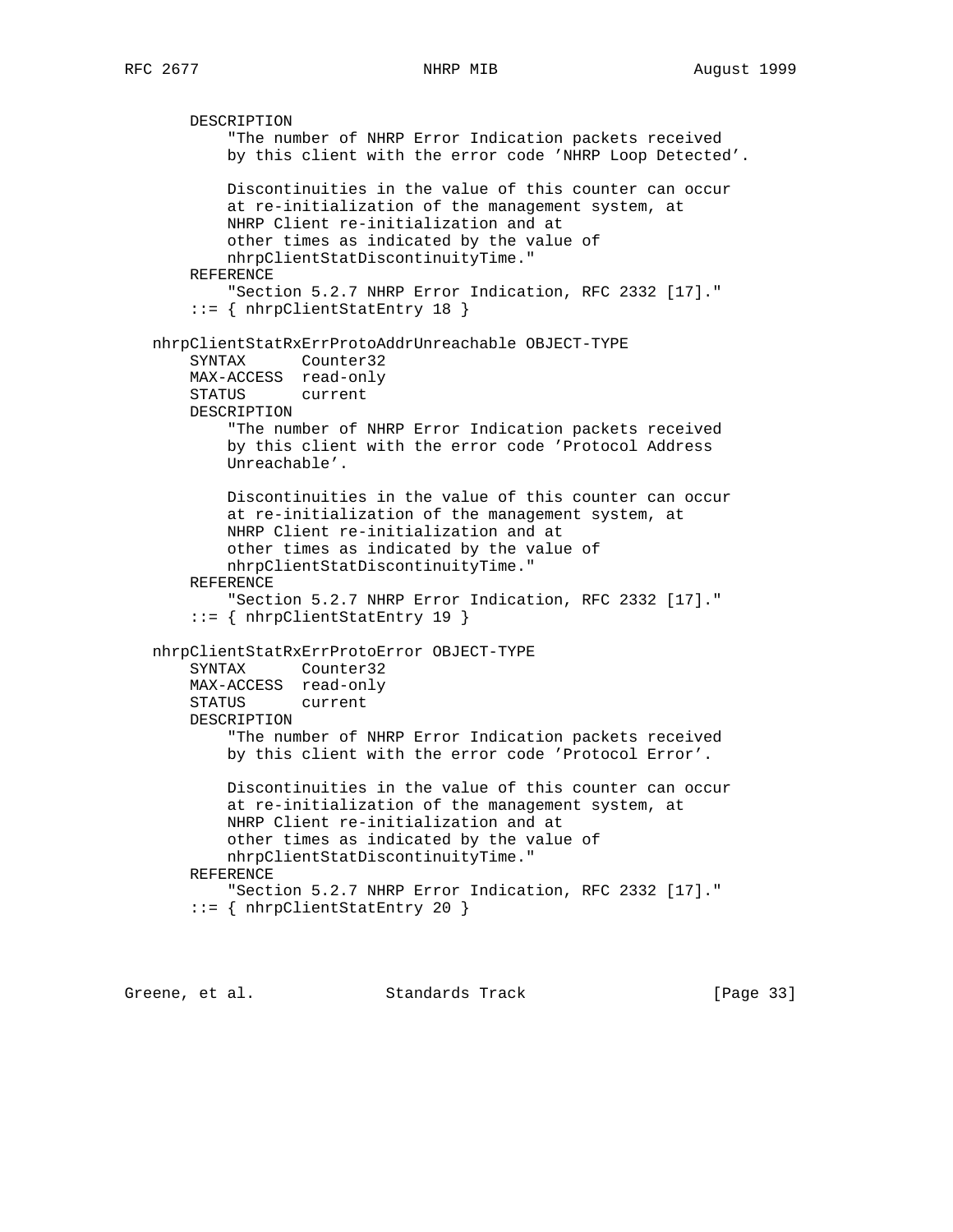```
 nhrpClientStatRxErrSduSizeExceeded OBJECT-TYPE
 SYNTAX Counter32
 MAX-ACCESS read-only
       STATUS current
       DESCRIPTION
           "The number of NHRP Error Indication packets received
           by this client with the error code 'NHRP SDU Size
           Exceeded'.
           Discontinuities in the value of this counter can occur
           at re-initialization of the management system, at
           NHRP Client re-initialization and at
           other times as indicated by the value of
           nhrpClientStatDiscontinuityTime."
       REFERENCE
           "Section 5.2.7 NHRP Error Indication, RFC 2332 [17]."
       ::= { nhrpClientStatEntry 21 }
   nhrpClientStatRxErrInvalidExtension OBJECT-TYPE
       SYNTAX Counter32
       MAX-ACCESS read-only
       STATUS current
       DESCRIPTION
           "The number of NHRP Error Indication packets received
           by this client with the error code 'Invalid Extension'.
           Discontinuities in the value of this counter can occur
           at re-initialization of the management system, at
           NHRP Client re-initialization and at
           other times as indicated by the value of
           nhrpClientStatDiscontinuityTime."
       REFERENCE
           "Section 5.2.7 NHRP Error Indication, RFC 2332 [17]."
       ::= { nhrpClientStatEntry 22 }
   nhrpClientStatRxErrAuthenticationFailure OBJECT-TYPE
       SYNTAX Counter32
       MAX-ACCESS read-only
       STATUS current
       DESCRIPTION
           "The number of NHRP Error Indication packets received
           by this client with the error code 'Authentication
           Failure'.
```
Greene, et al. Standards Track [Page 34]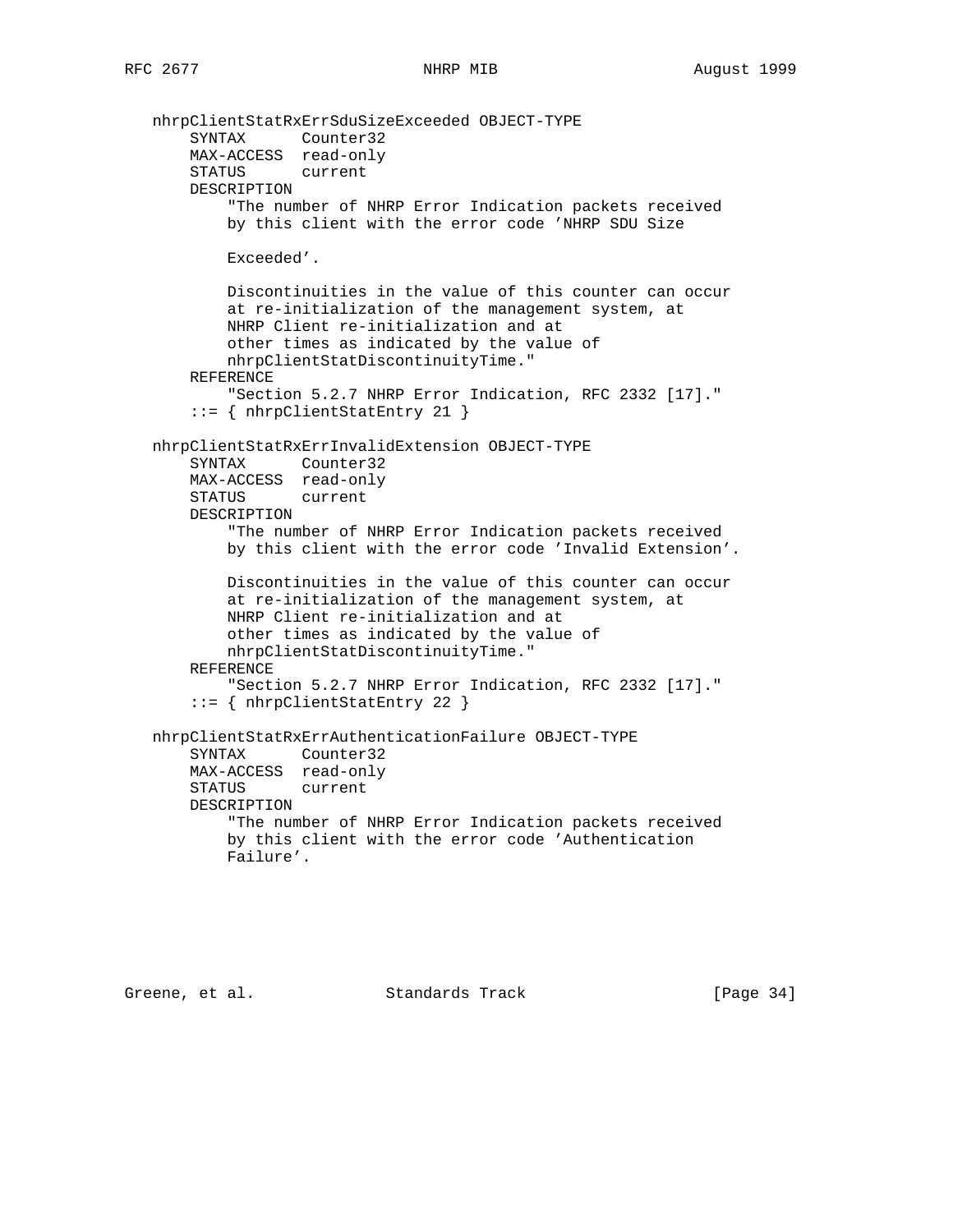```
 Discontinuities in the value of this counter can occur
         at re-initialization of the management system, at
         NHRP Client re-initialization and at
         other times as indicated by the value of
         nhrpClientStatDiscontinuityTime."
     REFERENCE
         "Section 5.2.7 NHRP Error Indication, RFC 2332 [17]."
     ::= { nhrpClientStatEntry 23 }
 nhrpClientStatRxErrHopCountExceeded OBJECT-TYPE
     SYNTAX Counter32
     MAX-ACCESS read-only
     STATUS current
     DESCRIPTION
         "The number of NHRP Error Indication packets received
         by this client with the error code 'Hop Count Exceeded'.
         Discontinuities in the value of this counter can occur
         at re-initialization of the management system, at
         NHRP Client re-initialization and at
         other times as indicated by the value of
         nhrpClientStatDiscontinuityTime."
     REFERENCE
         "Section 5.2.7 NHRP Error Indication, RFC 2332 [17]."
     ::= { nhrpClientStatEntry 24 }
 nhrpClientStatDiscontinuityTime OBJECT-TYPE
     SYNTAX TimeStamp
     MAX-ACCESS read-only
     STATUS current
     DESCRIPTION
         "The value of sysUpTime on the most recent occasion at
         which any one or more of this Client's counters
         suffered a discontinuity. If no such discontinuities
         have occurred since the last re-initialization of the
         local management subsystem or the NHRP Client
         re-initialization associated with this entry, then
         this object contains a zero value."
     REFERENCE
         "RFC 2233 [18]."
     ::= { nhrpClientStatEntry 25 }
```
Greene, et al. Standards Track [Page 35]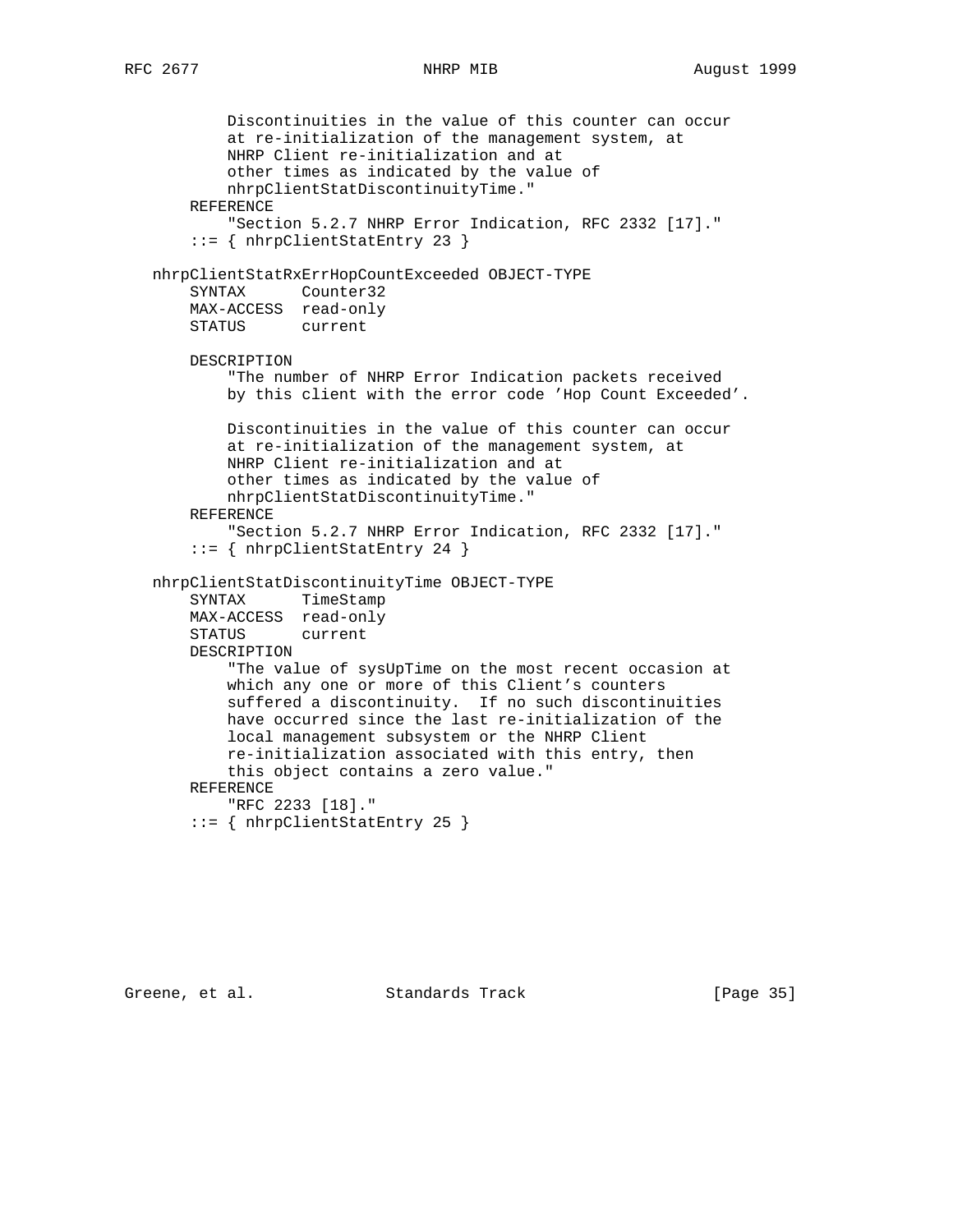```
 --****************************************************************
   -- NHRP Server Objects
   --****************************************************************
   nhrpServerObjects OBJECT IDENTIFIER ::= { nhrpObjects 3 }
 --
   -- The NHRP Next Hop Server Table
- nhrpServerTable OBJECT-TYPE
      SYNTAX SEQUENCE OF NhrpServerEntry
      MAX-ACCESS not-accessible
      STATUS current
      DESCRIPTION
          "This table contains information for a set of NHSes
          associated with this agent."
       ::= { nhrpServerObjects 1 }
   nhrpServerEntry OBJECT-TYPE
      SYNTAX NhrpServerEntry
      MAX-ACCESS not-accessible
      STATUS current
      DESCRIPTION
          "Information about a single NHS."
       INDEX { nhrpServerIndex }
      ::= { nhrpServerTable 1 }
   NhrpServerEntry ::= SEQUENCE {
     nhrpServerIndex Unsigned32,
      nhrpServerInternetworkAddrType AddressFamilyNumbers,
nhrpServerInternetworkAddr NhrpGenAddr,
 nhrpServerNbmaAddrType AddressFamilyNumbers,
nhrpServerNbmaAddr NhrpGenAddr,
nhrpServerNbmaSubaddr NhrpGenAddr,
nhrpServerStorageType StorageType,
nhrpServerRowStatus RowStatus
   }
   nhrpServerIndex OBJECT-TYPE
       SYNTAX Unsigned32 (1..4294967295)
      MAX-ACCESS not-accessible
      STATUS current
      DESCRIPTION
          "An identifier for the server that is unique within the
          scope of this agent."
      ::= { nhrpServerEntry 1 }
```
Greene, et al. Standards Track [Page 36]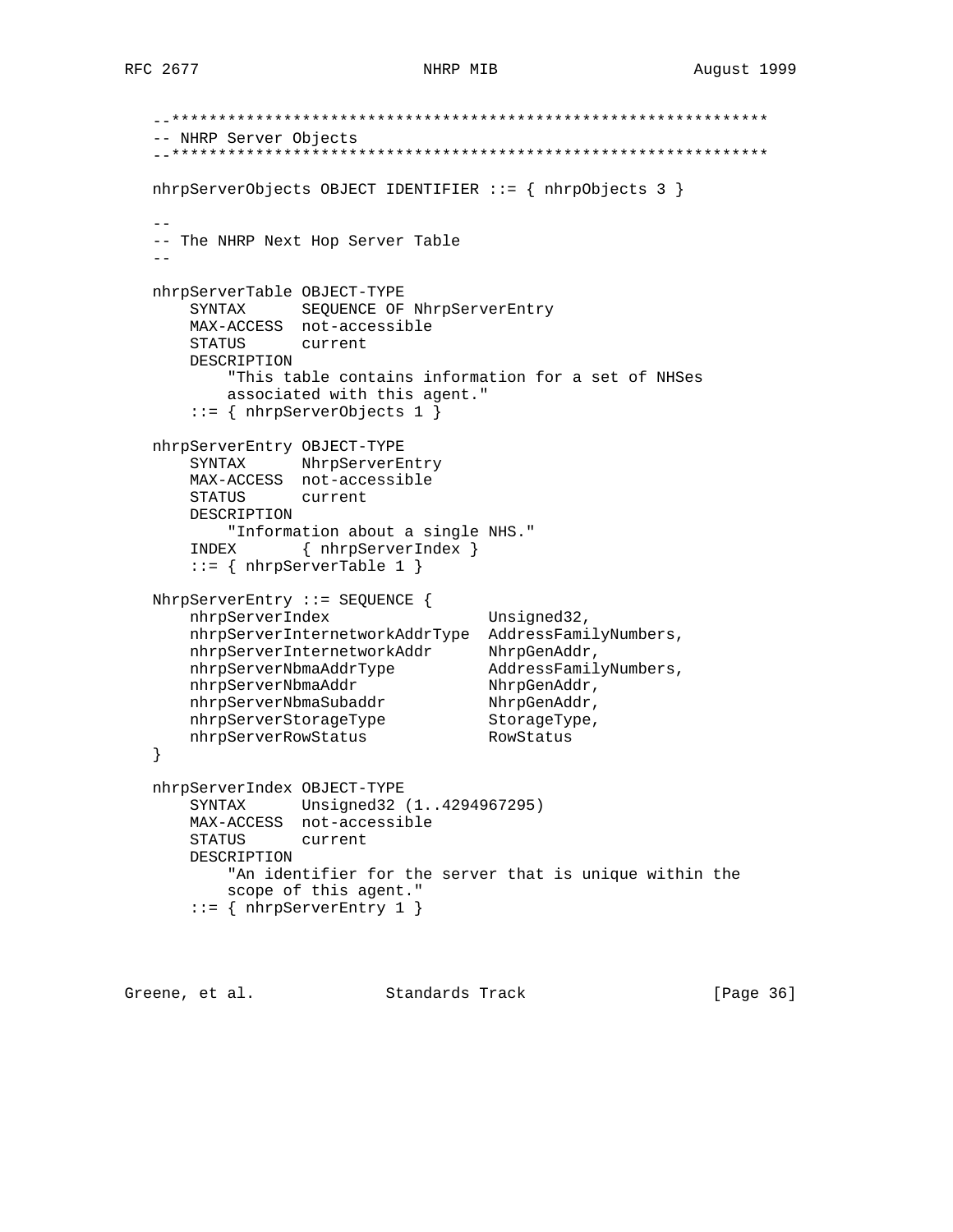```
 nhrpServerInternetworkAddrType OBJECT-TYPE
     SYNTAX AddressFamilyNumbers
     MAX-ACCESS read-create
     STATUS current
    DESCRIPTION
         "The type of the internetwork layer address of this
         server. This object is used to interpret the value of
        nhrpServerInternetworkAddr."
    ::= { nhrpServerEntry 2 }
 nhrpServerInternetworkAddr OBJECT-TYPE
    SYNTAX NhrpGenAddr
    MAX-ACCESS read-create
     STATUS current
    DESCRIPTION
        "The value of the internetwork layer address of this
        server."
     ::= { nhrpServerEntry 3 }
 nhrpServerNbmaAddrType OBJECT-TYPE
    SYNTAX AddressFamilyNumbers
    MAX-ACCESS read-create
    STATUS current
    DESCRIPTION
         "The type of the NBMA subnetwork address of this server.
         This object is used to interpret the value of
        nhrpServerNbmaAddr."
    ::= { nhrpServerEntry 4 }
 nhrpServerNbmaAddr OBJECT-TYPE
    SYNTAX NhrpGenAddr
    MAX-ACCESS read-create
    STATUS current
     DESCRIPTION
         "The value of the NBMA subnetwork address of this
        server."
     ::= { nhrpServerEntry 5 }
 nhrpServerNbmaSubaddr OBJECT-TYPE
     SYNTAX NhrpGenAddr
    MAX-ACCESS read-create
    STATUS current
    DESCRIPTION
         "The value of the NBMA subaddress of this server.
         For NBMA address families without a subaddress
        concept, this will be a zero-length OCTET STRING."
    ::= { nhrpServerEntry 6 }
```
Greene, et al. Standards Track [Page 37]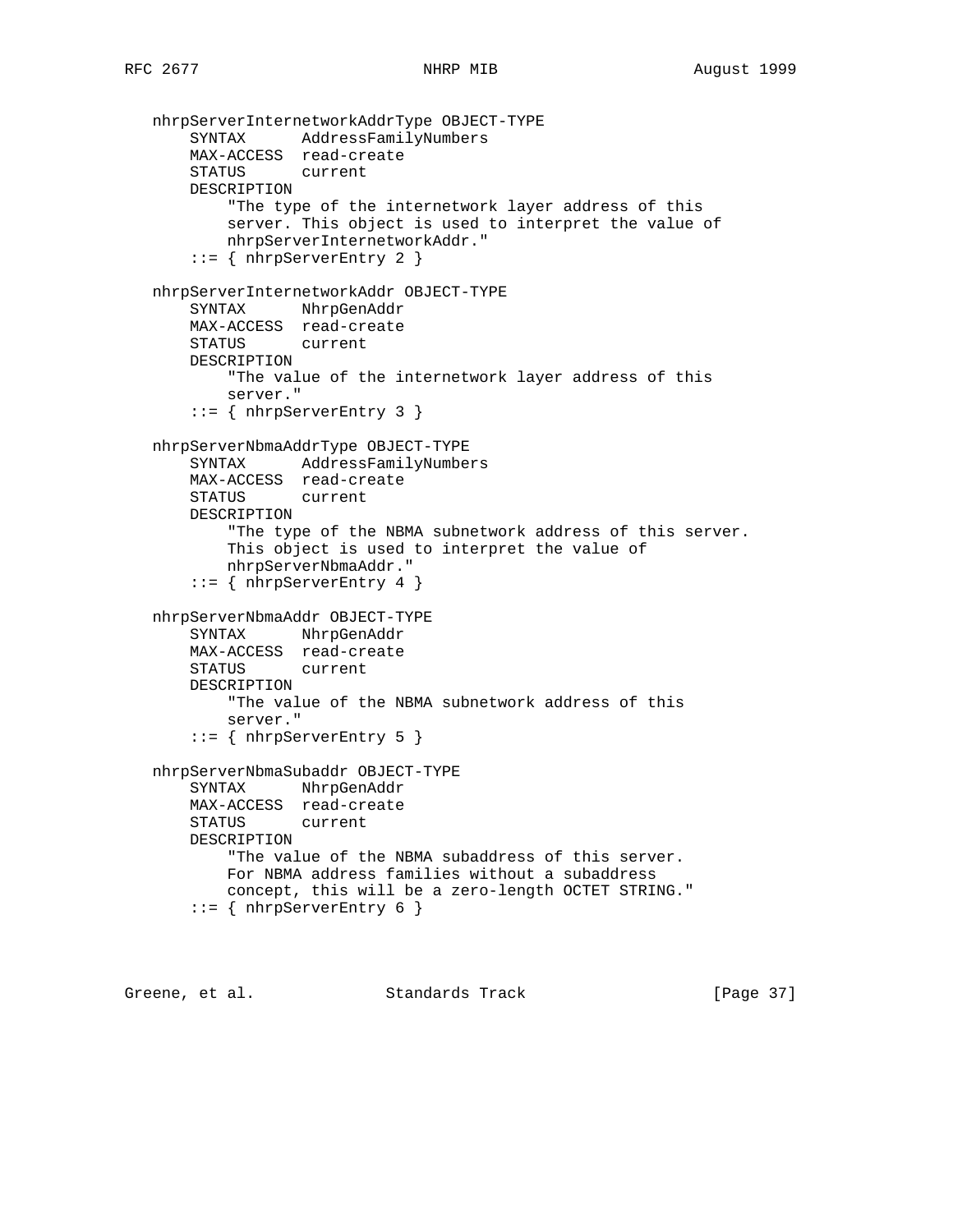```
 nhrpServerStorageType OBJECT-TYPE
       SYNTAX StorageType
       MAX-ACCESS read-create
       STATUS current
       DESCRIPTION
           "This object defines whether this row is kept in
           volatile storage and lost upon a Server crash or
           reboot situation, or if this row is backed up by
           nonvolatile or permanent storage."
      DEFVAL { nonVolatile }
      ::= { nhrpServerEntry 7 }
   nhrpServerRowStatus OBJECT-TYPE
       SYNTAX RowStatus
       MAX-ACCESS read-create
       STATUS current
       DESCRIPTION
           "An object that allows entries in this table to be
           created and deleted using the RowStatus convention."
      ::= { nhrpServerEntry 8 }
 --
   -- The Server Cache Table
- nhrpServerCacheTable OBJECT-TYPE
       SYNTAX SEQUENCE OF NhrpServerCacheEntry
       MAX-ACCESS not-accessible
       STATUS current
       DESCRIPTION
           "This table extends the nhrpCacheTable for
           NHSes. If the nhrpCacheTable has a row added due to
           an NHS or based on information regarding an NHS then
           a row is also added in this table.
           The rows in this table will be created when rows in
           the nhrpCacheTable are created. However, there may
           be rows created in the nhrpCacheTable which do not
           have corresponding rows in this table. For example,
           if the nhrpCacheTable has a row added due to a Next
           Hop Client which is co-resident on the same device
           as the NHS, a row will not be added to this table."
       ::= { nhrpServerObjects 2 }
   nhrpServerCacheEntry OBJECT-TYPE
       SYNTAX NhrpServerCacheEntry
       MAX-ACCESS not-accessible
       STATUS current
Greene, et al. Standards Track [Page 38]
```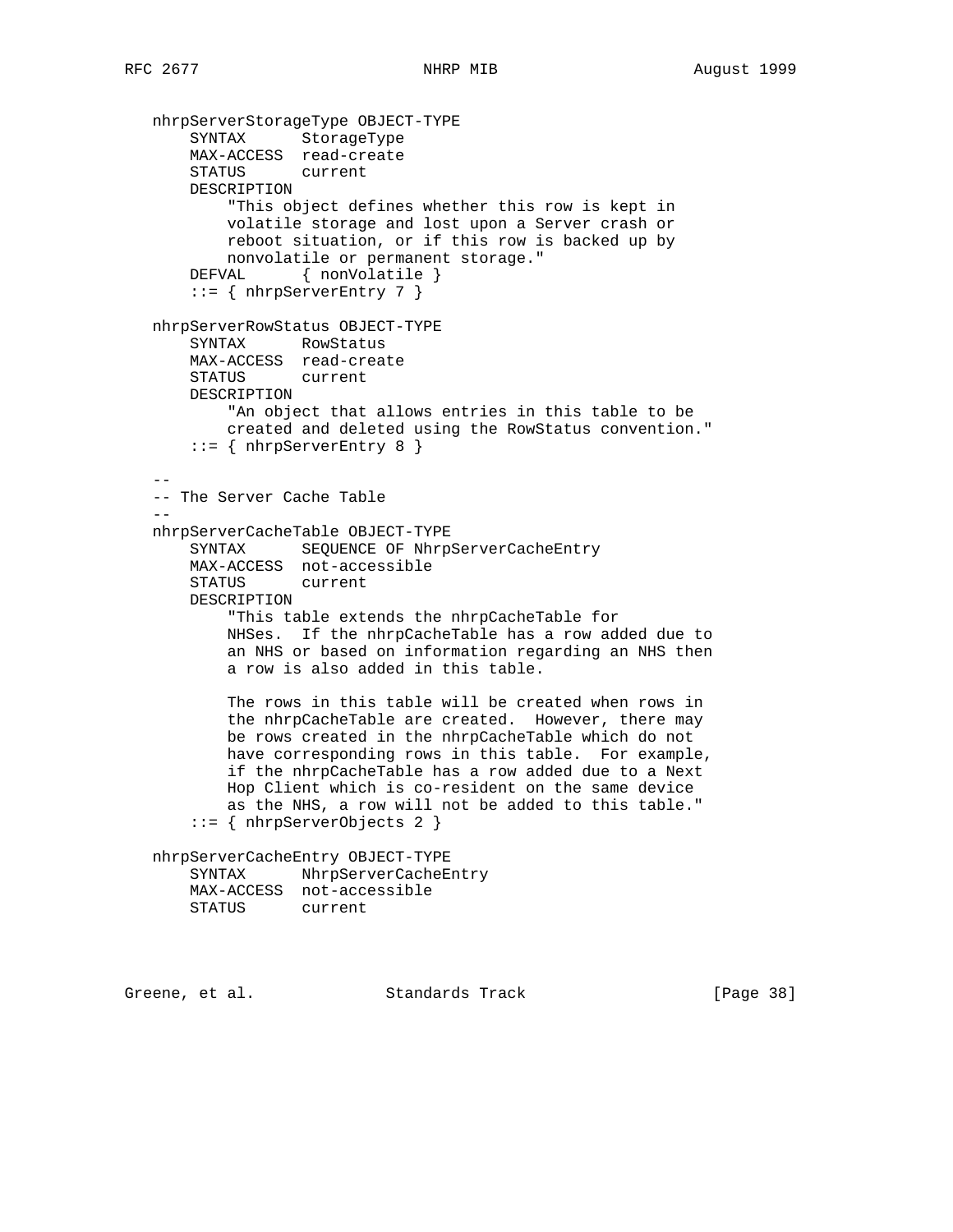```
 DESCRIPTION
           "Additional information kept by a NHS for a relevant
           Next Hop Resolution Cache entry."
       INDEX {
                      nhrpCacheInternetworkAddrType,
                      nhrpCacheInternetworkAddr,
                      ifIndex,
                       nhrpCacheIndex
 }
       ::= { nhrpServerCacheTable 1 }
   NhrpServerCacheEntry ::= SEQUENCE {
 nhrpServerCacheAuthoritative TruthValue,
nhrpServerCacheUniqueness TruthValue
   }
   nhrpServerCacheAuthoritative OBJECT-TYPE
       SYNTAX TruthValue
       MAX-ACCESS read-only
       STATUS current
       DESCRIPTION
           "An indication of whether this cache entry is
           authoritative, which means the entry was added because
           of a direct registration request with this server or
           by Server Cache Synchronization Protocol (SCSP) from
           an authoritative source."
       ::= { nhrpServerCacheEntry 1 }
   nhrpServerCacheUniqueness OBJECT-TYPE
       SYNTAX TruthValue
       MAX-ACCESS read-create
       STATUS current
       DESCRIPTION
           "The Uniqueness indicator for this cache
           entry used in duplicate address detection. This value
           cannot be changed after the entry is active."
       ::= { nhrpServerCacheEntry 2 }
- -- The NHRP Server->Client Table
 --
   nhrpServerNhcTable OBJECT-TYPE
       SYNTAX SEQUENCE OF NhrpServerNhcEntry
       MAX-ACCESS not-accessible
       STATUS current
```
Greene, et al. Standards Track [Page 39]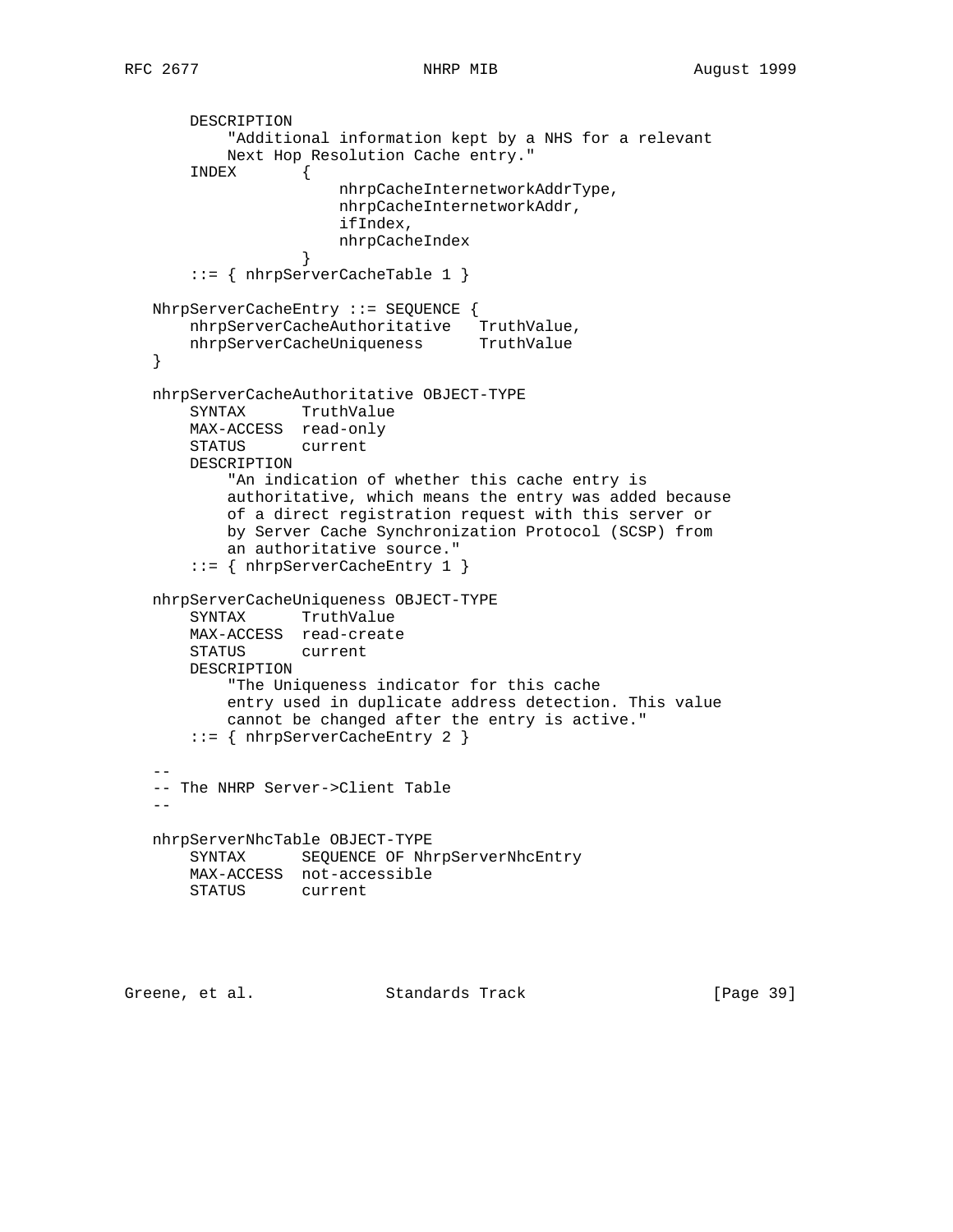```
 DESCRIPTION
            "A table of NHCs that are available for use by this NHS
            (Server)."
        REFERENCE
            "Section 4 Configuration (Next Hop Servers),
            RFC 2332 [17]."
        ::= { nhrpServerObjects 3 }
   nhrpServerNhcEntry OBJECT-TYPE
      SYNTAX NhrpServerNhcEntry
       MAX-ACCESS not-accessible
       STATUS current
       DESCRIPTION
           "An NHC that may be used by an NHS."
        INDEX { nhrpServerIndex, nhrpServerNhcIndex }
        ::= { nhrpServerNhcTable 1 }
   NhrpServerNhcEntry ::= SEQUENCE {
      nhrpServerNhcIndex Unsigned32,<br>
nhrpServerNhcPrefixLength Integer32,
      nhrpServerNhcPrefixLength
       nhrpServerNhcInternetworkAddrType AddressFamilyNumbers,
nhrpServerNhcInternetworkAddr NhrpGenAddr,
 nhrpServerNhcNbmaAddrType AddressFamilyNumbers,
nhrpServerNhcNbmaAddr NhrpGenAddr,
nhrpServerNhcNbmaSubaddr NhrpGenAddr,
nhrpServerNhcInUse metals of TruthValue,
      nhrpServerNhcInUse                                     TruthValue nhrpServerNhcRowStatus                             RowStatus
   }
   nhrpServerNhcIndex OBJECT-TYPE
       SYNTAX Unsigned32 (1..4294967295)
       MAX-ACCESS not-accessible
       STATUS current
       DESCRIPTION
           "An identifier for an NHC available to an NHS."
        ::= { nhrpServerNhcEntry 1 }
   nhrpServerNhcPrefixLength OBJECT-TYPE
       SYNTAX Integer32 (0..255)
      MAX-ACCESS read-create<br>STATUS current
      STATUS
       DESCRIPTION
            "The number of bits that define the internetwork
            layer prefix associated with the
           nhrpServerNhcInternetworkAddr."
        ::= { nhrpServerNhcEntry 2 }
```
Greene, et al. Standards Track [Page 40]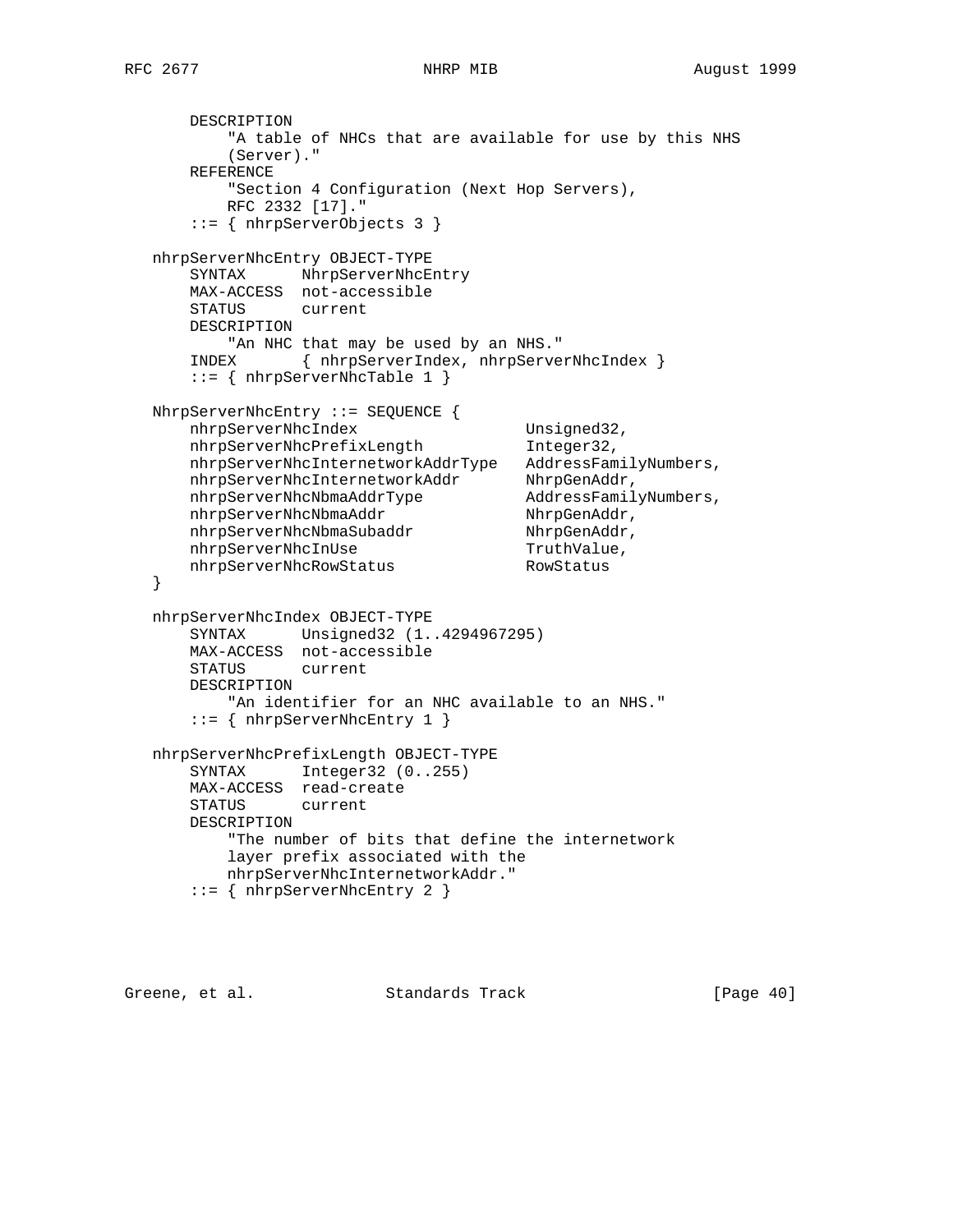```
 nhrpServerNhcInternetworkAddrType OBJECT-TYPE
     SYNTAX AddressFamilyNumbers
     MAX-ACCESS read-create
     STATUS current
    DESCRIPTION
         "The type of the internetwork layer address of the
         NHRP Client represented in this entry. This object
         indicates how the value of nhrpServerNhcInternetworkAddr
         is to be interpreted."
     ::= { nhrpServerNhcEntry 3 }
 nhrpServerNhcInternetworkAddr OBJECT-TYPE
     SYNTAX NhrpGenAddr
    MAX-ACCESS read-create
     STATUS current
     DESCRIPTION
         "The value of the internetwork layer address of
         the NHRP Client represented by this entry. If this
         value is not known, this will be a zero-length
         OCTET STRING."
     ::= { nhrpServerNhcEntry 4 }
 nhrpServerNhcNbmaAddrType OBJECT-TYPE
     SYNTAX AddressFamilyNumbers
    MAX-ACCESS read-create
    STATUS current
     DESCRIPTION
         "The type of the NBMA subnetwork address of the NHRP
         Client represented by this entry. This object indicates
         how the values of nhrpServerNhcNbmaAddr and
         nhrpServerNhcNbmaSubaddr are to be interpreted."
     ::= { nhrpServerNhcEntry 5 }
 nhrpServerNhcNbmaAddr OBJECT-TYPE
    SYNTAX NhrpGenAddr
    MAX-ACCESS read-create
    STATUS current
     DESCRIPTION
         "The NBMA subnetwork address of the NHC. The type of the
         address is indicated by the corresponding value of
        nhrpServerNbmaAddrType."
     ::= { nhrpServerNhcEntry 6 }
 nhrpServerNhcNbmaSubaddr OBJECT-TYPE
     SYNTAX NhrpGenAddr
    MAX-ACCESS read-create
    STATUS current
```
Greene, et al. Standards Track [Page 41]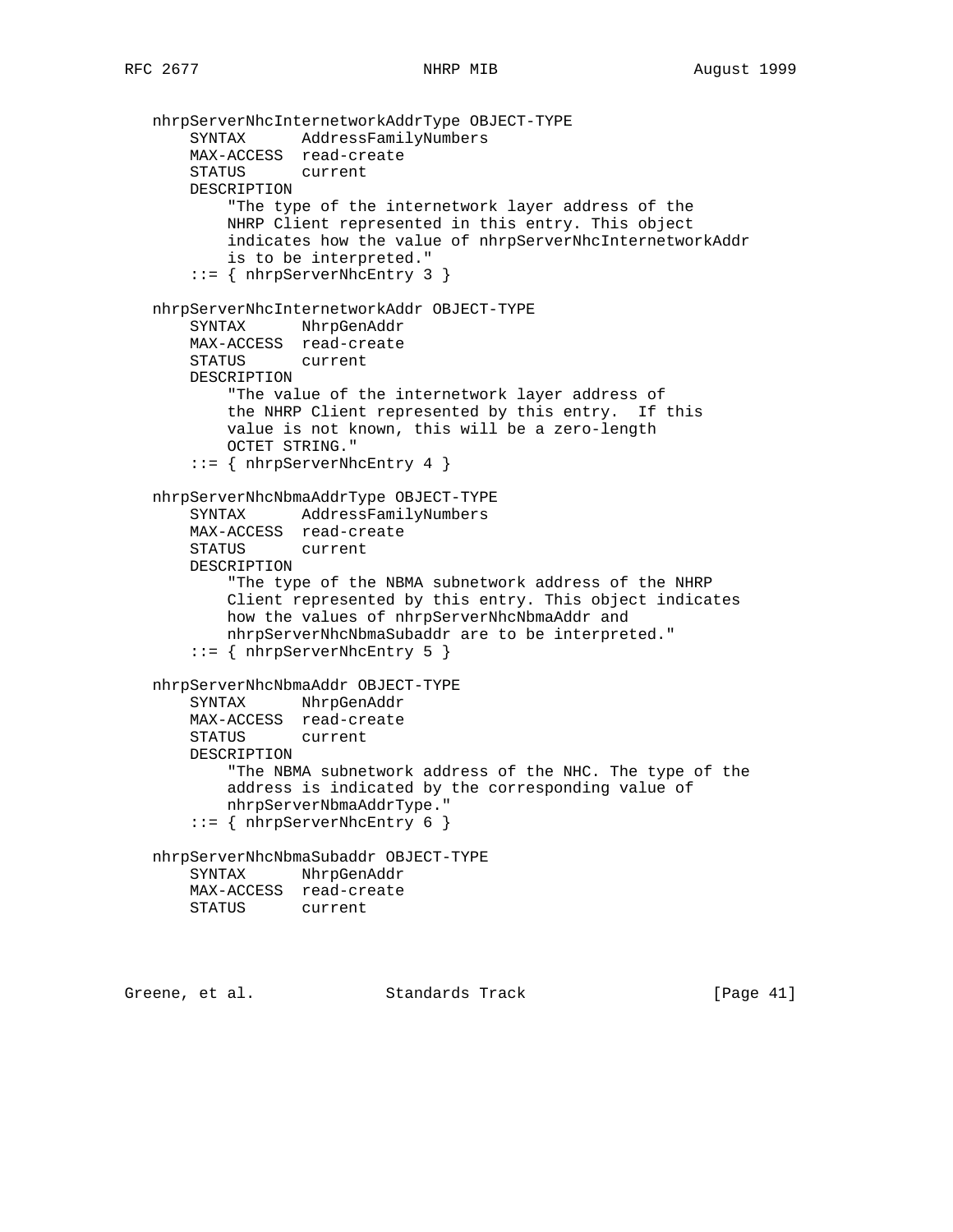```
 DESCRIPTION
           "The NBMA subaddress of the NHC. For NMBA address familes
           that do not have the concept of subaddress, this will
           be a zero-length OCTET STRING."
       ::= { nhrpServerNhcEntry 7 }
   nhrpServerNhcInUse OBJECT-TYPE
       SYNTAX TruthValue
       MAX-ACCESS read-only
       STATUS current
       DESCRIPTION
           "An indication of whether this NHC is in use by the NHS."
       ::= { nhrpServerNhcEntry 8 }
   nhrpServerNhcRowStatus OBJECT-TYPE
       SYNTAX RowStatus
       MAX-ACCESS read-create
       STATUS current
       DESCRIPTION
           "An object that allows entries in this table to be
           created and deleted using the RowStatus convention."
       ::= { nhrpServerNhcEntry 9 }
- -- The Next Hop Server Statistics Table
 --
   nhrpServerStatTable OBJECT-TYPE
       SYNTAX SEQUENCE OF NhrpServerStatEntry
       MAX-ACCESS not-accessible
       STATUS current
       DESCRIPTION
           "Statistics collected by Next Hop Servers."
       ::= { nhrpServerObjects 4 }
   nhrpServerStatEntry OBJECT-TYPE
       SYNTAX NhrpServerStatEntry
       MAX-ACCESS not-accessible
       STATUS current
       DESCRIPTION
           "Statistics for a particular NHS. The statistics are
           broken into received (Rx), transmitted (Tx)
           and forwarded (Fw). Forwarded (Fw) would be done
           by a transit NHS."
       INDEX { nhrpServerIndex }
       ::= { nhrpServerStatTable 1 }
```
Greene, et al. Standards Track [Page 42]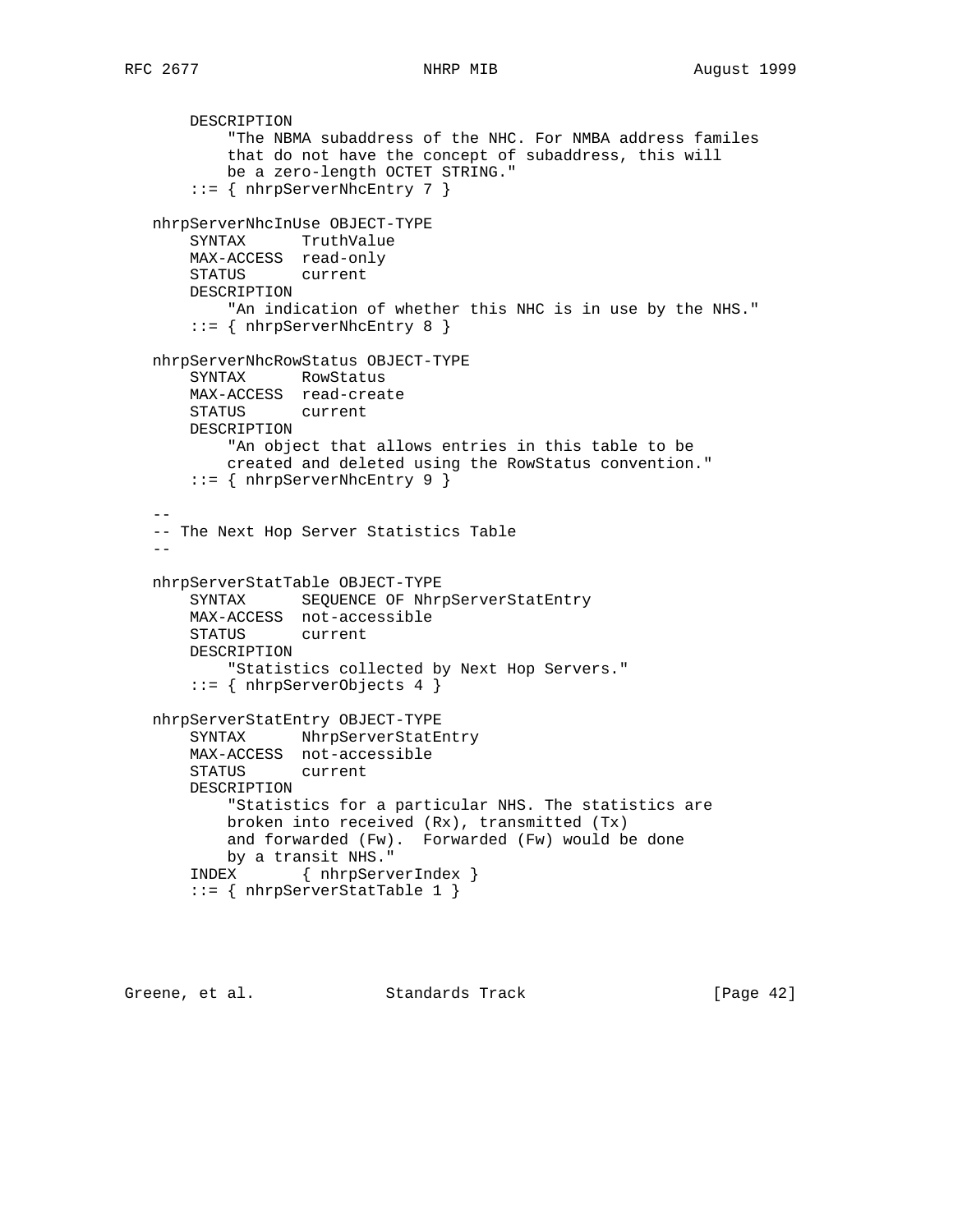| NhrpServerStatEntry ::= SEQUENCE {            |            |
|-----------------------------------------------|------------|
| nhrpServerStatRxResolveReq                    | Counter32, |
| nhrpServerStatTxResolveReplyAck               | Counter32, |
| nhrpServerStatTxResolveReplyNakProhibited     | Counter32, |
| nhrpServerStatTxResolveReplyNakInsufResources | Counter32, |
| nhrpServerStatTxResolveReplyNakNoBinding      | Counter32, |
| nhrpServerStatTxResolveReplyNakNotUnique      | Counter32, |
|                                               |            |
| nhrpServerStatRxRegisterReq                   | Counter32, |
| nhrpServerStatTxRegisterAck                   | Counter32, |
| nhrpServerStatTxRegisterNakProhibited         | Counter32, |
| nhrpServerStatTxRegisterNakInsufResources     | Counter32, |
| nhrpServerStatTxRegisterNakAlreadyReg         | Counter32, |
|                                               |            |
| nhrpServerStatRxPurgeReq                      | Counter32, |
| nhrpServerStatTxPurgeReq                      | Counter32, |
| nhrpServerStatRxPurgeReply                    | Counter32, |
| nhrpServerStatTxPurgeReply                    | Counter32, |
| -- Error Indications                          |            |
| nhrpServerStatRxErrUnrecognizedExtension      | Counter32, |
| nhrpServerStatRxErrLoopDetected               | Counter32, |
| nhrpServerStatRxErrProtoAddrUnreachable       | Counter32, |
| nhrpServerStatRxErrProtoError                 | Counter32, |
| nhrpServerStatRxErrSduSizeExceeded            | Counter32, |
| nhrpServerStatRxErrInvalidExtension           | Counter32, |
| nhrpServerStatRxErrInvalidResReplyReceived    | Counter32, |
| nhrpServerStatRxErrAuthenticationFailure      | Counter32, |
| nhrpServerStatRxErrHopCountExceeded           | Counter32, |
|                                               |            |
| nhrpServerStatTxErrUnrecognizedExtension      | Counter32, |
| nhrpServerStatTxErrLoopDetected               | Counter32, |
| nhrpServerStatTxErrProtoAddrUnreachable       | Counter32, |
| nhrpServerStatTxErrProtoError                 | Counter32, |
| nhrpServerStatTxErrSduSizeExceeded            | Counter32, |
| nhrpServerStatTxErrInvalidExtension           | Counter32, |
| nhrpServerStatTxErrAuthenticationFailure      | Counter32, |
| nhrpServerStatTxErrHopCountExceeded           | Counter32, |
| Transit NHS statistics                        |            |
| nhrpServerStatFwResolveReq                    | Counter32, |
| nhrpServerStatFwResolveReply                  |            |
|                                               | Counter32, |
| nhrpServerStatFwRegisterReq                   | Counter32, |
| nhrpServerStatFwRegisterReply                 | Counter32, |
| nhrpServerStatFwPurgeReq                      | Counter32, |
| nhrpServerStatFwPurgeReply                    | Counter32, |
| nhrpServerStatFwErrorIndication               | Counter32, |
| nhrpServerStatDiscontinuityTime               | TimeStamp  |

Greene, et al. Standards Track [Page 43]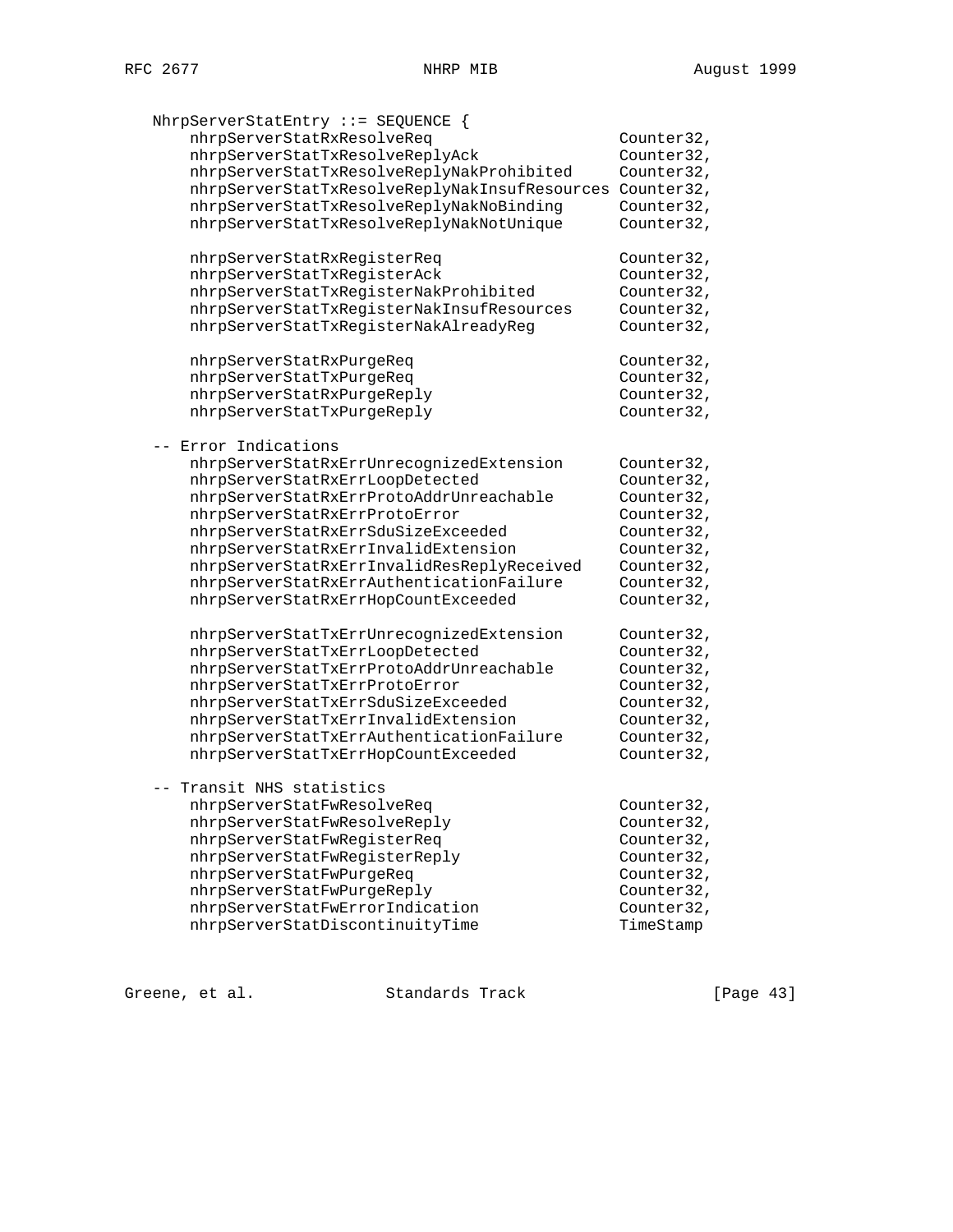```
 }
 nhrpServerStatRxResolveReq OBJECT-TYPE
     SYNTAX Counter32
    MAX-ACCESS read-only
    STATUS current
    DESCRIPTION
         "The number of NHRP Resolution Requests received by this
         server.
         Discontinuities in the value of this counter can occur
         at re-initialization of the management system, at
         NHRP Server re-initialization and at
         other times as indicated by the value of
         nhrpServerStatDiscontinuityTime."
     ::= { nhrpServerStatEntry 1 }
 nhrpServerStatTxResolveReplyAck OBJECT-TYPE
    SYNTAX Counter32
    MAX-ACCESS read-only
    STATUS current
    DESCRIPTION
         "The number of positively acknowledged NHRP
         Resolution Replies transmitted by this server.
         Discontinuities in the value of this counter can occur
         at re-initialization of the management system, at
         NHRP Server re-initialization and at
         other times as indicated by the value of
         nhrpServerStatDiscontinuityTime."
     ::= { nhrpServerStatEntry 2 }
 nhrpServerStatTxResolveReplyNakProhibited OBJECT-TYPE
     SYNTAX Counter32
    MAX-ACCESS read-only
    STATUS current
    DESCRIPTION
         "The number of NAKed NHRP Resolution Replies
         transmitted by this server with the code
         'Administratively Prohibited'.
         Discontinuities in the value of this counter can occur
         at re-initialization of the management system, at
         NHRP Server re-initialization and at
         other times as indicated by the value of
         nhrpServerStatDiscontinuityTime."
     ::= { nhrpServerStatEntry 3 }
```
Greene, et al. Standards Track [Page 44]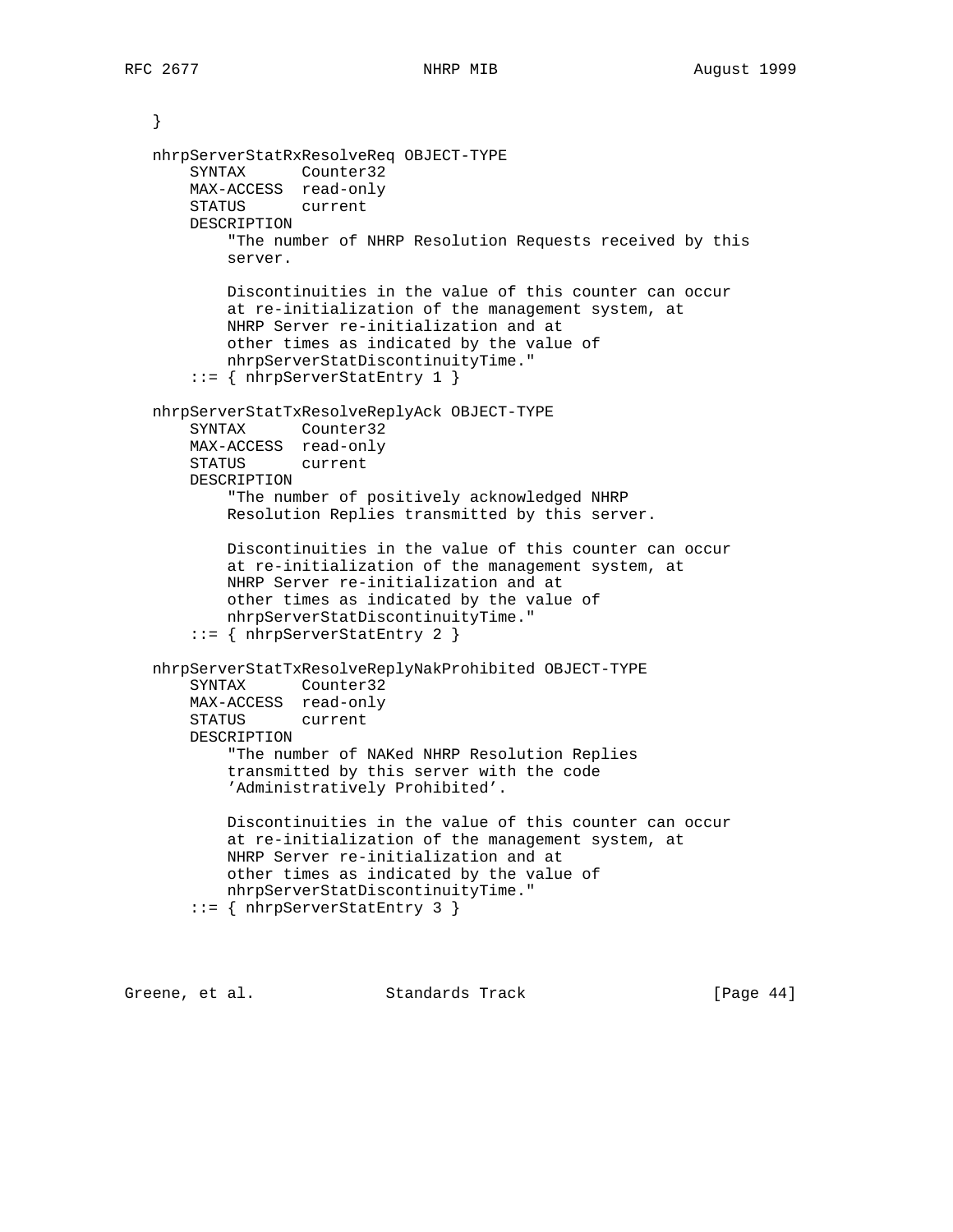```
 nhrpServerStatTxResolveReplyNakInsufResources OBJECT-TYPE
 SYNTAX Counter32
 MAX-ACCESS read-only
       STATUS current
       DESCRIPTION
            "The number of NAKed NHRP Resolution Replies
           transmitted by this server with the code
           'Insufficient Resources'.
           Discontinuities in the value of this counter can occur
           at re-initialization of the management system, at
           NHRP Server re-initialization and at
           other times as indicated by the value of
           nhrpServerStatDiscontinuityTime."
       ::= { nhrpServerStatEntry 4 }
   nhrpServerStatTxResolveReplyNakNoBinding OBJECT-TYPE
       SYNTAX Counter32
       MAX-ACCESS read-only
       STATUS current
       DESCRIPTION
           "The number of NAKed NHRP Resolution Replies
           transmitted by this server with the code
           'No Internetworking Layer Address to NBMA
           Address Binding Exists'.
           Discontinuities in the value of this counter can occur
           at re-initialization of the management system, at
           NHRP Server re-initialization and at
           other times as indicated by the value of
           nhrpServerStatDiscontinuityTime."
       ::= { nhrpServerStatEntry 5 }
   nhrpServerStatTxResolveReplyNakNotUnique OBJECT-TYPE
       SYNTAX Counter32
       MAX-ACCESS read-only
       STATUS current
       DESCRIPTION
           "The number of NAKed NHRP Resolution Replies
           transmitted by this server with the code
           'Binding Exists But Is Not Unique'.
           Discontinuities in the value of this counter can occur
           at re-initialization of the management system, at
           NHRP Server re-initialization and at
           other times as indicated by the value of
           nhrpServerStatDiscontinuityTime."
       ::= { nhrpServerStatEntry 6 }
```
Greene, et al. Standards Track [Page 45]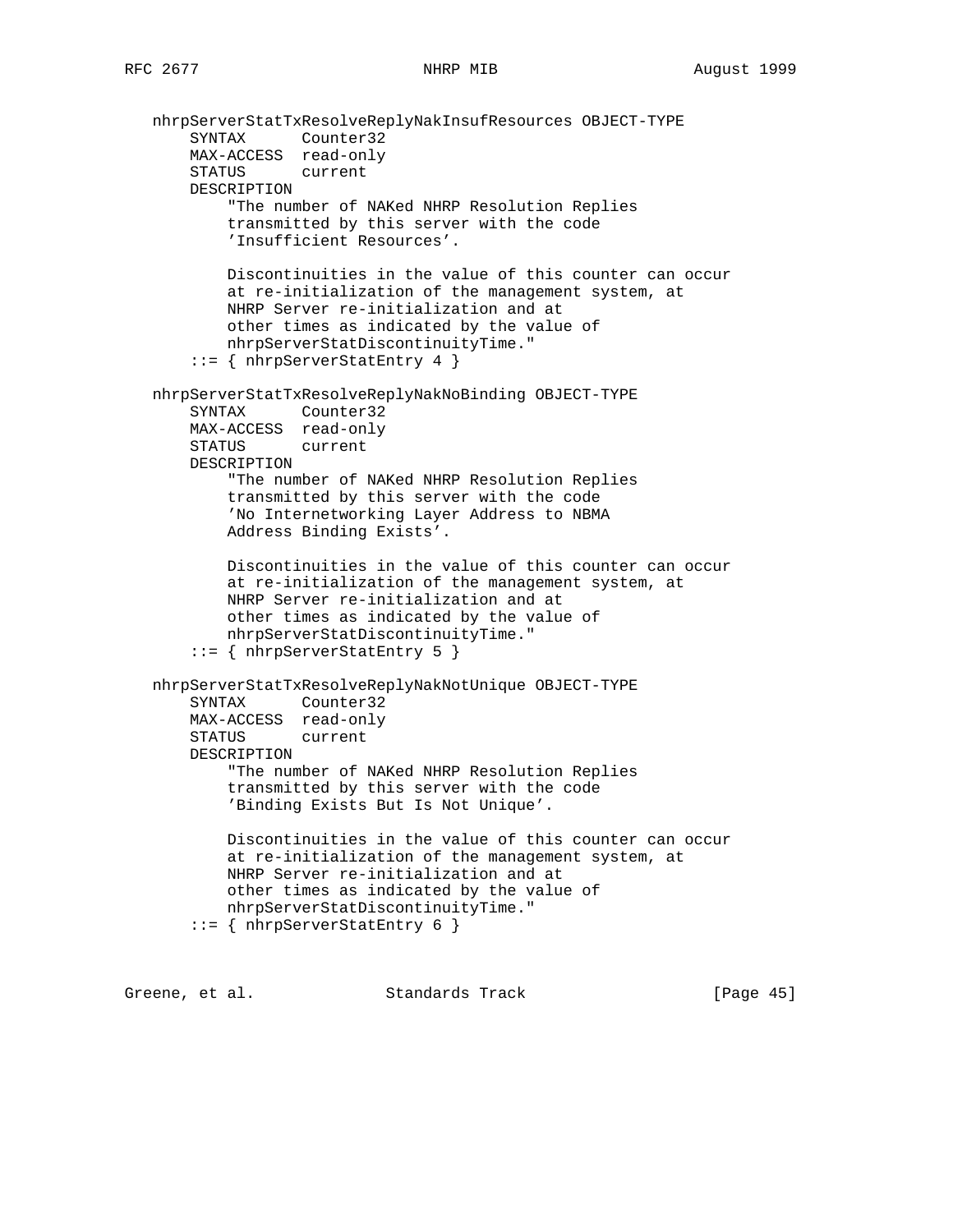```
 nhrpServerStatRxRegisterReq OBJECT-TYPE
 SYNTAX Counter32
 MAX-ACCESS read-only
       STATUS current
       DESCRIPTION
           "The number of NHRP Registration Requests received
           by this server.
           Discontinuities in the value of this counter can occur
           at re-initialization of the management system, at
           NHRP Server re-initialization and at
           other times as indicated by the value of
           nhrpServerStatDiscontinuityTime."
       ::= { nhrpServerStatEntry 7 }
   nhrpServerStatTxRegisterAck OBJECT-TYPE
       SYNTAX Counter32
       MAX-ACCESS read-only
       STATUS current
       DESCRIPTION
           "The number of positively acknowledged NHRP Registration
           Replies transmitted by this server.
           Discontinuities in the value of this counter can occur
           at re-initialization of the management system, at
           NHRP Server re-initialization and at
           other times as indicated by the value of
           nhrpServerStatDiscontinuityTime."
       ::= { nhrpServerStatEntry 8 }
   nhrpServerStatTxRegisterNakProhibited OBJECT-TYPE
       SYNTAX Counter32
       MAX-ACCESS read-only
       STATUS current
       DESCRIPTION
           "The number of NAKed NHRP Registration Replies
           transmitted by this server with the code
           'Administratively Prohibited'.
           Discontinuities in the value of this counter can occur
           at re-initialization of the management system, at
           NHRP Server re-initialization and at
           other times as indicated by the value of
           nhrpServerStatDiscontinuityTime."
       ::= { nhrpServerStatEntry 9 }
```
Greene, et al. Standards Track [Page 46]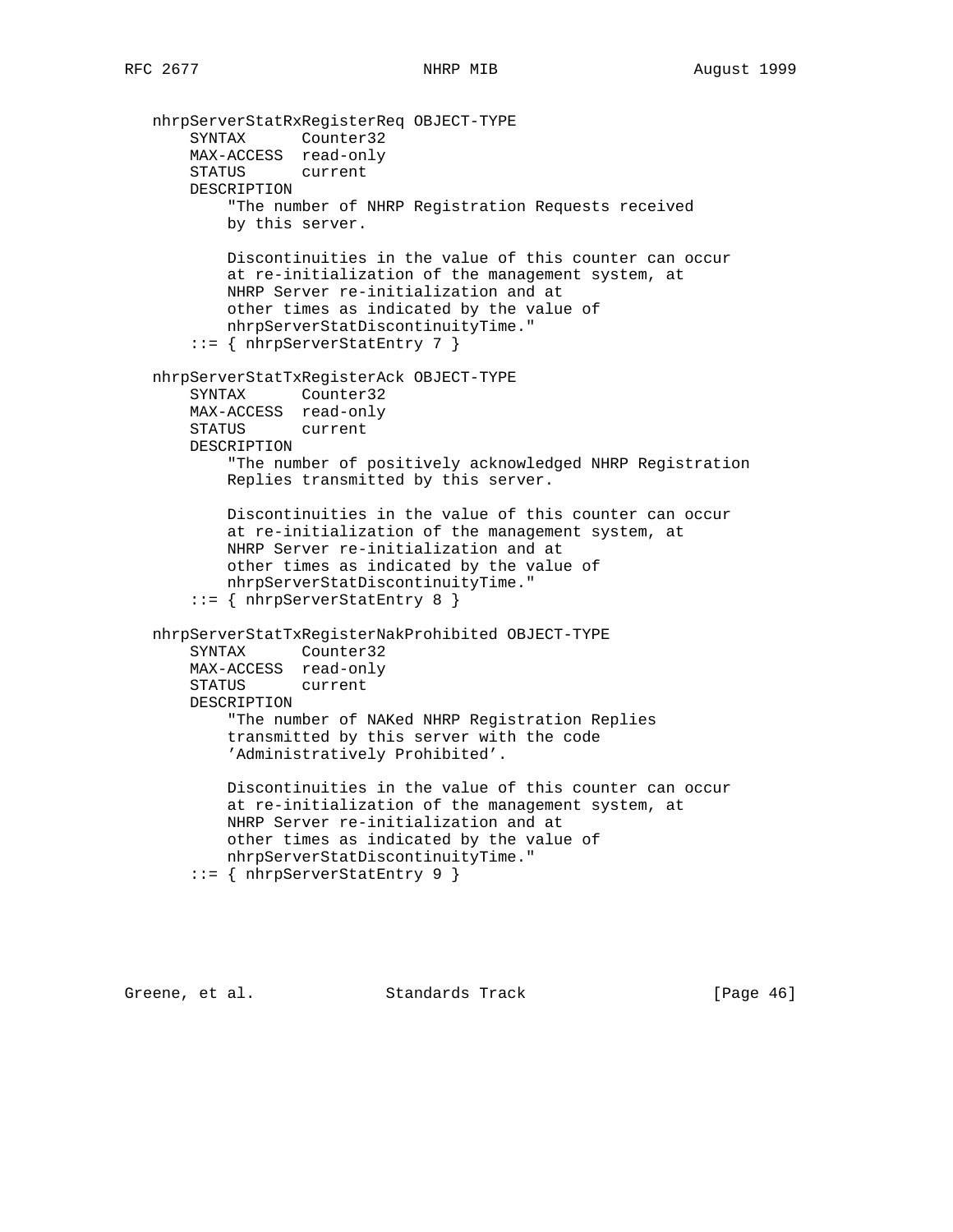```
 nhrpServerStatTxRegisterNakInsufResources OBJECT-TYPE
 SYNTAX Counter32
 MAX-ACCESS read-only
       STATUS current
       DESCRIPTION
            "The number of NAKed NHRP Registration Replies
           transmitted by this server with the code
           'Insufficient Resources'.
           Discontinuities in the value of this counter can occur
           at re-initialization of the management system, at
           NHRP Server re-initialization and at
           other times as indicated by the value of
           nhrpServerStatDiscontinuityTime."
       ::= { nhrpServerStatEntry 10 }
   nhrpServerStatTxRegisterNakAlreadyReg OBJECT-TYPE
       SYNTAX Counter32
       MAX-ACCESS read-only
       STATUS current
       DESCRIPTION
           "The number of NAKed NHRP Registration Replies
           transmitted by this server with the code
           'Unique Internetworking Layer Address Already
           Registered'.
           Discontinuities in the value of this counter can occur
           at re-initialization of the management system, at
           NHRP Server re-initialization and at
           other times as indicated by the value of
           nhrpServerStatDiscontinuityTime."
       ::= { nhrpServerStatEntry 11 }
   nhrpServerStatRxPurgeReq OBJECT-TYPE
       SYNTAX Counter32
       MAX-ACCESS read-only
       STATUS current
       DESCRIPTION
           "The number of NHRP Purge Requests received by
           this server.
           Discontinuities in the value of this counter can occur
           at re-initialization of the management system, at
           NHRP Server re-initialization and at
           other times as indicated by the value of
           nhrpServerStatDiscontinuityTime."
       ::= { nhrpServerStatEntry 12 }
```
Greene, et al. Standards Track [Page 47]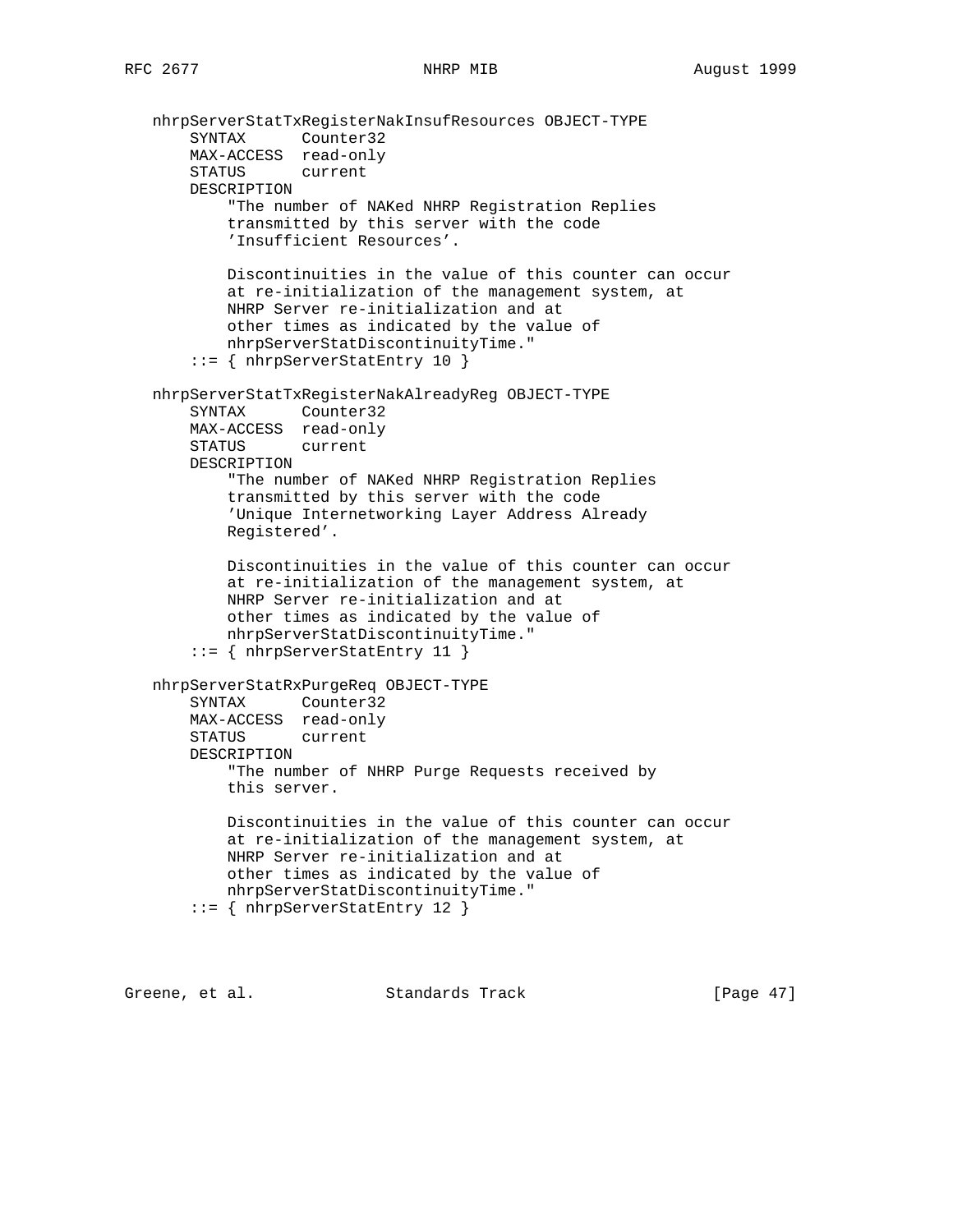```
 nhrpServerStatTxPurgeReq OBJECT-TYPE
 SYNTAX Counter32
 MAX-ACCESS read-only
       STATUS current
       DESCRIPTION
           "The number of NHRP Purge Requests transmitted by this
           server.
           Discontinuities in the value of this counter can occur
           at re-initialization of the management system, at
           NHRP Server re-initialization and at
           other times as indicated by the value of
           nhrpServerStatDiscontinuityTime."
        ::= { nhrpServerStatEntry 13 }
   nhrpServerStatRxPurgeReply OBJECT-TYPE
       SYNTAX Counter32
       MAX-ACCESS read-only
       STATUS current
       DESCRIPTION
           "The number of NHRP Purge Replies received by this
           server.
           Discontinuities in the value of this counter can occur
           at re-initialization of the management system, at
           NHRP Server re-initialization and at
           other times as indicated by the value of
           nhrpServerStatDiscontinuityTime."
        ::= { nhrpServerStatEntry 14 }
   nhrpServerStatTxPurgeReply OBJECT-TYPE
       SYNTAX Counter32
       MAX-ACCESS read-only
       STATUS current
       DESCRIPTION
           "The number of NHRP Purge Replies transmitted by
           this server.
           Discontinuities in the value of this counter can occur
           at re-initialization of the management system, at
           NHRP Server re-initialization and at
           other times as indicated by the value of
           nhrpServerStatDiscontinuityTime."
        ::= { nhrpServerStatEntry 15 }
   nhrpServerStatRxErrUnrecognizedExtension OBJECT-TYPE
       SYNTAX Counter32
       MAX-ACCESS read-only
Greene, et al. Standards Track [Page 48]
```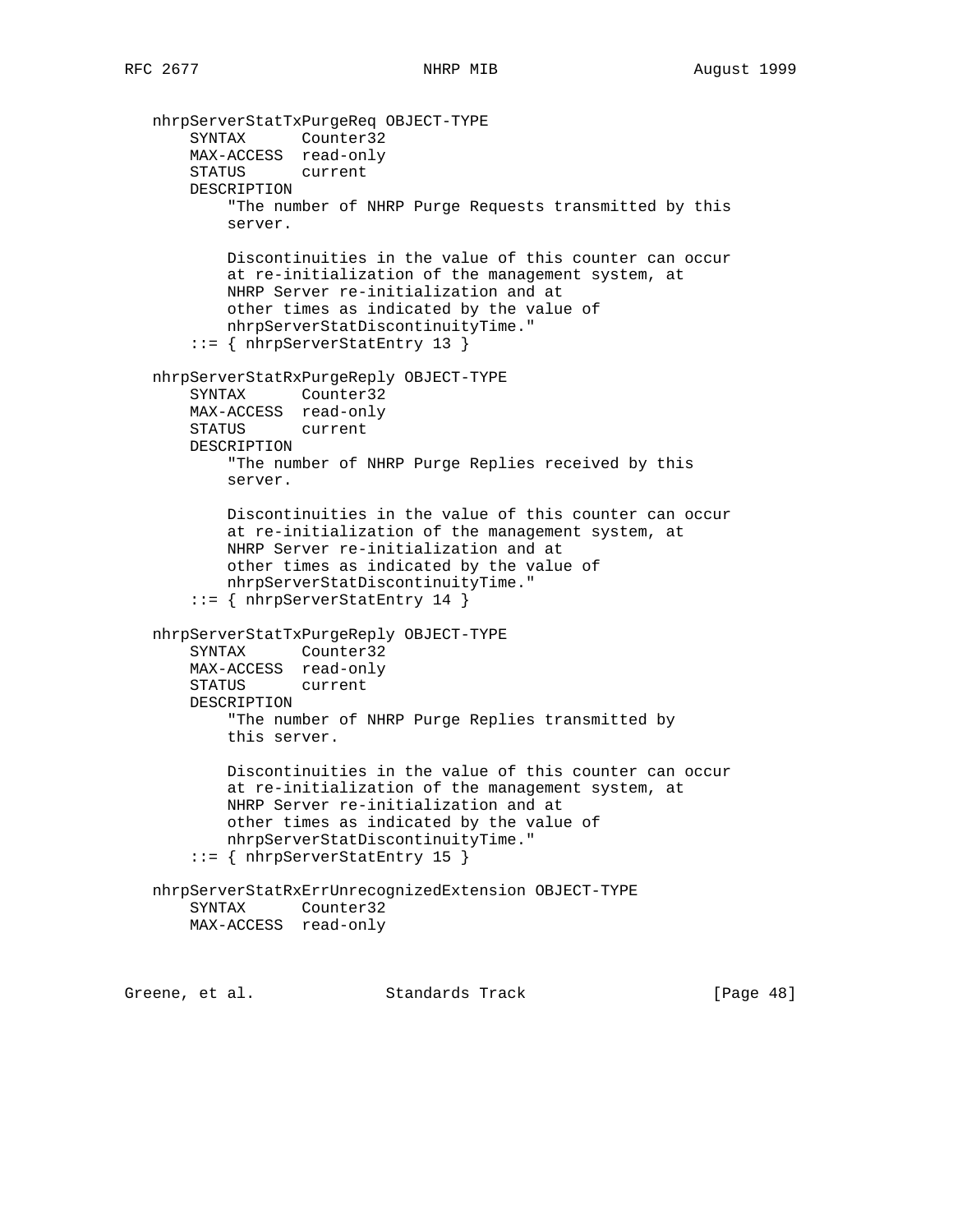```
 STATUS current
     DESCRIPTION
         "The number of NHRP Error Indication packets received
         by this server with the error code
         'Unrecognized Extension'.
         Discontinuities in the value of this counter can occur
         at re-initialization of the management system, at
         NHRP Server re-initialization and at
         other times as indicated by the value of
         nhrpServerStatDiscontinuityTime."
     REFERENCE
         "Section 5.2.7 NHRP Error Indication, RFC 2332 [17]."
     ::= { nhrpServerStatEntry 16 }
 nhrpServerStatRxErrLoopDetected OBJECT-TYPE
     SYNTAX Counter32
    MAX-ACCESS read-only
    STATUS current
    DESCRIPTION
         "The number of NHRP Error Indication packets received
         by this server with the error code 'NHRP Loop Detected'.
         Discontinuities in the value of this counter can occur
         at re-initialization of the management system, at
         NHRP Server re-initialization and at
         other times as indicated by the value of
         nhrpServerStatDiscontinuityTime."
    REFERENCE
         "Section 5.2.7 NHRP Error Indication, RFC 2332 [17]."
     ::= { nhrpServerStatEntry 17 }
 nhrpServerStatRxErrProtoAddrUnreachable OBJECT-TYPE
     SYNTAX Counter32
    MAX-ACCESS read-only
     STATUS current
     DESCRIPTION
         "The number of NHRP Error Indication packets received
         by this server with the error code 'Protocol Address
         Unreachable'.
         Discontinuities in the value of this counter can occur
         at re-initialization of the management system, at
         NHRP Server re-initialization and at
         other times as indicated by the value of
         nhrpServerStatDiscontinuityTime."
```
Greene, et al. Standards Track [Page 49]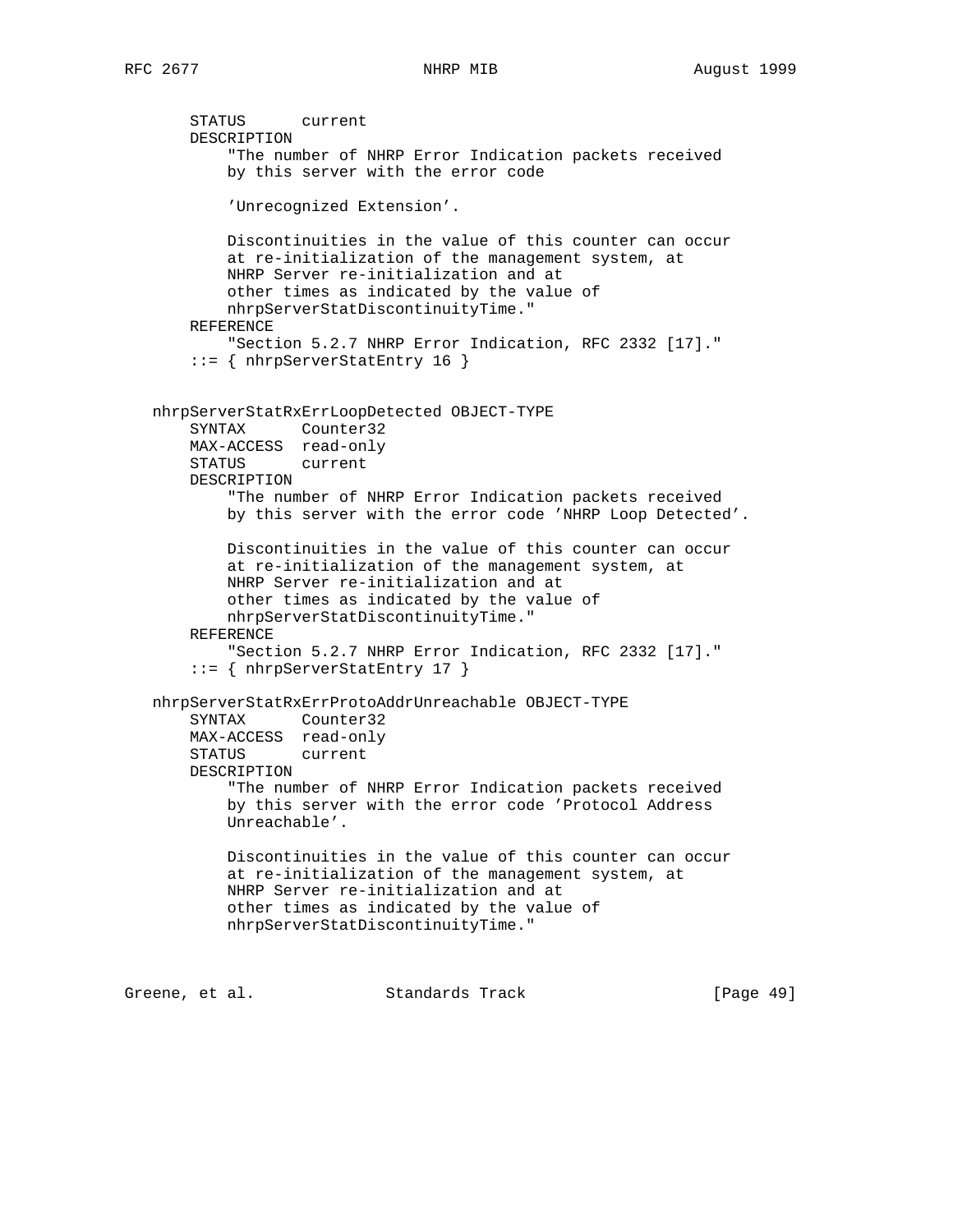REFERENCE "Section 5.2.7 NHRP Error Indication, RFC 2332 [17]." ::= { nhrpServerStatEntry 18 } nhrpServerStatRxErrProtoError OBJECT-TYPE SYNTAX Counter32 MAX-ACCESS read-only STATUS current DESCRIPTION "The number of NHRP Error Indication packets received by this server with the error code 'Protocol Error'. Discontinuities in the value of this counter can occur at re-initialization of the management system, at NHRP Server re-initialization and at other times as indicated by the value of nhrpServerStatDiscontinuityTime." REFERENCE "Section 5.2.7 NHRP Error Indication, RFC 2332 [17]." ::= { nhrpServerStatEntry 19 } nhrpServerStatRxErrSduSizeExceeded OBJECT-TYPE SYNTAX Counter32 MAX-ACCESS read-only STATUS current DESCRIPTION "The number of NHRP Error Indication packets received by this server with the error code 'NHRP SDU Size Exceeded'. Discontinuities in the value of this counter can occur at re-initialization of the management system, at NHRP Server re-initialization and at other times as indicated by the value of nhrpServerStatDiscontinuityTime." REFERENCE "Section 5.2.7 NHRP Error Indication, RFC 2332 [17]." ::= { nhrpServerStatEntry 20 } nhrpServerStatRxErrInvalidExtension OBJECT-TYPE SYNTAX Counter32

 MAX-ACCESS read-only STATUS current

Greene, et al. Standards Track [Page 50]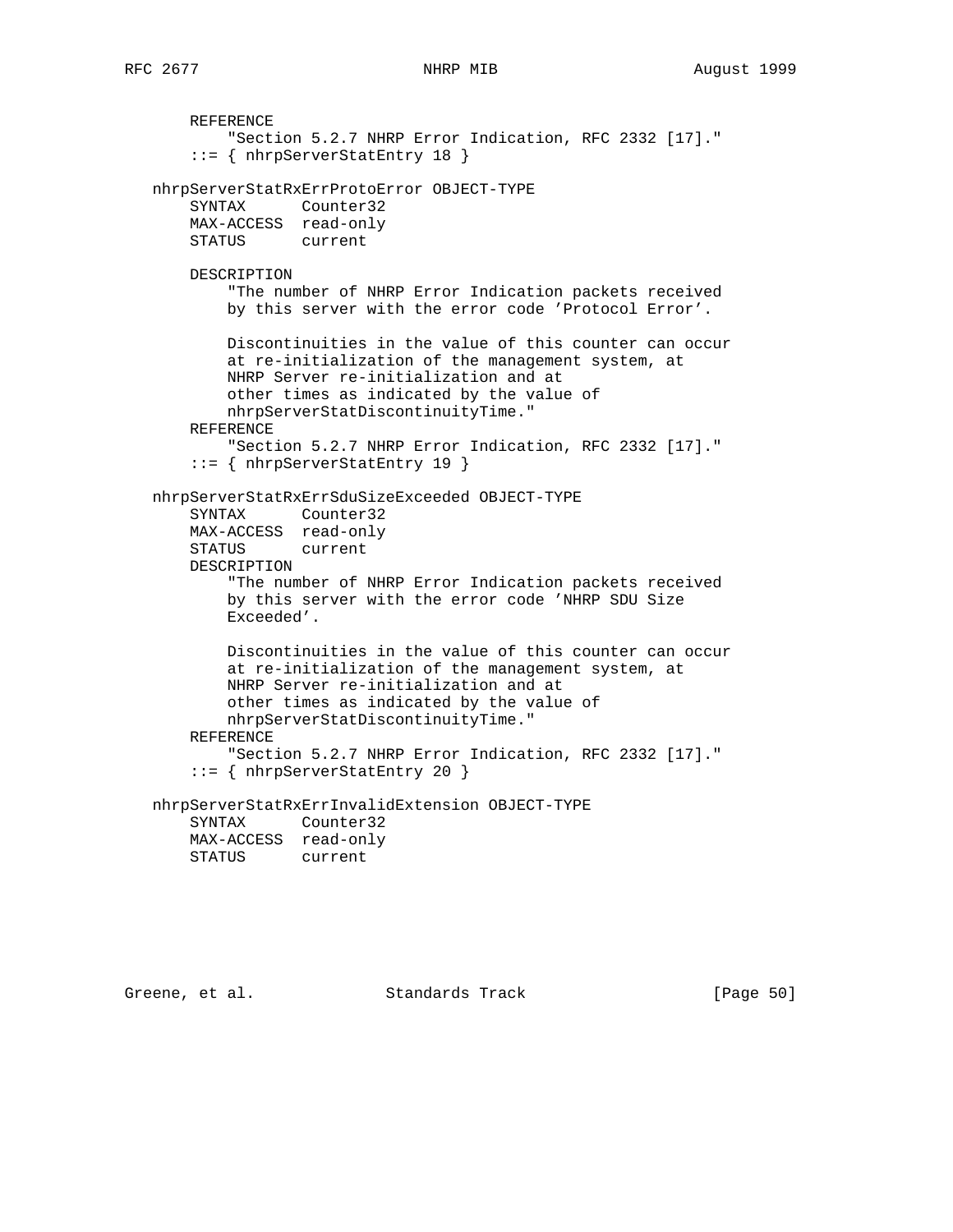DESCRIPTION "The number of NHRP Error Indication packets received by this server with the error code 'Invalid Extension'. Discontinuities in the value of this counter can occur at re-initialization of the management system, at NHRP Server re-initialization and at other times as indicated by the value of nhrpServerStatDiscontinuityTime." REFERENCE "Section 5.2.7 NHRP Error Indication, RFC 2332 [17]." ::= { nhrpServerStatEntry 21 } nhrpServerStatRxErrInvalidResReplyReceived OBJECT-TYPE SYNTAX Counter32 MAX-ACCESS read-only STATUS current DESCRIPTION "The number of NHRP Error Indication packets received by this server with the error code 'Invalid Resolution Reply Received'. Discontinuities in the value of this counter can occur at re-initialization of the management system, at NHRP Server re-initialization and at other times as indicated by the value of nhrpServerStatDiscontinuityTime." REFERENCE "Section 5.2.7 NHRP Error Indication, RFC 2332 [17]." ::= { nhrpServerStatEntry 22 } nhrpServerStatRxErrAuthenticationFailure OBJECT-TYPE SYNTAX Counter32 MAX-ACCESS read-only STATUS current DESCRIPTION "The number of NHRP Error Indication packets received by this server with the error code 'Authentication Failure'. Discontinuities in the value of this counter can occur at re-initialization of the management system, at NHRP Server re-initialization and at other times as indicated by the value of nhrpServerStatDiscontinuityTime." REFERENCE "Section 5.2.7 NHRP Error Indication, RFC 2332 [17]." ::= { nhrpServerStatEntry 23 }

Greene, et al. Standards Track [Page 51]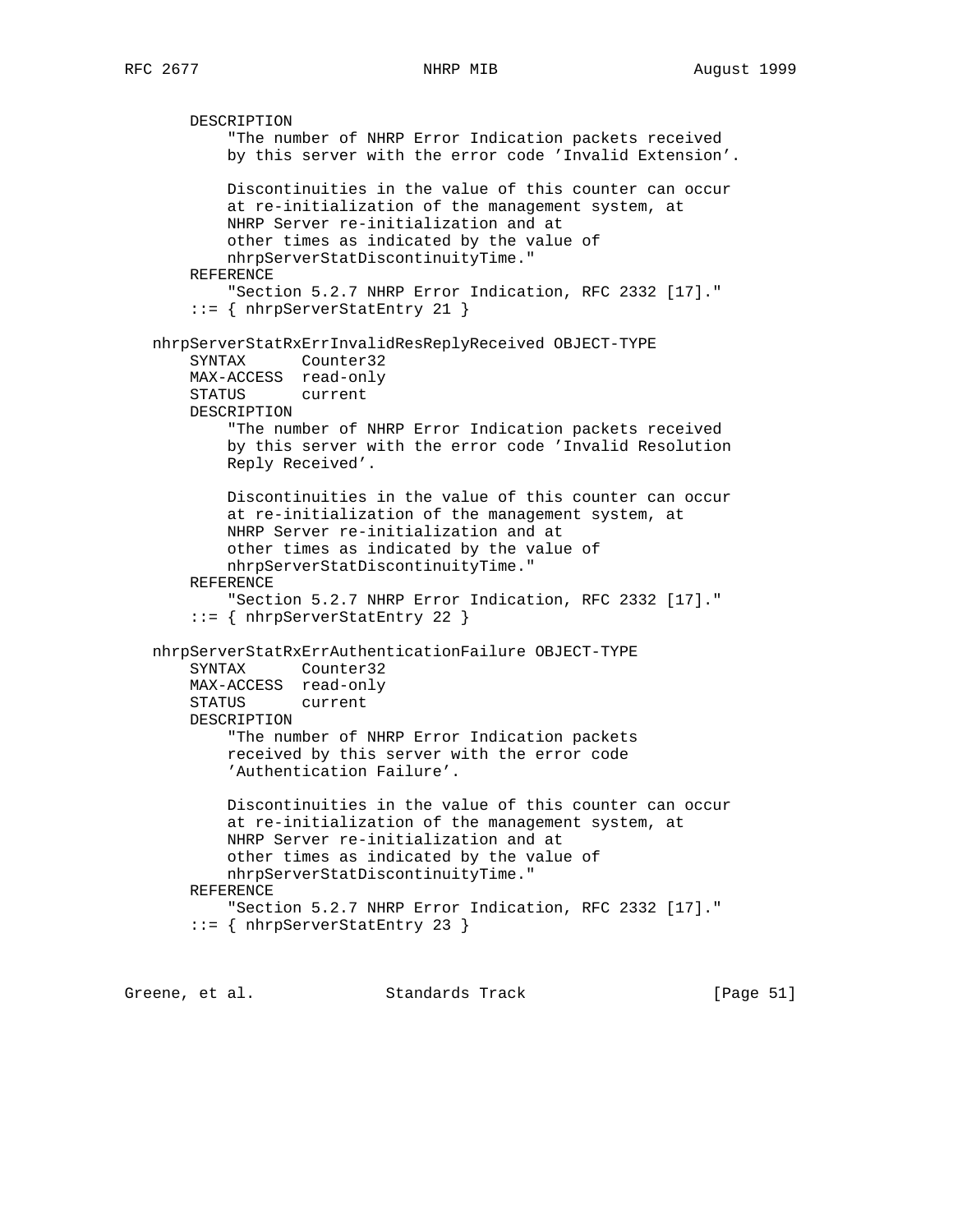```
 nhrpServerStatRxErrHopCountExceeded OBJECT-TYPE
 SYNTAX Counter32
 MAX-ACCESS read-only
       STATUS current
       DESCRIPTION
            "The number of NHRP Error Indication packets
           received by this server with the error code
           'Hop Count Exceeded'.
           Discontinuities in the value of this counter can occur
           at re-initialization of the management system, at
           NHRP Server re-initialization and at
           other times as indicated by the value of
           nhrpServerStatDiscontinuityTime."
       REFERENCE
           "Section 5.2.7 NHRP Error Indication, RFC 2332 [17]."
       ::= { nhrpServerStatEntry 24 }
   nhrpServerStatTxErrUnrecognizedExtension OBJECT-TYPE
       SYNTAX Counter32
       MAX-ACCESS read-only
       STATUS current
       DESCRIPTION
           "The number of NHRP Error Indication packets
           transmitted by this server with the error code
           'Unrecognized Extension'.
           Discontinuities in the value of this counter can occur
           at re-initialization of the management system, at
           NHRP Server re-initialization and at
           other times as indicated by the value of
           nhrpServerStatDiscontinuityTime."
       REFERENCE
           "Section 5.2.7 NHRP Error Indication, RFC 2332 [17]."
       ::= { nhrpServerStatEntry 25 }
   nhrpServerStatTxErrLoopDetected OBJECT-TYPE
       SYNTAX Counter32
       MAX-ACCESS read-only
       STATUS current
       DESCRIPTION
           "The number of NHRP Error Indication packets
           transmitted by this server with the error code
           'NHRP Loop Detected'.
```
Greene, et al. Standards Track [Page 52]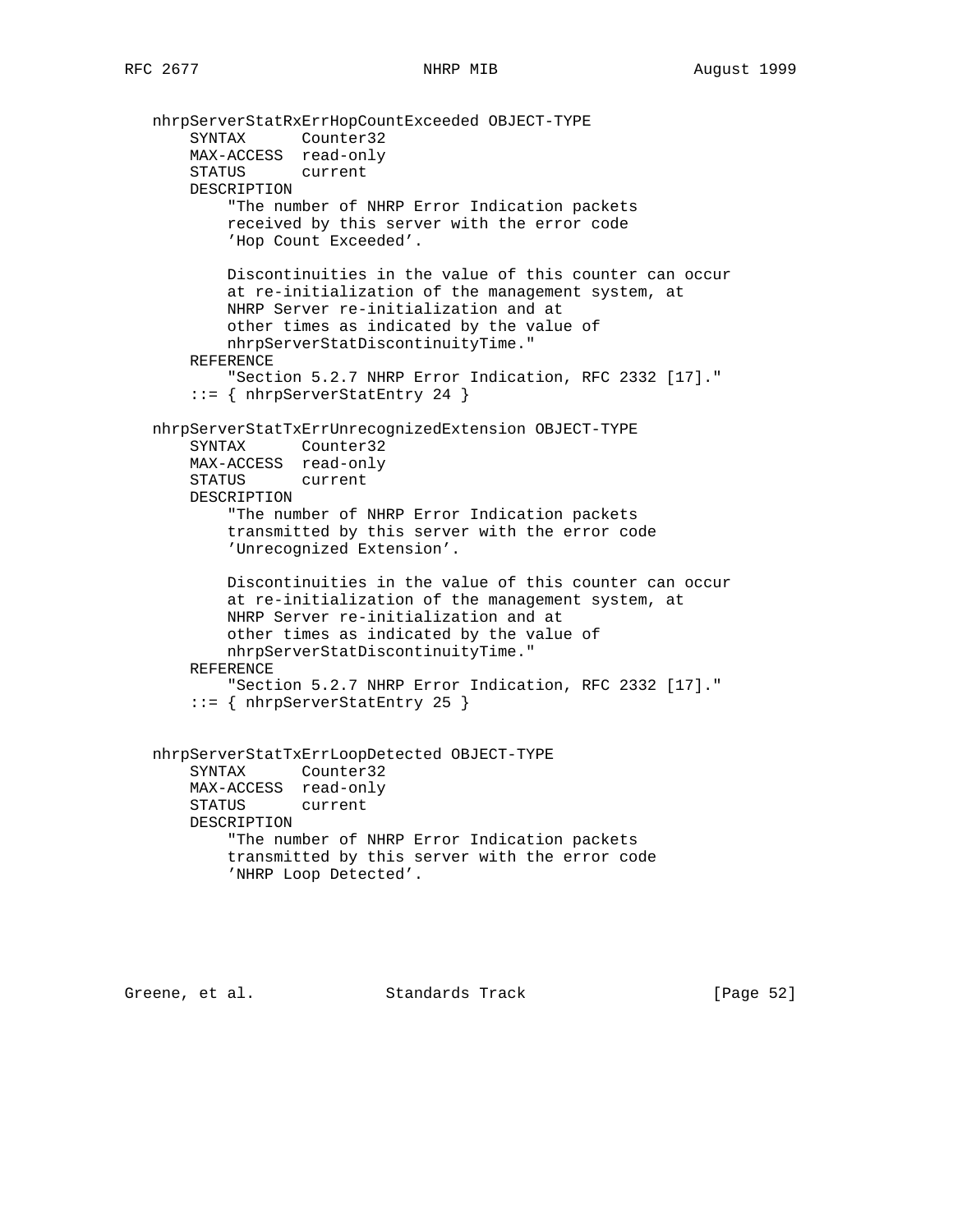```
 Discontinuities in the value of this counter can occur
           at re-initialization of the management system, at
           NHRP Server re-initialization and at
           other times as indicated by the value of
           nhrpServerStatDiscontinuityTime."
       REFERENCE
           "Section 5.2.7 NHRP Error Indication, RFC 2332 [17]."
        ::= { nhrpServerStatEntry 26 }
   nhrpServerStatTxErrProtoAddrUnreachable OBJECT-TYPE
       SYNTAX Counter32
       MAX-ACCESS read-only
       STATUS current
       DESCRIPTION
           "The number of NHRP Error Indication packets
           transmitted by this server with the error code
           'Protocol Address Unreachable'.
           Discontinuities in the value of this counter can occur
           at re-initialization of the management system, at
           NHRP Server re-initialization and at
           other times as indicated by the value of
           nhrpServerStatDiscontinuityTime."
       REFERENCE
           "Section 5.2.7 NHRP Error Indication, RFC 2332 [17]."
        ::= { nhrpServerStatEntry 27 }
   nhrpServerStatTxErrProtoError OBJECT-TYPE
 SYNTAX Counter32
 MAX-ACCESS read-only
       STATUS current
       DESCRIPTION
           "The number of NHRP Error Indication packets
           transmitted by this server with the error
           code 'Protocol Error'.
           Discontinuities in the value of this counter can occur
           at re-initialization of the management system, at
           NHRP Server re-initialization and at
           other times as indicated by the value of
           nhrpServerStatDiscontinuityTime."
       REFERENCE
           "Section 5.2.7 NHRP Error Indication, RFC 2332 [17]."
        ::= { nhrpServerStatEntry 28 }
```
Greene, et al. Standards Track [Page 53]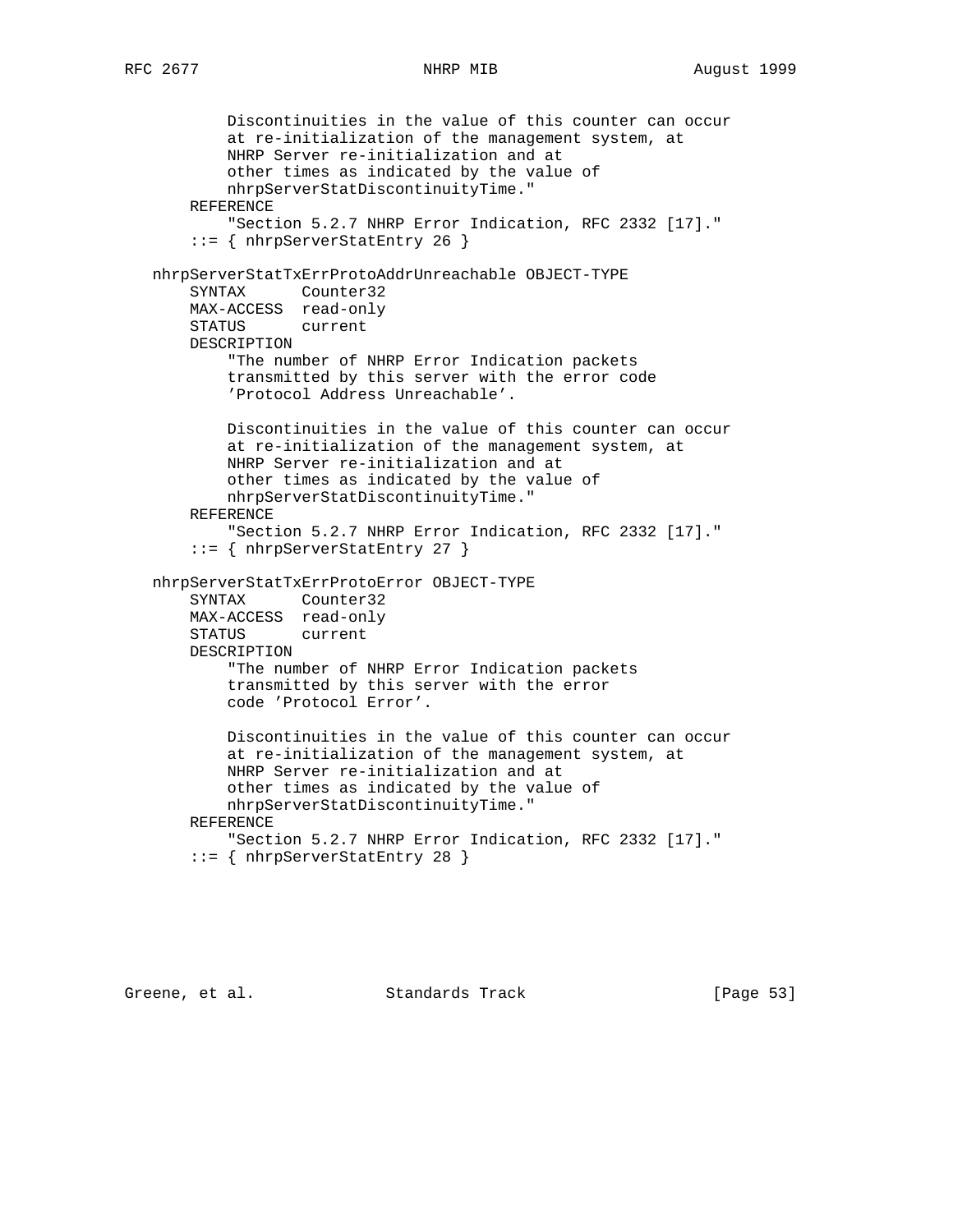```
 nhrpServerStatTxErrSduSizeExceeded OBJECT-TYPE
 SYNTAX Counter32
 MAX-ACCESS read-only
       STATUS current
       DESCRIPTION
            "The number of NHRP Error Indication packets
           transmitted by this server with the error code
           'NHRP SDU Size Exceeded'.
           Discontinuities in the value of this counter can occur
           at re-initialization of the management system, at
           NHRP Server re-initialization and at
           other times as indicated by the value of
           nhrpServerStatDiscontinuityTime."
       REFERENCE
           "Section 5.2.7 NHRP Error Indication, RFC 2332 [17]."
       ::= { nhrpServerStatEntry 29 }
   nhrpServerStatTxErrInvalidExtension OBJECT-TYPE
       SYNTAX Counter32
       MAX-ACCESS read-only
       STATUS current
       DESCRIPTION
           "The number of NHRP Error Indication packets
           transmitted by this server with the error code
           'Invalid Extension'.
           Discontinuities in the value of this counter can occur
           at re-initialization of the management system, at
           NHRP Server re-initialization and at
           other times as indicated by the value of
           nhrpServerStatDiscontinuityTime."
       REFERENCE
            "Section 5.2.7 NHRP Error Indication, RFC 2332 [17]."
       ::= { nhrpServerStatEntry 30 }
   nhrpServerStatTxErrAuthenticationFailure OBJECT-TYPE
       SYNTAX Counter32
       MAX-ACCESS read-only
       STATUS current
       DESCRIPTION
           "The number of NHRP Error Indication packets
           transmitted by this server with the error code
           'Authentication Failure'.
```
Greene, et al. Standards Track [Page 54]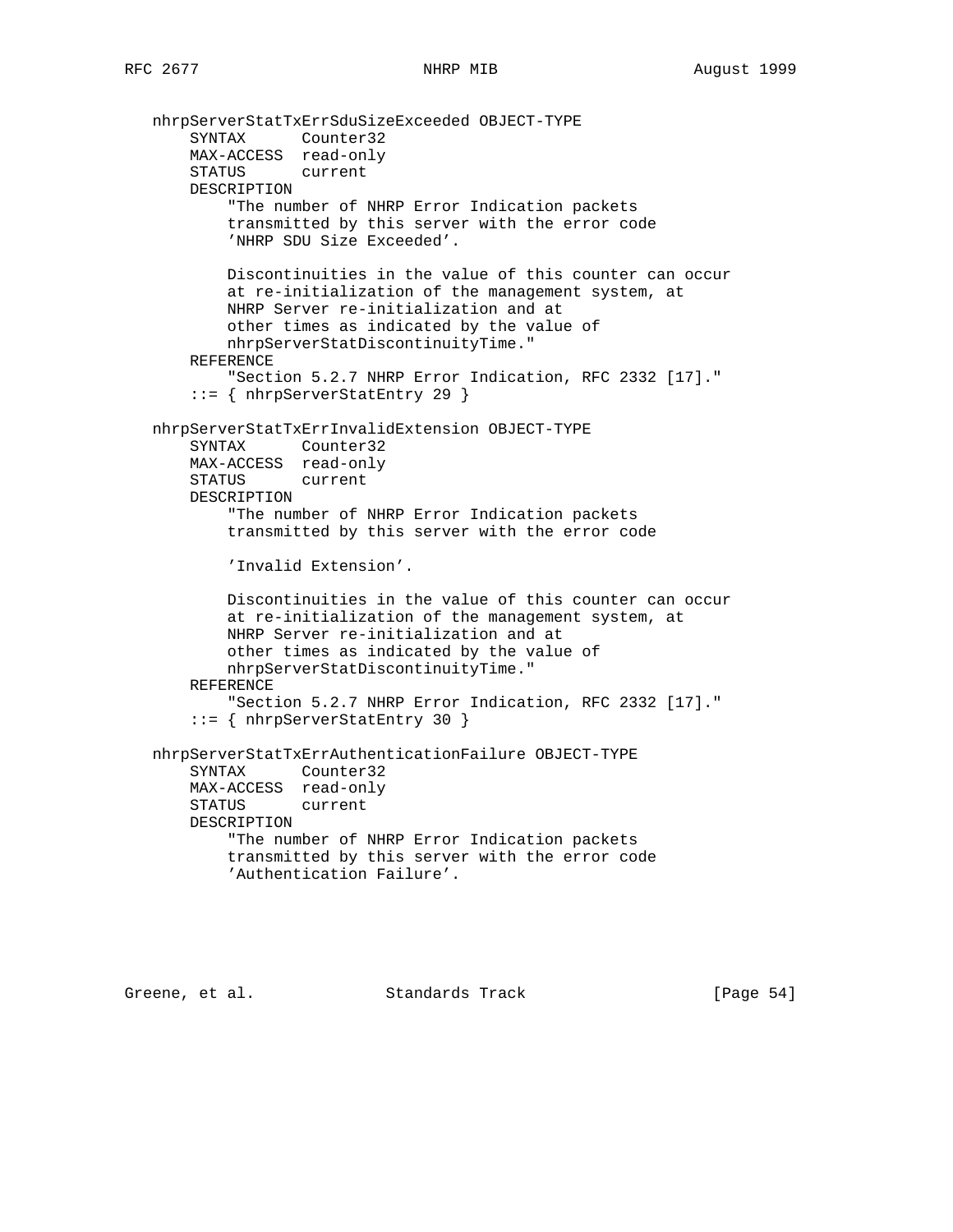```
 Discontinuities in the value of this counter can occur
           at re-initialization of the management system, at
           NHRP Server re-initialization and at
           other times as indicated by the value of
           nhrpServerStatDiscontinuityTime."
       REFERENCE
           "Section 5.2.7 NHRP Error Indication, RFC 2332 [17]."
       ::= { nhrpServerStatEntry 31 }
   nhrpServerStatTxErrHopCountExceeded OBJECT-TYPE
       SYNTAX Counter32
       MAX-ACCESS read-only
       STATUS current
       DESCRIPTION
           "The number of NHRP Error Indication packets
           transmitted by this server with the error
           code 'Hop Count Exceeded'.
           Discontinuities in the value of this counter can occur
           at re-initialization of the management system, at
           NHRP Server re-initialization and at
           other times as indicated by the value of
           nhrpServerStatDiscontinuityTime."
       REFERENCE
           "Section 5.2.7 NHRP Error Indication, RFC 2332 [17]."
       ::= { nhrpServerStatEntry 32 }
   nhrpServerStatFwResolveReq OBJECT-TYPE
 SYNTAX Counter32
 MAX-ACCESS read-only
       STATUS current
       DESCRIPTION
            "The number of NHRP Resolution Requests
           forwarded by this server acting as a transit NHS.
           Discontinuities in the value of this counter can occur
           at re-initialization of the management system, at
           NHRP Server re-initialization and at
           other times as indicated by the value of
           nhrpServerStatDiscontinuityTime."
       ::= { nhrpServerStatEntry 33 }
   nhrpServerStatFwResolveReply OBJECT-TYPE
       SYNTAX Counter32
       MAX-ACCESS read-only
       STATUS current
```
Greene, et al. Standards Track [Page 55]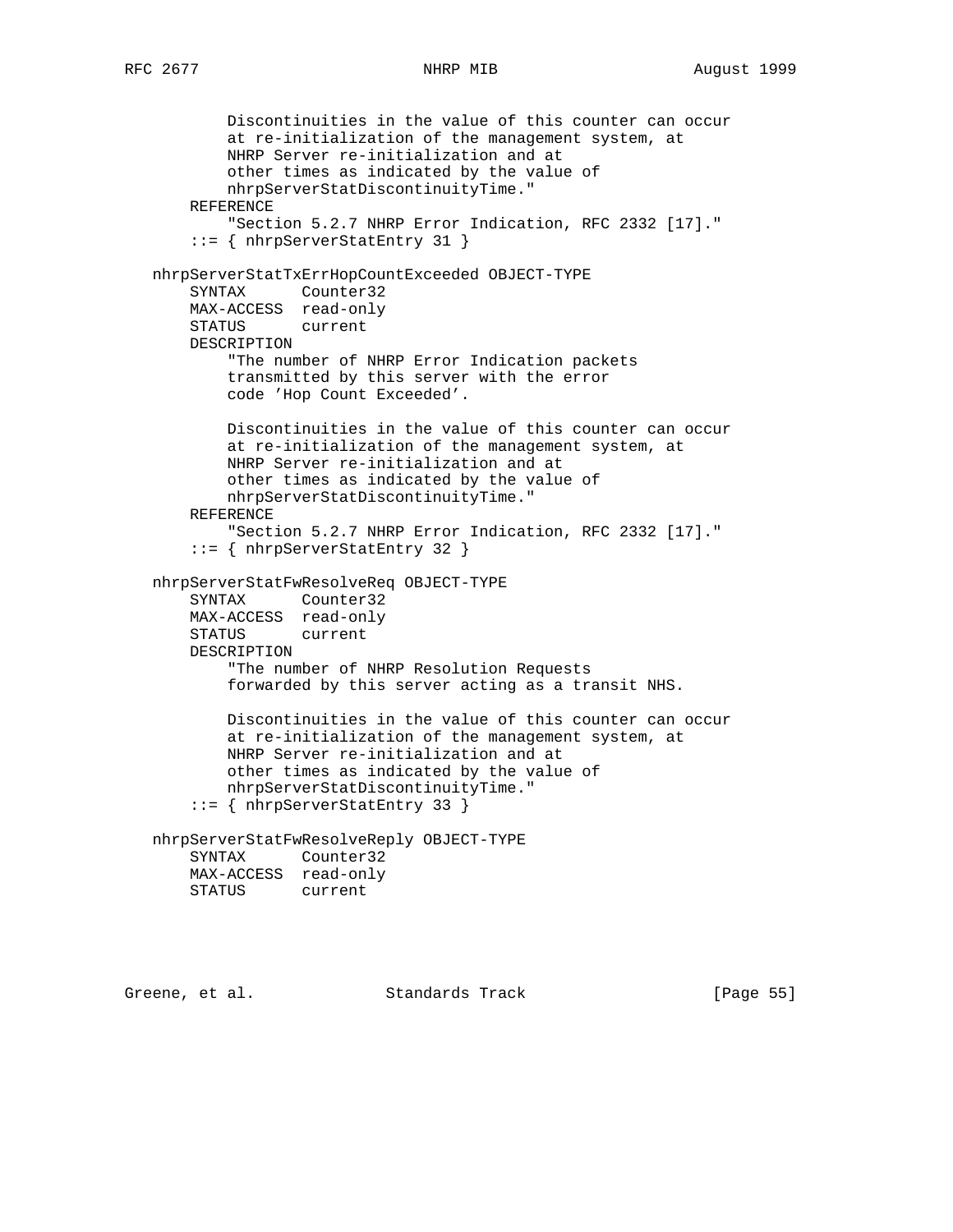DESCRIPTION "The number of NHRP Resolution Replies forwarded by this server acting as a transit NHS. Discontinuities in the value of this counter can occur at re-initialization of the management system, at NHRP Server re-initialization and at other times as indicated by the value of nhrpServerStatDiscontinuityTime." ::= { nhrpServerStatEntry 34 } nhrpServerStatFwRegisterReq OBJECT-TYPE SYNTAX Counter32 MAX-ACCESS read-only STATUS current DESCRIPTION "The number of NHRP Registration Requests forwarded by this server acting as a transit NHS. Discontinuities in the value of this counter can occur at re-initialization of the management system, at NHRP Server re-initialization and at other times as indicated by the value of nhrpServerStatDiscontinuityTime." ::= { nhrpServerStatEntry 35 } nhrpServerStatFwRegisterReply OBJECT-TYPE SYNTAX Counter32 MAX-ACCESS read-only STATUS current DESCRIPTION "The number of NHRP Registration Replies forwarded by this server acting as a transit NHS. Discontinuities in the value of this counter can occur at re-initialization of the management system, at NHRP Server re-initialization and at other times as indicated by the value of nhrpServerStatDiscontinuityTime." ::= { nhrpServerStatEntry 36 } nhrpServerStatFwPurgeReq OBJECT-TYPE SYNTAX Counter32 MAX-ACCESS read-only STATUS current DESCRIPTION "The number of NHRP Purge Requests forwarded by this server acting as a transit NHS.

Greene, et al. Standards Track [Page 56]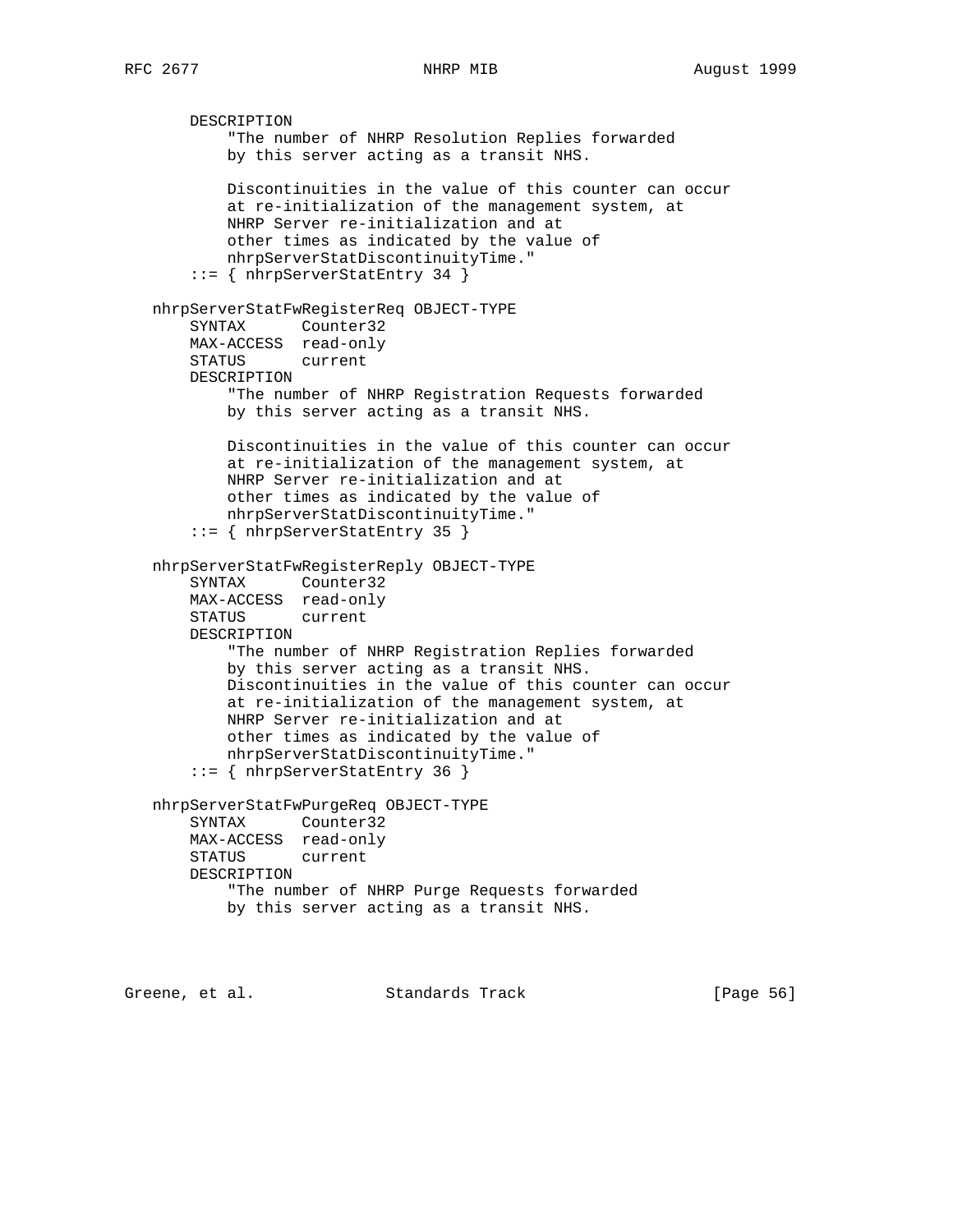```
 Discontinuities in the value of this counter can occur
           at re-initialization of the management system, at
           NHRP Server re-initialization and at
           other times as indicated by the value of
           nhrpServerStatDiscontinuityTime."
       ::= { nhrpServerStatEntry 37 }
   nhrpServerStatFwPurgeReply OBJECT-TYPE
       SYNTAX Counter32
       MAX-ACCESS read-only
       STATUS current
       DESCRIPTION
           "The number of NHRP Purge Replies forwarded by this
           server acting as a transit NHS.
           Discontinuities in the value of this counter can occur
           at re-initialization of the management system, at
           NHRP Server re-initialization and at
           other times as indicated by the value of
           nhrpServerStatDiscontinuityTime."
       ::= { nhrpServerStatEntry 38 }
   nhrpServerStatFwErrorIndication OBJECT-TYPE
       SYNTAX Counter32
       MAX-ACCESS read-only
 STATUS current
 DESCRIPTION
            "The number of NHRP Error Indication packets forwarded
           by this server acting as a transit NHS.
           Discontinuities in the value of this counter can occur
           at re-initialization of the management system, at
           NHRP Server re-initialization and at
           other times as indicated by the value of
           nhrpServerStatDiscontinuityTime."
       ::= { nhrpServerStatEntry 39 }
   nhrpServerStatDiscontinuityTime OBJECT-TYPE
       SYNTAX TimeStamp
       MAX-ACCESS read-only
       STATUS current
       DESCRIPTION
           "The value of sysUpTime on the most recent occasion at
           which any one or more of this Server's counters
           suffered a discontinuity. If no such discontinuities
           have occurred since the last re-initialization of the
```
Greene, et al. Standards Track [Page 57]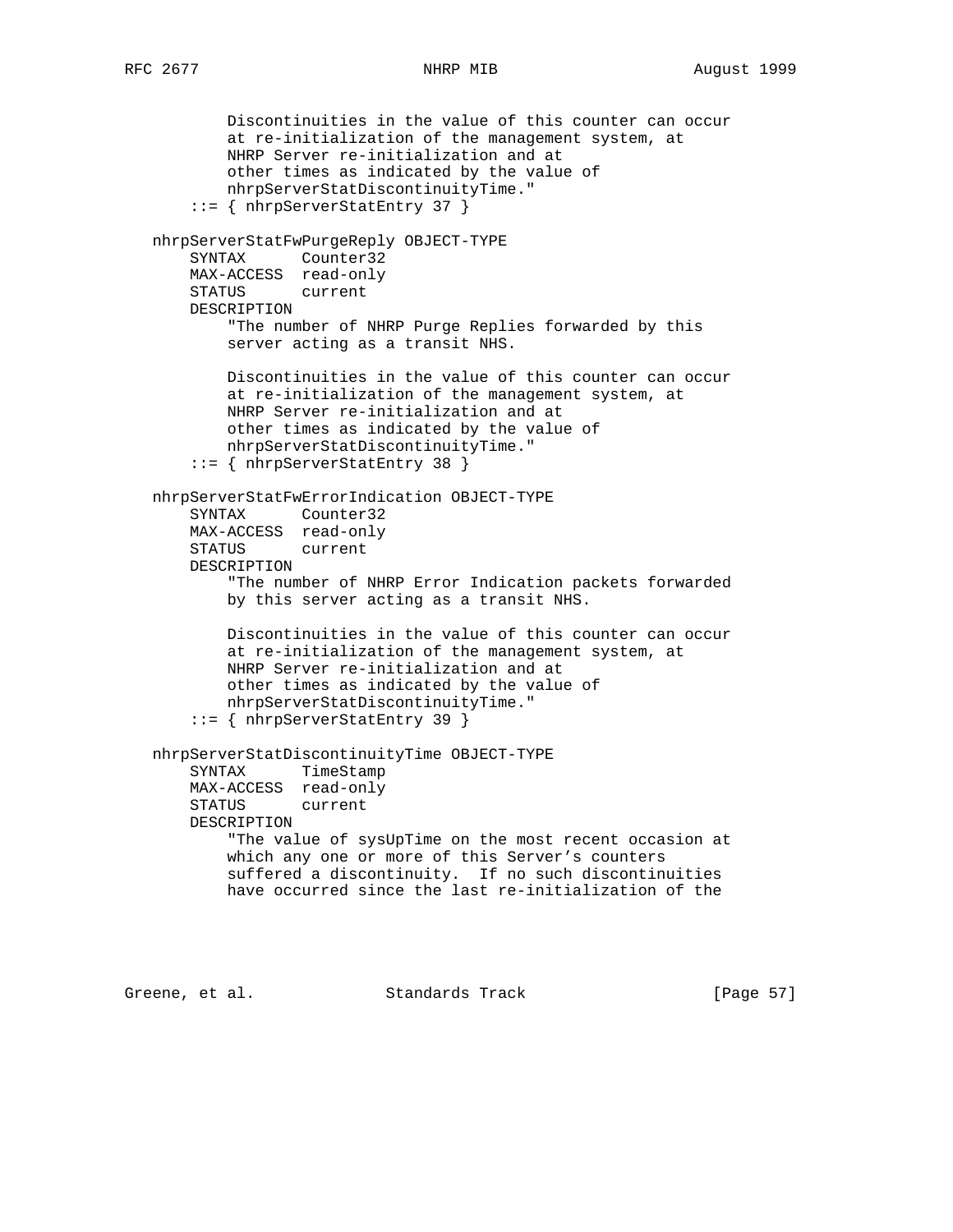```
 local management subsystem or the NHRP Server
         re-initialization associated with this entry, then
         this object contains a zero value."
     REFERENCE
         "RFC 2233 [18]."
     ::= { nhrpServerStatEntry 40 }
 --****************************************************************
 -- Module Compliance Statement
 --****************************************************************
 nhrpConformance OBJECT IDENTIFIER ::= { nhrpMIB 2 }
 nhrpCompliances
     OBJECT IDENTIFIER ::= { nhrpConformance 1 }
 nhrpGroups
     OBJECT IDENTIFIER ::= { nhrpConformance 2 }
 nhrpModuleCompliance MODULE-COMPLIANCE
     STATUS current
     DESCRIPTION
         "The compliance statement for the NHRP MIB."
     MODULE -- this module
         MANDATORY-GROUPS { nhrpGeneralGroup }
         GROUP nhrpClientGroup
         DESCRIPTION
             "This group must be supported only by stations that
             are NHRP clients."
         GROUP nhrpServerGroup
         DESCRIPTION
             "This group must be supported only by stations that
             are NHRP servers."
    ::= { nhrpCompliances 1 }
 nhrpGeneralGroup OBJECT-GROUP
     OBJECTS {
         nhrpNextIndex,
         nhrpCachePrefixLength,
         nhrpCacheNextHopInternetworkAddr,
         nhrpCacheNbmaAddrType,
         nhrpCacheNbmaAddr,
         nhrpCacheNbmaSubaddr,
         nhrpCacheType,
         nhrpCacheState,
```
Greene, et al. Standards Track [Page 58]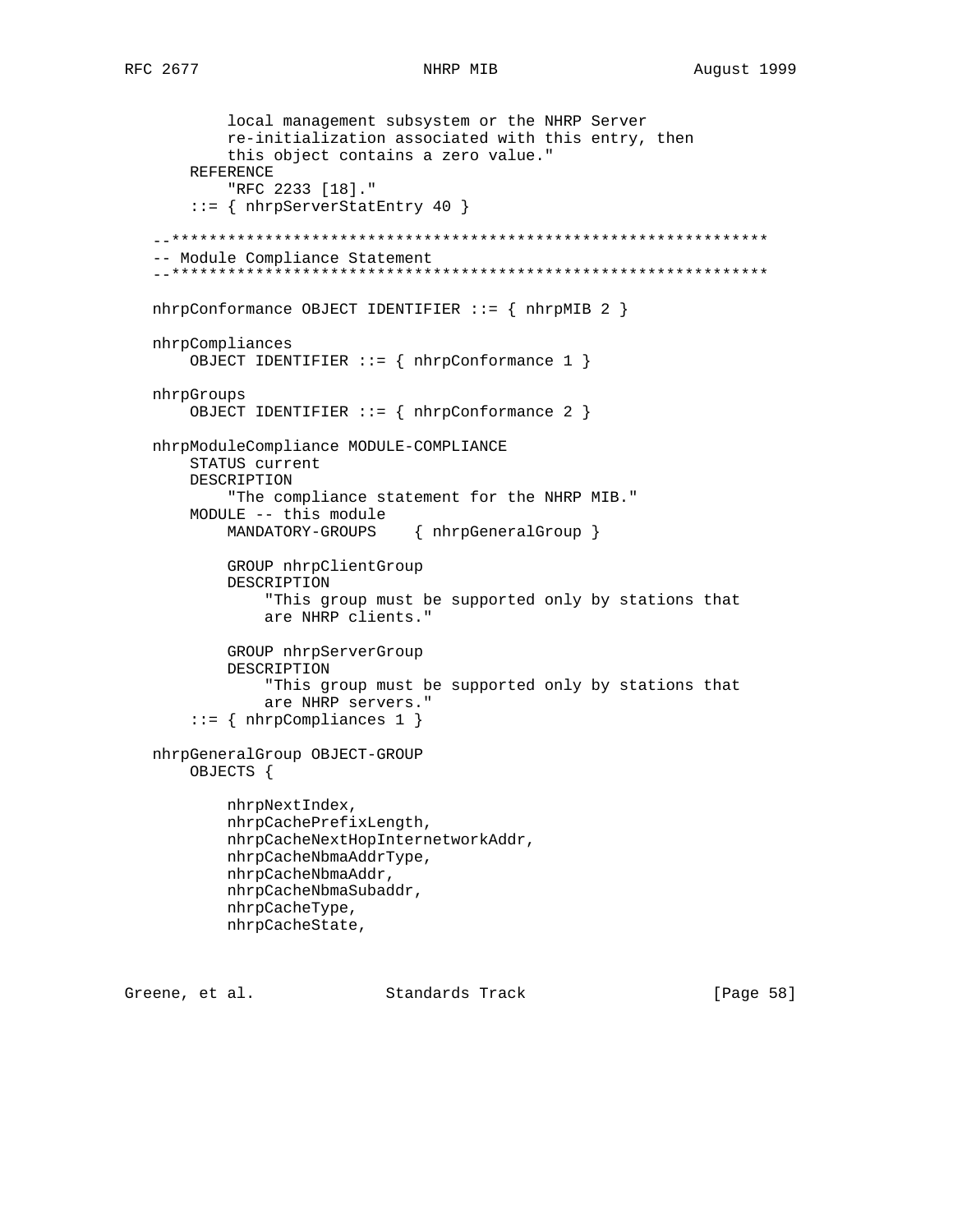```
 nhrpCacheHoldingTimeValid,
         nhrpCacheHoldingTime,
         nhrpCacheNegotiatedMtu,
         nhrpCachePreference,
         nhrpCacheStorageType,
         nhrpCacheRowStatus,
         nhrpPurgeCacheIdentifier,
         nhrpPurgePrefixLength,
         nhrpPurgeRequestID,
         nhrpPurgeReplyExpected,
         nhrpPurgeRowStatus
     }
     STATUS current
     DESCRIPTION
         "Objects that apply to both NHRP clients and NHRP
         servers."
    ::= \{ \nhrpGroups 1 \} nhrpClientGroup OBJECT-GROUP
     OBJECTS {
         nhrpClientInternetworkAddrType,
         nhrpClientInternetworkAddr,
         nhrpClientNbmaAddrType,
         nhrpClientNbmaAddr,
         nhrpClientNbmaSubaddr,
         nhrpClientInitialRequestTimeout,
         nhrpClientRegistrationRequestRetries,
         nhrpClientResolutionRequestRetries,
         nhrpClientPurgeRequestRetries,
         nhrpClientDefaultMtu,
         nhrpClientHoldTime,
         nhrpClientRequestID,
         nhrpClientStorageType,
         nhrpClientRowStatus,
         nhrpClientRegUniqueness,
         nhrpClientRegState,
         nhrpClientRegRowStatus,
         nhrpClientNhsInternetworkAddrType,
         nhrpClientNhsInternetworkAddr,
         nhrpClientNhsNbmaAddrType,
         nhrpClientNhsNbmaAddr,
         nhrpClientNhsNbmaSubaddr,
         nhrpClientNhsInUse,
         nhrpClientNhsRowStatus,
         nhrpClientStatTxResolveReq,
         nhrpClientStatRxResolveReplyAck,
         nhrpClientStatRxResolveReplyNakProhibited,
```
Greene, et al. Standards Track [Page 59]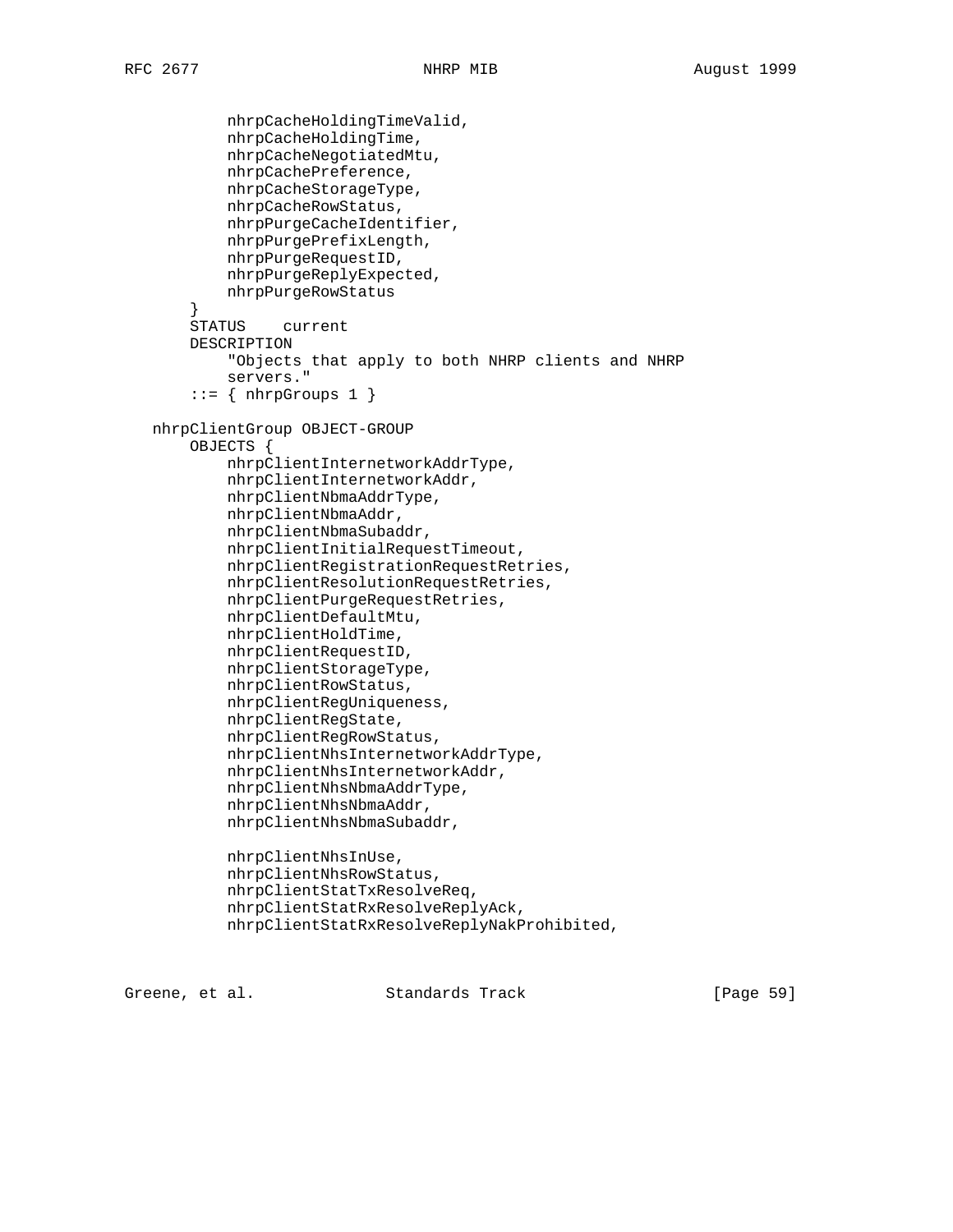```
 nhrpClientStatRxResolveReplyNakInsufResources,
            nhrpClientStatRxResolveReplyNakNoBinding,
            nhrpClientStatRxResolveReplyNakNotUnique,
            nhrpClientStatTxRegisterReq,
            nhrpClientStatRxRegisterAck,
            nhrpClientStatRxRegisterNakProhibited,
            nhrpClientStatRxRegisterNakInsufResources,
            nhrpClientStatRxRegisterNakAlreadyReg,
            nhrpClientStatRxPurgeReq,
            nhrpClientStatTxPurgeReq,
            nhrpClientStatRxPurgeReply,
            nhrpClientStatTxPurgeReply,
            nhrpClientStatTxErrorIndication,
            nhrpClientStatRxErrUnrecognizedExtension,
            nhrpClientStatRxErrLoopDetected,
            nhrpClientStatRxErrProtoAddrUnreachable,
            nhrpClientStatRxErrProtoError,
            nhrpClientStatRxErrSduSizeExceeded,
            nhrpClientStatRxErrInvalidExtension,
            nhrpClientStatRxErrAuthenticationFailure,
            nhrpClientStatRxErrHopCountExceeded,
            nhrpClientStatDiscontinuityTime
 }
        STATUS current
        DESCRIPTION
            "Objects that apply only to NHRP clients."
       ::= { nhrpGroups 2 }
   nhrpServerGroup OBJECT-GROUP
        OBJECTS {
            nhrpServerInternetworkAddrType,
            nhrpServerInternetworkAddr,
            nhrpServerNbmaAddrType,
            nhrpServerNbmaAddr,
            nhrpServerNbmaSubaddr,
            nhrpServerStorageType,
            nhrpServerRowStatus,
            nhrpServerCacheAuthoritative,
            nhrpServerCacheUniqueness,
            nhrpServerNhcPrefixLength,
            nhrpServerNhcInternetworkAddrType,
            nhrpServerNhcInternetworkAddr,
            nhrpServerNhcNbmaAddrType,
            nhrpServerNhcNbmaAddr,
            nhrpServerNhcNbmaSubaddr,
            nhrpServerNhcInUse,
            nhrpServerNhcRowStatus,
            nhrpServerStatRxResolveReq,
```
Greene, et al. Standards Track [Page 60]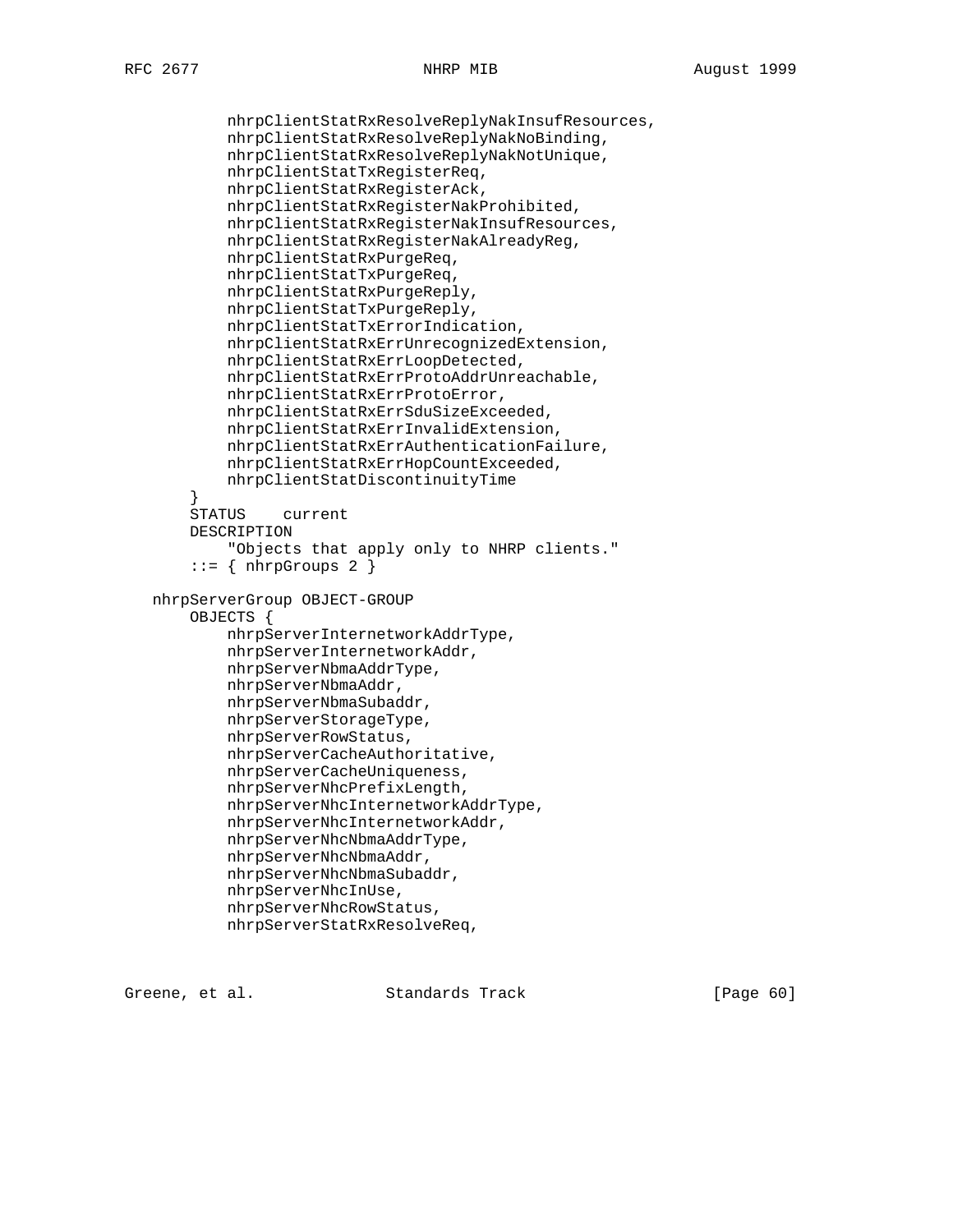nhrpServerStatTxResolveReplyAck, nhrpServerStatTxResolveReplyNakProhibited, nhrpServerStatTxResolveReplyNakInsufResources, nhrpServerStatTxResolveReplyNakNoBinding, nhrpServerStatTxResolveReplyNakNotUnique, nhrpServerStatRxRegisterReq, nhrpServerStatTxRegisterAck, nhrpServerStatTxRegisterNakProhibited, nhrpServerStatTxRegisterNakInsufResources, nhrpServerStatTxRegisterNakAlreadyReg, nhrpServerStatRxPurgeReq, nhrpServerStatTxPurgeReq, nhrpServerStatRxPurgeReply, nhrpServerStatTxPurgeReply, nhrpServerStatRxErrUnrecognizedExtension, nhrpServerStatRxErrLoopDetected, nhrpServerStatRxErrProtoAddrUnreachable, nhrpServerStatRxErrProtoError, nhrpServerStatRxErrSduSizeExceeded, nhrpServerStatRxErrInvalidExtension, nhrpServerStatRxErrInvalidResReplyReceived, nhrpServerStatRxErrAuthenticationFailure, nhrpServerStatRxErrHopCountExceeded, nhrpServerStatTxErrUnrecognizedExtension, nhrpServerStatTxErrLoopDetected, nhrpServerStatTxErrProtoAddrUnreachable, nhrpServerStatTxErrProtoError, nhrpServerStatTxErrSduSizeExceeded, nhrpServerStatTxErrInvalidExtension, nhrpServerStatTxErrAuthenticationFailure, nhrpServerStatTxErrHopCountExceeded, nhrpServerStatFwResolveReq, nhrpServerStatFwResolveReply, nhrpServerStatFwRegisterReq, nhrpServerStatFwRegisterReply, nhrpServerStatFwPurgeReq, nhrpServerStatFwPurgeReply, nhrpServerStatFwErrorIndication, nhrpServerStatDiscontinuityTime STATUS current DESCRIPTION "Objects that apply only to NHRP servers."  $::=$  { nhrpGroups 3 }

```
 END
```
}

Greene, et al. Standards Track [Page 61]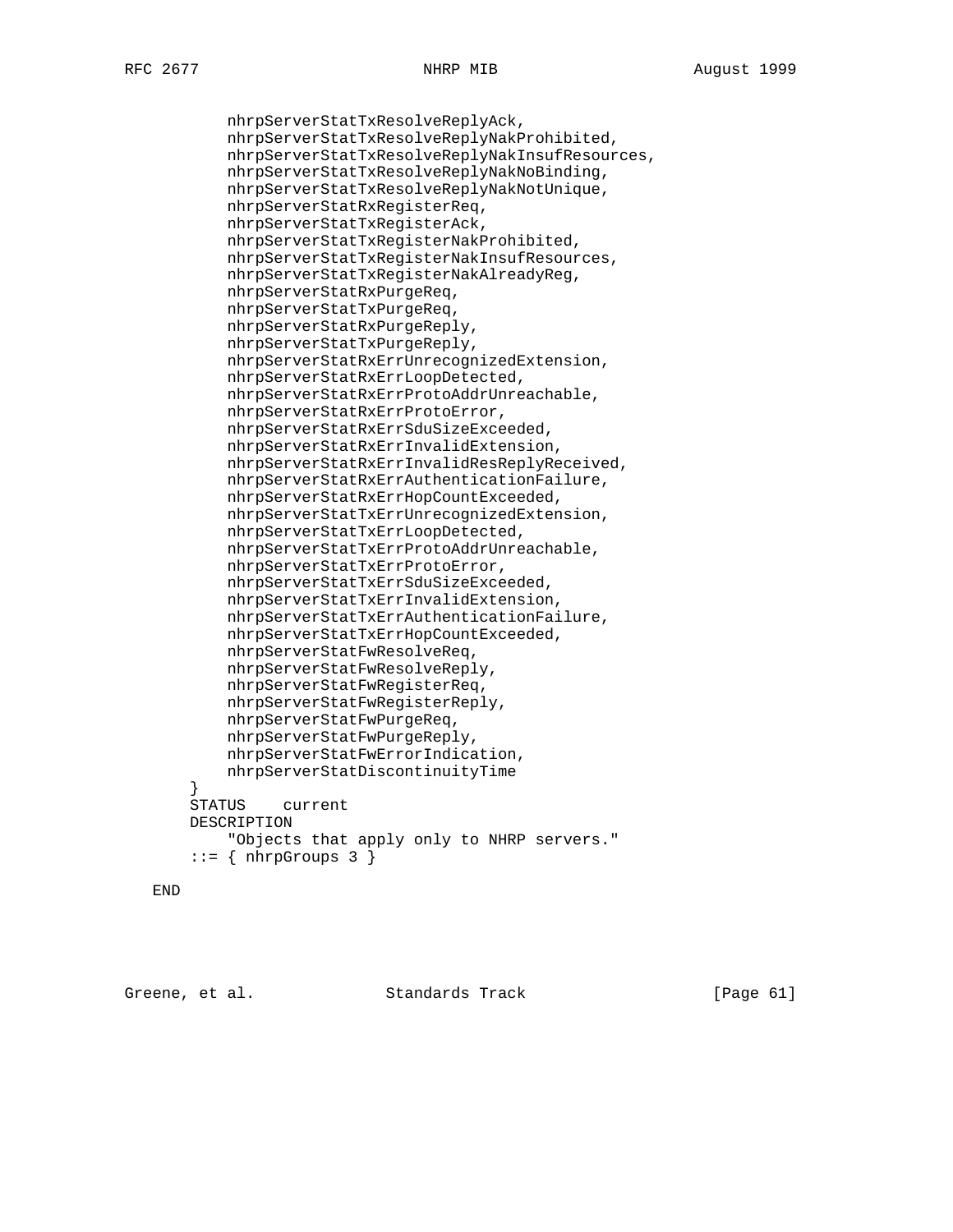# 5. IANA Considerations

 The Internet Assigned Numbers Authority (IANA) has been and continues to be responsible for maintaining the ADDRESS FAMILY NUMBERS (http://www.isi.edu/in-notes/iana/assignments/address-family-numbers) name space assignments. The IANA has placed this list in a MIB module, such that it may be imported into other MIBs. The motivation for doing this is to allow MIBs to not have to change when a new assignment is made to the ADDRESS FAMILY NUMBERS. This is very similar to the motivation behind the IANAifType-MIB.

 Any additions or changes to the list of ADDRESS FAMILY NUMBERS registered via IANA will be done as they have in the past and this document does not propose any changes to the ADDRESS FAMILY NUMBERS other than to place them into a MIB, which can be found via anonymous FTP at: ftp://ftp.isi.edu/mib/ianaaddressfamilynumbers.mib.

### 6. Security

 There are a number of management objects defined in this MIB that have a MAX-ACCESS clause of read-write and/or read-create. Such objects may be considered sensitive or vulnerable in some network environments. The support for SET operations in a non-secure environment without proper protection can have a negative effect on network operations.

 The NHRP Protocol, RFC 2332 [17], Section 5.2.4.4 discusses security. There is an authentication option which should be utilized to authenticate the source and also provide data integrity to the NHRP payload. This MIB does not contain any managed objects which configure or expose security information such as that needed for NHRP authentication or data integrity.

 The following items were deemed to jeopardize security and thus, were NOT added to this MIB. Items denoted as (configurable) are those which would need values. Items denoted as (read-only) are those which would provide information. Although the NHRP Protocol [17], requires or has this information, exposing it in a MIB would jeopardize the entire NBMA domain where NHRP was being used. Therefore, these items have been omitted from the MIB.

Greene, et al. Standards Track [Page 62]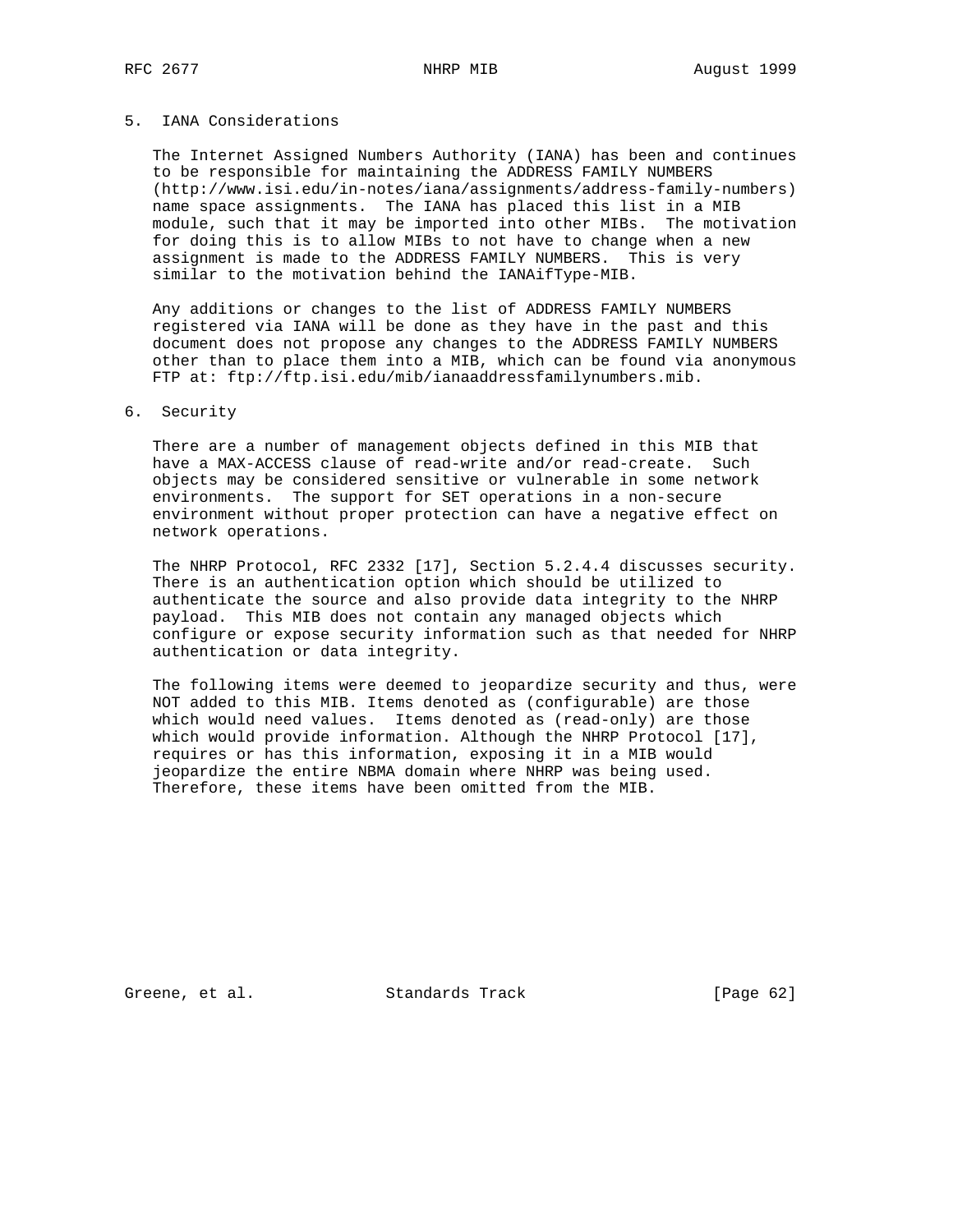- 1. (configurable) enable/disable security
- 2. (configurable) SPI (security parameter index). Depending upon the implementation, there may be multiple SPIs, and these would be configurable also. For example, if the implementation switched to a different SPI after a given time.
- 3. (configurable) algorithm. The HMAC-MD5-128 is the default hash algorithm.
- 4. (configurable) lifetime value in seconds.
- 5. (read-only) key.
- 6. (read-only) list of users who have access to the above information.

## 7. Intellectual Property

 The IETF takes no position regarding the validity or scope of any intellectual property or other rights that might be claimed to pertain to the implementation or use of the technology described in this document or the extent to which any license under such rights might or might not be available; neither does it represent that it has made any effort to identify any such rights. Information on the IETF's procedures with respect to rights in standards-track and standards-related documentation can be found in BCP-11. Copies of claims of rights made available for publication and any assurances of licenses to be made available, or the result of an attempt made to obtain a general license or permission for the use of such proprietary rights by implementors or users of this specification can be obtained from the IETF Secretariat.

 The IETF invites any interested party to bring to its attention any copyrights, patents or patent applications, or other proprietary rights which may cover technology that may be required to practice this standard. Please address the information to the IETF Executive Director.

8. Acknowledgments

 This document is a product of the IETF's Internetworking Over NBMA Networks (ion) Working Group.

 The authors would like to thank Avri Doria (Bytex) for the first draft of the NHRP MIB and Keith McCloghrie (cisco) and David Horton (CITR) for their feedback and suggestions. Also, we would like to thank Naganand Doraswamy (Bay Networks) for assistance with the "Security Considerations" section.

Greene, et al. Standards Track [Page 63]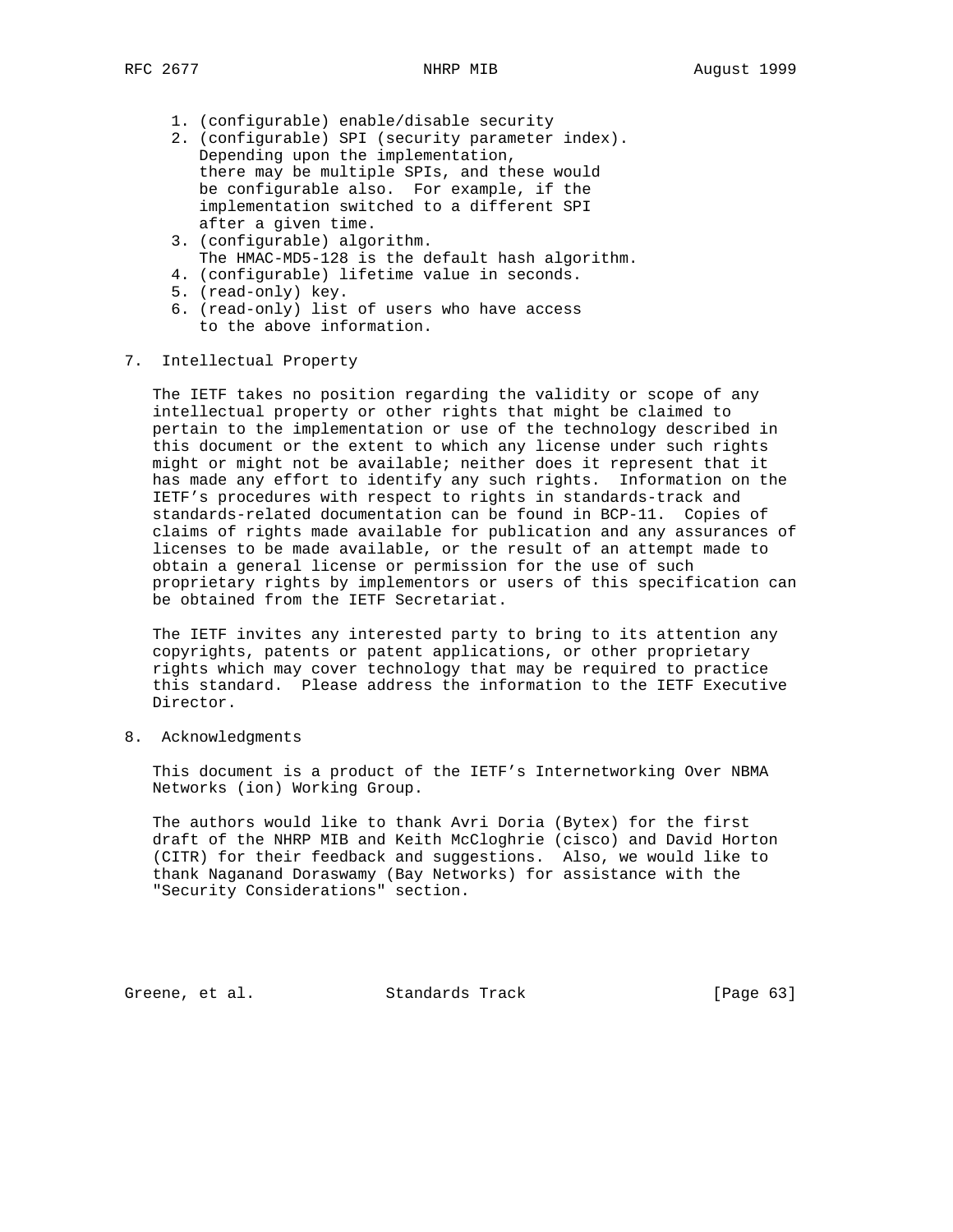## 9. References

- [1] Harrington, D., Presuhn, R. and B. Wijnen, "An Architecture for Describing SNMP Management Frameworks", RFC 2571, April 1999.
- [2] Rose, M. and K. McCloghrie, "Structure and Identification of Management Information for TCP/IP-based Internets", STD 16, RFC 1155, May 1990.
- [3] Rose, M. and K. McCloghrie, "Concise MIB Definitions", STD 16, RFC 1212, March 1991.
- [4] Rose, M., "A Convention for Defining Traps for use with the SNMP", RFC 1215, March 1991.
- [5] McCloghrie, K., Perkins, D., Schoenwaelder, J., Case, J., Rose, M. and S. Waldbusser, "Structure of Management Information Version 2 (SMIv2)", STD 58, RFC 2578, April 1999.
- [6] McCloghrie, K., Perkins, D., Schoenwaelder, J., Case, J., Rose, M. and S. Waldbusser, "Textual Conventions for SMIv2", STD 58, RFC 2579, April 1999.
- [7] McCloghrie, K., Perkins, D., Schoenwaelder, J., Case, J., Rose, M. and S. Waldbusser, "Conformance Statements for SMIv2", STD 58, RFC 2580, April 1999.
- [8] Case, J., Fedor, M., Schoffstall, M. and J. Davin, "Simple Network Management Protocol", STD 15, RFC 1157, May 1990.
- [9] Case, J., McCloghrie, K., Rose, M. and S. Waldbusser, "Introduction to Community-based SNMPv2", RFC 1901, January 1996.
- [10] Case, J., McCloghrie, K., Rose, M. and S. Waldbusser, "Transport Mappings for Version 2 of the Simple Network Management Protocol (SNMPv2)", RFC 1906, January 1996.
- [11] Case, J., Harrington D., Presuhn R. and B. Wijnen, "Message Processing and Dispatching for the Simple Network Management Protocol (SNMP)", RFC 2572, April 1999.
- [12] Blumenthal, U. and B. Wijnen, "User-based Security Model (USM) for version 3 of the Simple Network Management Protocol (SNMPv3)", RFC 2574, April 1999.

Greene, et al. Standards Track [Page 64]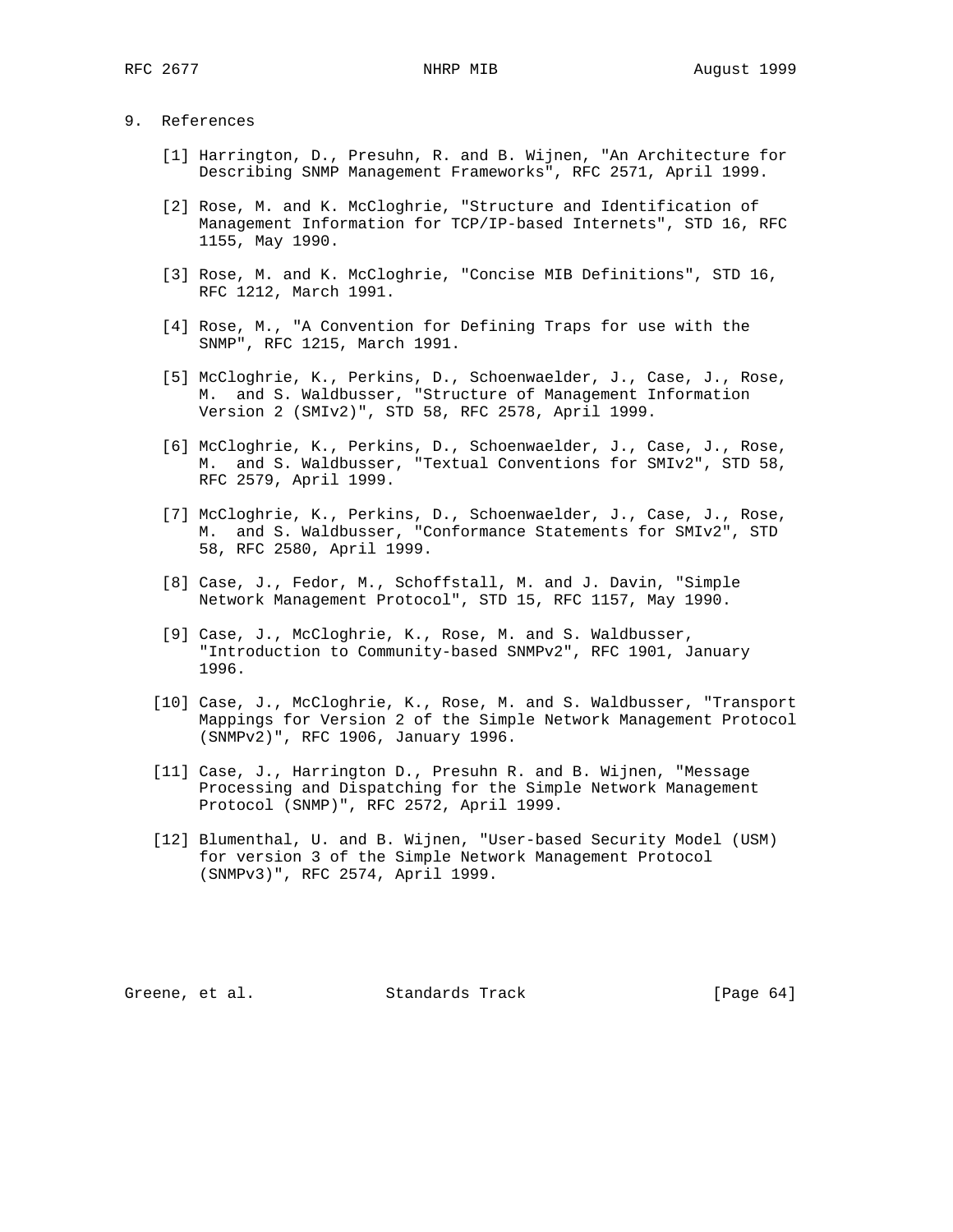- [13] Case, J., McCloghrie, K., Rose, M. and S. Waldbusser, "Protocol Operations for Version 2 of the Simple Network Management Protocol (SNMPv2)", RFC 1905, January 1996.
- [14] Levi, D., Meyer, P. and B. Stewart, "SNMPv3 Applications", RFC 2573, April 1999.
- [15] Wijnen, B., Presuhn, R. and K. McCloghrie, "View-based Access Control Model (VACM) for the Simple Network Management Protocol (SNMP)", RFC 2575, April 1999.
- [16] Case, J., Mundy, R., Partain, D. and B. Stewart, "Introduction to Version 3 of the Internet-standard Network Management Framework", RFC 2570, April 1999.
- [17] Luciani, J. V., Katz, D., Piscitello, D. and B. Cole, "NBMA Next Hop Resolution Protocol (NHRP)", RFC 2332, December 1997.
- [18] McCloghrie, K. and F. Kastenholz, "The Interfaces Group MIB using SMIv2", RFC 2233, November 1997.
- [19] Tesink, K., Editor, "Definitions of Managed Objects for ATM Management", RFC 2515, February 1999.
- [20] Narten, T. and H. Alvestrand, "Guidelines for Writing an IANA Considerations Section in RFCs", BCP 26, RFC 2434, October 1998.
- [21] Bradner, S., "Key words for use in RFCs to Indicate Requirement Levels", BCP 14, RFC 2119, March 1997.
- [22] Bradner, S., "The Internet Standards Process -- Revision 3", BCP 9, RFC 2026, October 1996.
- [23] Cucchiara, J., editor, "Multiprotocol Over ATM Version 1.0 MIB", af-mpoa-0092.000, ATM Forum, July 1998.
- [24] Fredette, A., editor, "Multiprotocol Over ATM Version 1.0", af-mpoa-0087.000, ATM Forum, May 1997.
- [25] Laubach, M., and J. Halpern, "Classical IP and ARP over ATM", RFC 2225, April 1998.
- [26] Greene, M., J. Luciani, K. White and T. Kuo, "Definitions of Managed Objects for Classical IP and ARP Over ATM Using SMIv2", RFC 2320, April 1998.

Greene, et al. Standards Track [Page 65]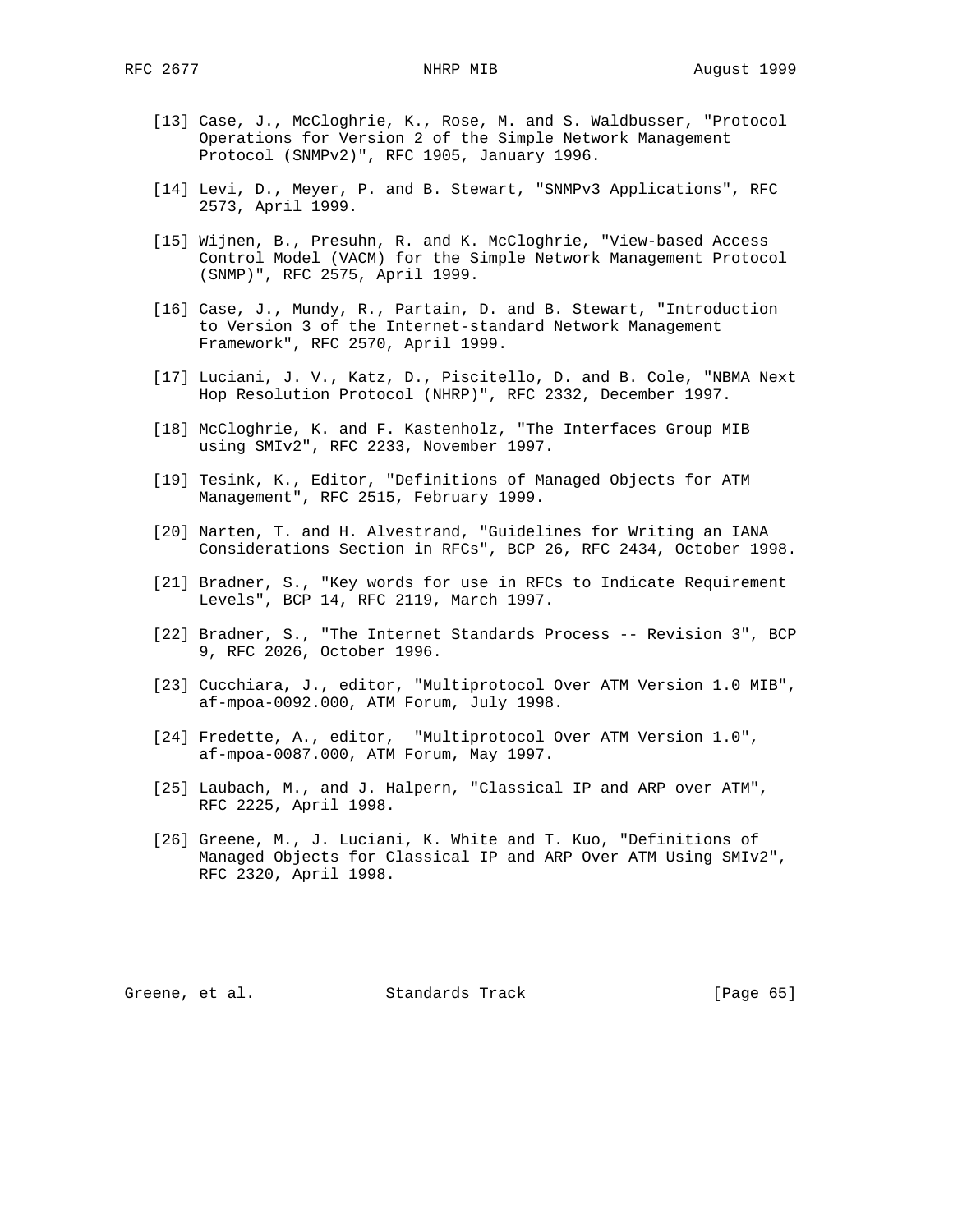10. Authors' Addresses

 James V. Luciani Bay Networks 3 Federal Street Mail Stop: BL3-03 Billerica, MA 01821

 Phone: (978) 288-4734 EMail: luciani@baynetworks.com

 Maria Greene Contractor Xedia, Corp. 119 Russell Dr. Littleton, MA 01460

EMail: maria@xedia.com

 Joan Cucchiara IronBridge Networks 55 Hayden Ave. Lexington, MA 02421

 Phone: (781) 372-8236 EMail: joan@ironbridgenetworks.com

Greene, et al. Standards Track [Page 66]